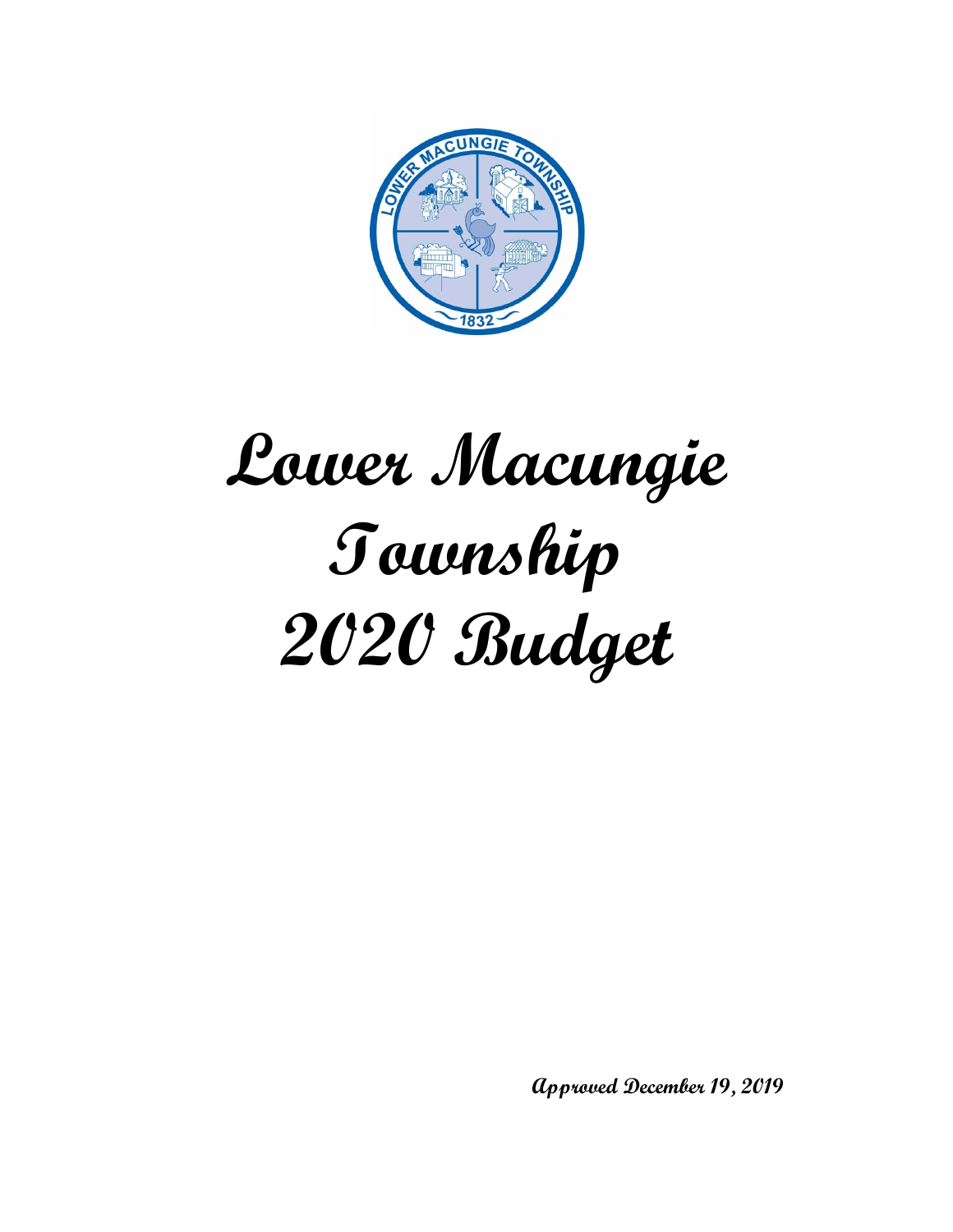#### **LOWER MACUNGIE TOWNSHIP** Lehigh County, Pennsylvania

**ORDINANCE NO. 2019-15** (Duly Adopted December 19, 2019)

AN ORDINANCE OF THE TOWNSHIP OF LOWER **MACUNGIE, LEHIGH** COUNTY, PENNSYLVANIA, SETTING THE TAX RATES FOR THE YEAR 2020 AND APPROPRIATING SPECIFIC SUMS ESTIMATED TO BE REQUIRED FOR THE SPECIFIC PURPOSES OF THE TOWNSHIP GOVERNMENT DURING THE 2020 FISCAL YEAR.

WHEREAS, Article XVII of the First Class Township Code (53 P.S. §56701 et seq.) requires that the Board of Commissioners prepare and adopt a budget which shall reflect, as nearly as possible, the estimated revenues and expenditures of the Township for the fiscal year for which the budget is prepared; and

WHEREAS, the total appropriations shall not exceed the revenues available for the fiscal year; and

WHEREAS, the tax levied by the Township Commissioners shall be fixed at such figure within the limit allowed by law, as with all other sources of revenue that will meet and cover said appropriations; and

WHEREAS, Section 1701 of the First Class Township Code (53 P.S. §56701) requires that the Board of Commissioners, by ordinance, appropriate out of the revenues available for the fiscal year, the specific sums required as shown by the finally adopted budget; and

NOW, THEREFORE, it is hereby ENACTED and ORDAINED by the Board of Commissioners of Lower Macungie Township, as follows:

#### **SECTION I Taxation**; Special

Chapter 24 of the Codified Ordinances of Lower Macungie Township is hereby confirmed:

#### §24-1 Earned Income Tax

**HWITOOOOOC** 

The Township Earned Income Tax of one percent (1%) upon salaries, wages, commissions and other compensation earned by residents of the Township of Lower Macungie and earned in the Township by non-residents thereof is hereby enacted and levied, without change, for the year 2020.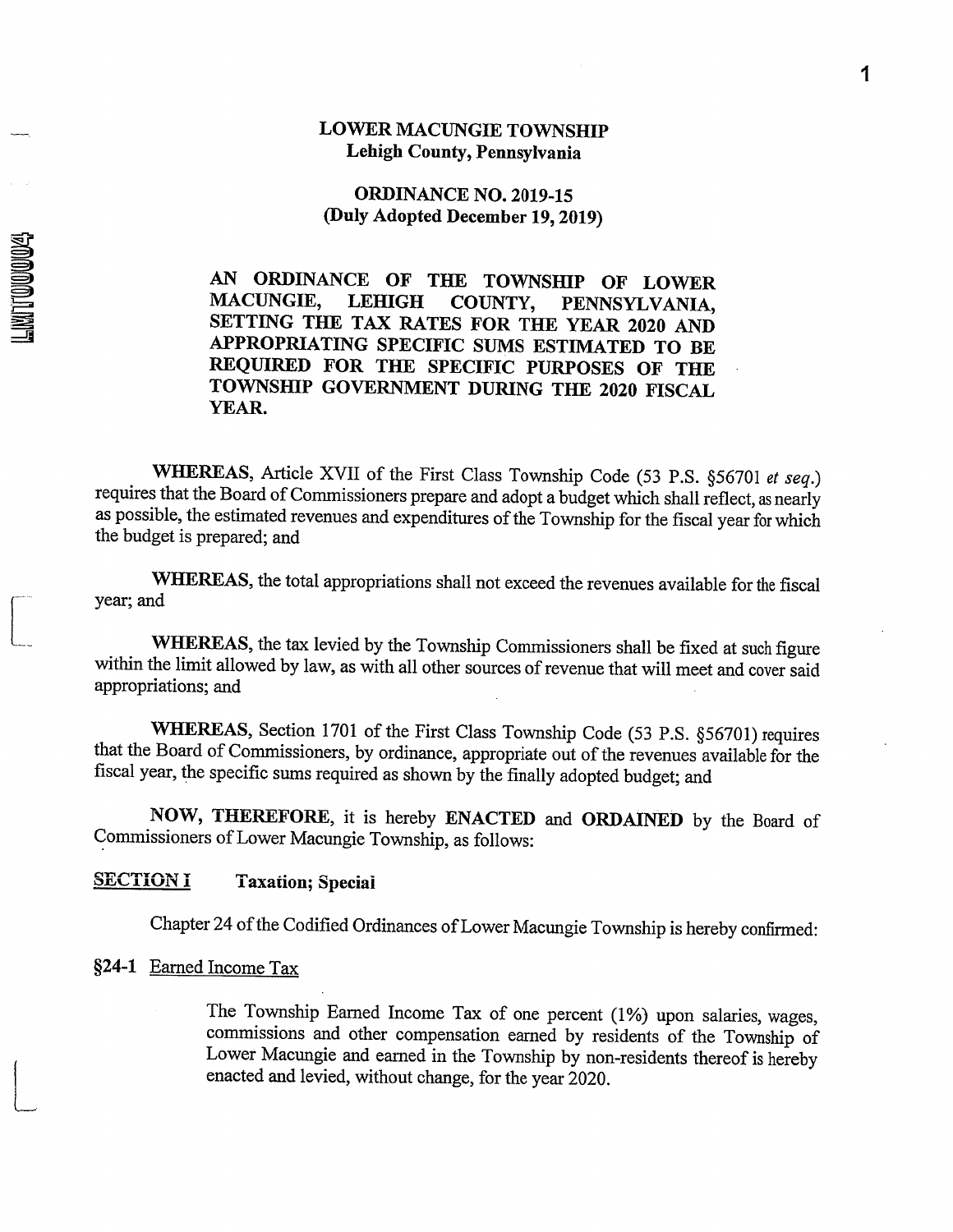#### §24-2 Transfer Tax

The Township Transfer Tax of one percent (1%) upon the privilege of transferring or conveying, by deed or other document, any interest in any lands, tenements, or hereditaments in or partly in the Township of Lower Macungie is hereby enacted and levied, without change, for the year 2020.

#### §24-3 Local Services Tax

The Township Local Services Tax of Fifty-Two Dollars (\$52.00) per annum on each adult resident and nonresident employed and/or engaged in an occupation within Lower Macungie Township, without change, for the year 2020.

#### §24-4 Real Estate Tax

The Township Real Estate Tax of .50 mill to be used only for capital improvements is hereby enacted and levied for the year 2020.

#### §24-5 Library Tax

The Township Library Tax of .25 mill to be used only to support the Lower Macungie Library for the year 2020.

#### **SECTION II Annual Budget Appropriations.**

Regarding Township expenditures for the fiscal year 2020, the following amounts are hereby appropriated from the revenues available during the 2020 fiscal year for the specific purposes set forth below, which amounts are more completely itemized in the finally adopted full budget for the fiscal year 2020 on file in the Township Secretary's Office and attached hereto by reference.

#### **2020 ADOPTED BUDGETS**

#### **GENERAL FUND**

#### **SEWER FUND**

ini k

 $\ddot{\phantom{0}}$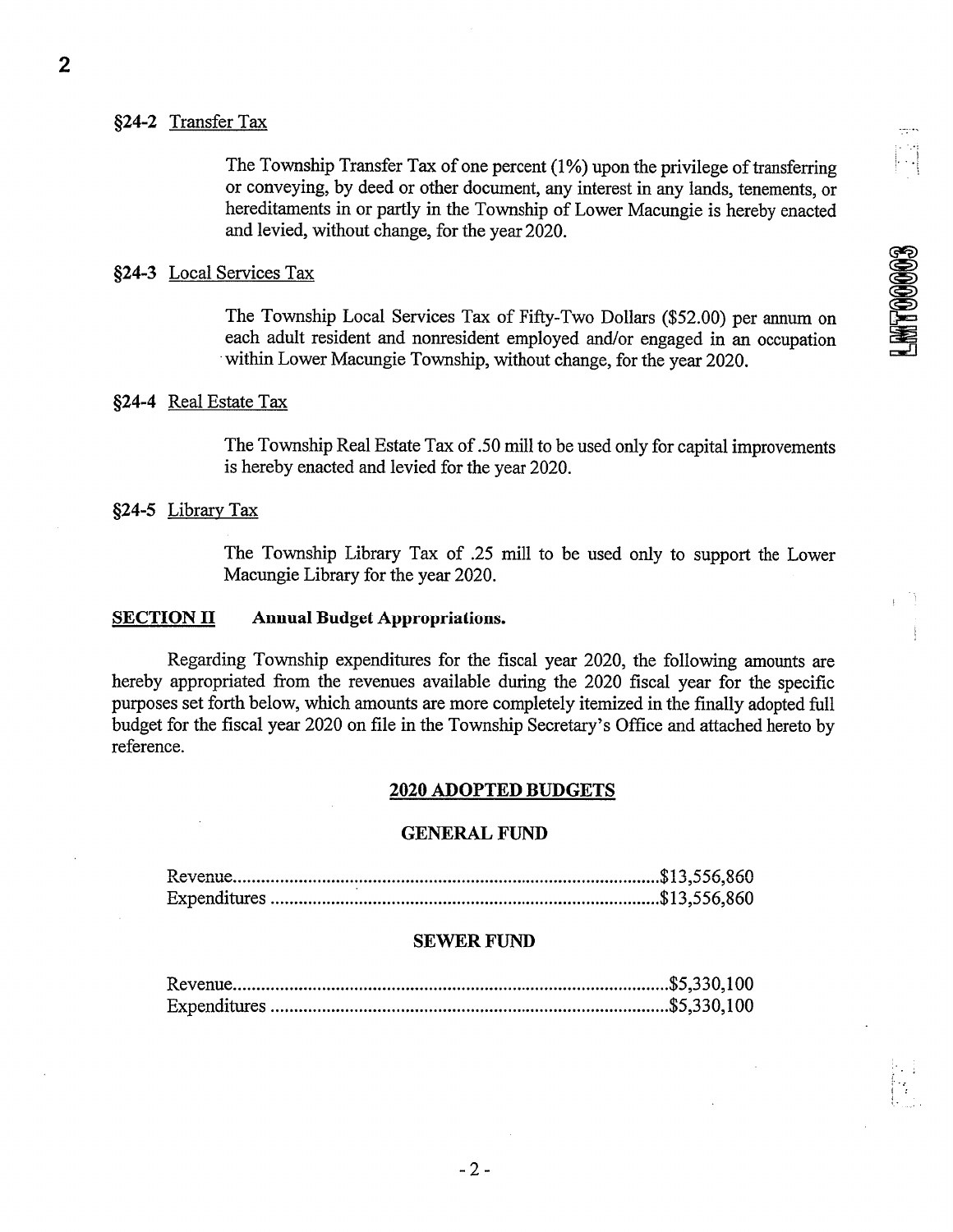#### **CAPITAL FUND**

#### **STATE LIQUID FUELS FUND**

#### **SECTION III REPEALER**

All ordinances or parts of ordinances which are inconsistent herewith are hereby repealed.

#### **SEVERABILITY SECTION IV**

If any sentence, clause, section, or part of this Ordinance is for any reason found to be unconstitutional, illegal or invalid, such unconstitutionality, illegality or invalidity shall not affect or impair any of the remaining provisions, sentences, clauses, sections or parts of this Ordinance. It is hereby declared as the intent of the Board of Commissioners that this Ordinance would have been adopted had such unconstitutional, illegal or invalid sentence, clause, section or part thereof not been included herein.

#### **SECTION V EFFECTIVE DATE**

This Ordinance shall become effective January 1, 2020.

**ENACTED** and **ORDAINED** this 19<sup>th</sup> day of December, A.D., 2019.

Attest:

### **LOWER MACUNGIE TOWNSHIP BOARD OF COMMISSIONERS**

Ron W. Beitler, President

Renea Flexer, Asst. Township Manager/Secretary

|                   | Motion | 2nd | Yes    | No | Abstain |
|-------------------|--------|-----|--------|----|---------|
| R.R. Beitler      |        |     |        |    |         |
| R.W. Beitler      |        |     |        |    |         |
| D. Brown          |        |     |        |    |         |
| <b>B.</b> Higgins |        |     |        |    |         |
| R. Ward           |        |     | Absent |    |         |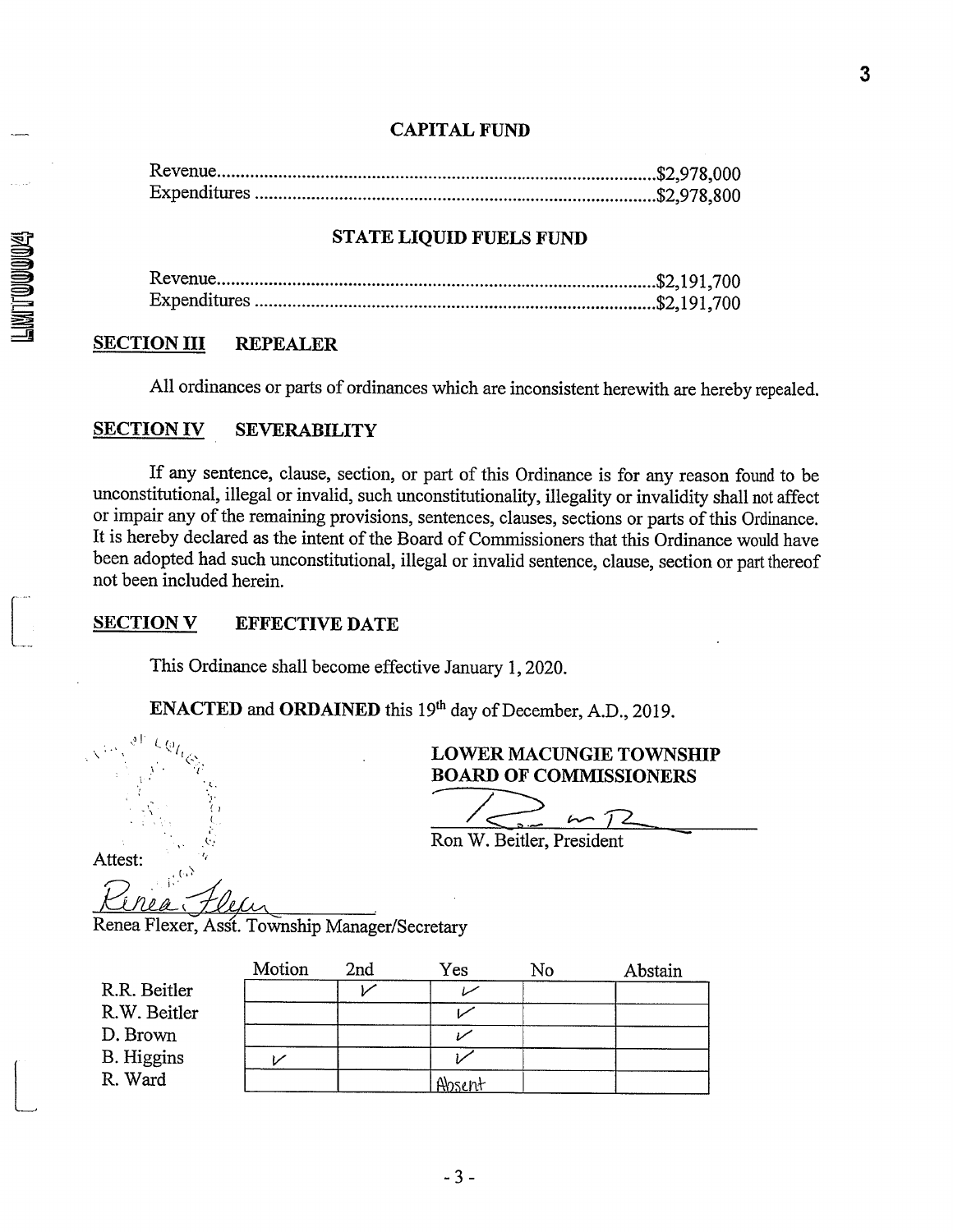| Budget Worksheet - 2020 Budget (With Reserve Transfers)<br>Lower Macungie Township<br>Periods: 01/20-12/20 |                                      |                                |                               |                       |                                | Page:<br>Nov 22, 2019 02:02PM |
|------------------------------------------------------------------------------------------------------------|--------------------------------------|--------------------------------|-------------------------------|-----------------------|--------------------------------|-------------------------------|
| <b>Account Number</b>                                                                                      | <b>Account Title</b>                 | 2020<br><b>Approved Budget</b> | 2020<br><b>Initial Budget</b> | 2019<br><b>Budget</b> | 2019<br>Year to Date<br>Actual | 2018<br>Actual                |
| <b>General Fund</b>                                                                                        |                                      |                                |                               |                       |                                |                               |
| <b>Real Property Taxes</b>                                                                                 |                                      |                                |                               |                       |                                |                               |
| 01.301.105                                                                                                 | RE Tax - Library                     | 605,000.00                     | .00                           | .00                   | .00                            | .00.                          |
|                                                                                                            | <b>Total Real Property Taxes:</b>    | 605,000.00                     | .00                           | .00                   | .00.                           | .00                           |
| <b>Local Tax Enabling Act</b>                                                                              |                                      |                                |                               |                       |                                |                               |
| 01.310.100                                                                                                 | Real Estate Transfer Tax             | 950,000.00                     | 925,000.00                    | 1,150,000.00          | 868,997.95                     | 1,339,071.83                  |
| 01.310.210                                                                                                 | <b>EIT Current Resident</b>          | 5,635,000.00                   | 5,635,000.00                  | 5,900,000.00          | 5,076,613.62                   | 5,496,092.27                  |
| 01.310.220                                                                                                 | <b>EIT Current Non-Res</b>           | 125,000.00                     | 125,000.00                    | .00                   | 102,307.69                     | 127, 155.78                   |
| 01.310.230                                                                                                 | <b>EIT Delinquent Resident</b>       | 140,000.00                     | 140,000.00                    | .00                   | 129,877.25                     | 141,662.12                    |
| 01.310.240                                                                                                 | <b>EIT Delinquent Non-Res</b>        | 1,000.00                       | 1,000.00                      | .00                   | 4,841.36                       | 1,280.73                      |
| 01.310.510                                                                                                 | <b>Local Services Tax</b>            | 625,000.00                     | 625,000.00                    | 525,000.00            | 632,402.58                     | 607,101.40                    |
|                                                                                                            | Total Local Tax Enabling Act:        | 7,476,000.00                   | 7,451,000.00                  | 7,575,000.00          | 6,815,040.45                   | 7,712,364.13                  |
| <b>Business Licenses &amp; Permits</b>                                                                     |                                      |                                |                               |                       |                                |                               |
| 01.321.320                                                                                                 | <b>Junk Yard License</b>             | 210.00                         | 210.00                        | 210.00                | 210.00                         | 210.00                        |
| 01.321.601                                                                                                 | <b>Electrical Licenses</b>           | 8,000.00                       | 8,000.00                      | 6,000.00              | 6,650.00                       | 11,045.00                     |
| 01.321.602                                                                                                 | <b>Plumbing Licenses</b>             | 5,000.00                       | 5,000.00                      | 4,500.00              | 3,205.00                       | 6,375.00                      |
| 01.321.610                                                                                                 | <b>Peddler Licenses</b>              | 200.00                         | 200.00                        | 200.00                | 300.00                         | 179.00                        |
| 01.321.800                                                                                                 | Cable TV Franchise Fees              | 500,000.00                     | 500,000.00                    | 510,000.00            | 375,340.93                     | 503,124.79                    |
|                                                                                                            | Total Business Licenses & Permits:   | 513,410.00                     | 513,410.00                    | 520,910.00            | 385,705.93                     | 520,933.79                    |
| <b>Fines</b>                                                                                               |                                      |                                |                               |                       |                                |                               |
| 01.331.120                                                                                                 | <b>Violations- Ordinance/Statues</b> | 21,000.00                      | 21,000.00                     | 18,000.00             | 11,558.80                      | 14,155.99                     |
| <b>Total Fines:</b>                                                                                        |                                      | 21,000.00                      | 21,000.00                     | 18,000.00             | 11,558.80                      | 14,155.99                     |
| <b>Interest Earnings</b>                                                                                   |                                      |                                |                               |                       |                                |                               |
| 01.341.000                                                                                                 | <b>Interest Earnings</b>             | 1,000.00                       | 1,000.00                      | 15,000.00             | 2,482.29                       | 103,407.69                    |
|                                                                                                            | <b>Total Interest Earnings:</b>      | 1,000.00                       | 1,000.00                      | 15,000.00             | 2,482.29                       | 103,407.69                    |
| <b>Rents and Royalties</b>                                                                                 |                                      |                                |                               |                       |                                |                               |
| 01.342.100                                                                                                 | <b>Land Rental</b>                   | 10,000.00                      | 10,000.00                     | 23,000.00             | 12,584.00                      | 1,258.40                      |
| 01.342.206                                                                                                 | <b>Kratzer House</b>                 | 12,000.00                      | 12,000.00                     | 12,000.00             | 9,066.79                       | 13,926.39                     |
| 01.342.207                                                                                                 | Schantz Farm Rental                  | 13,500.00                      | 13,500.00                     | 13,500.00             | 12,196.50                      | 16,004.38                     |
| 01.342.211                                                                                                 | Camp Olympic Farm House              | 17,000.00                      | 17,000.00                     | 17,000.00             | 17,689.50                      | 19,060.40                     |
| 01.342.212                                                                                                 | Camp Olympic Bungalow                | 12,000.00                      | 12,000.00                     | 12,000.00             | 12,305.99                      | 10,689.56                     |
| 01.342.530                                                                                                 | <b>Cell Tower Rental</b>             | 14,000.00                      | 14,000.00                     | 15,000.00             | 12,485.36                      | 14,717.03                     |
| 01.342.540                                                                                                 | <b>Electronic Billboard</b>          | .00                            | .00                           | .00                   | .00                            | 999.99                        |
| 01.342.545                                                                                                 | Office Rent State Rep                | 15,000.00                      | 15,000.00                     | 15,000.00             | 12,500.00                      | 16,725.00                     |
|                                                                                                            | <b>Total Rents and Royalties:</b>    | 93,500.00                      | 93,500.00                     | 107,500.00            | 88,828.14                      | 93,381.15                     |
| <b>State Grants</b>                                                                                        |                                      |                                |                               |                       |                                |                               |
| 01.354.020                                                                                                 | <b>State Aid Volunteer Fire</b>      | 215,000.00                     | 215,000.00                    | 250,000.00            | 232,810.44                     | 211,594.72                    |
| 01.354.090                                                                                                 | <b>State Community Dev Grants</b>    | .00                            | .00                           | 25,000.00             | .00                            | .00                           |
| 01.354.150                                                                                                 | <b>State Recycling Grants</b>        | .00                            | 100,000.00                    | 315,000.00            | 345,342.00                     | .00                           |
| <b>Total State Grants:</b>                                                                                 |                                      | 215,000.00                     | 315,000.00                    | 590,000.00            | 578,152.44                     | 211,594.72                    |
|                                                                                                            |                                      |                                |                               |                       |                                |                               |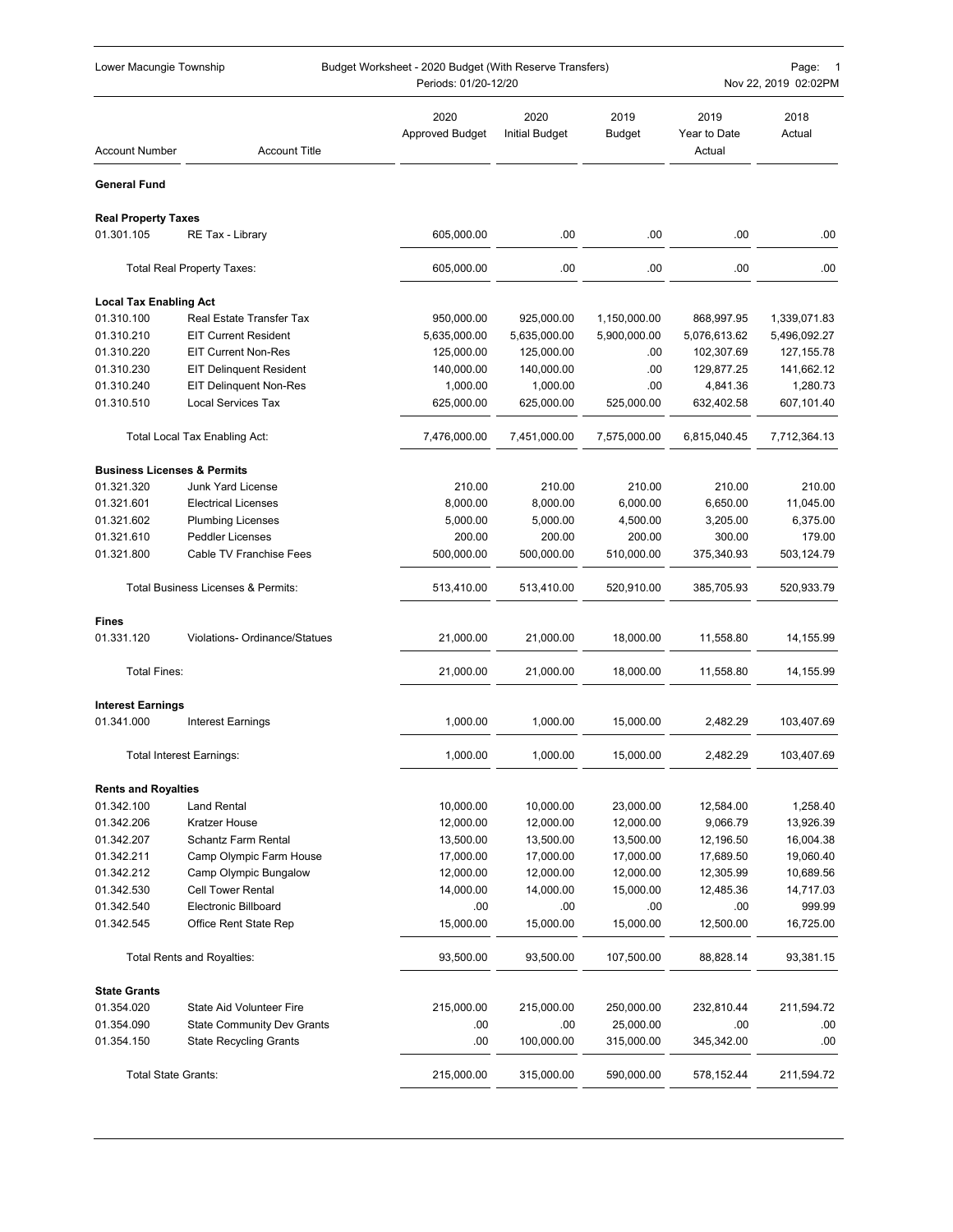| Lower Macungie Township<br>Budget Worksheet - 2020 Budget (With Reserve Transfers)<br>Periods: 01/20-12/20 |                                                                     |                                |                               |                    | Page:<br>$\overline{2}$<br>Nov 22, 2019 02:02PM |                    |
|------------------------------------------------------------------------------------------------------------|---------------------------------------------------------------------|--------------------------------|-------------------------------|--------------------|-------------------------------------------------|--------------------|
| <b>Account Number</b>                                                                                      | <b>Account Title</b>                                                | 2020<br><b>Approved Budget</b> | 2020<br><b>Initial Budget</b> | 2019<br>Budget     | 2019<br>Year to Date<br>Actual                  | 2018<br>Actual     |
| <b>State Shared Revenue</b>                                                                                |                                                                     |                                |                               |                    |                                                 |                    |
| 01.355.010                                                                                                 | <b>PURTA</b>                                                        | 500.00                         | 500.00                        | 600.00             | 8,475.63                                        | 9,161.98           |
| 01.355.040                                                                                                 | Alcoholic Beverages Licenses                                        | 4,500.00                       | 4,500.00                      | 3,480.00           | 5,450.00                                        | 5,150.00           |
| 01.355.050                                                                                                 | Municipal State Aid Pension                                         | 211,500.00                     | 211,500.00                    | 190,000.00         | 235,542.95                                      | 201,428.70         |
|                                                                                                            | <b>Total State Shared Revenue:</b>                                  | 216,500.00                     | 216,500.00                    | 194,080.00         | 249,468.58                                      | 215,740.68         |
| <b>Charges for Services Developer</b>                                                                      |                                                                     |                                |                               |                    |                                                 |                    |
| 01.361.400                                                                                                 | <b>Residential Plan Review Fees</b>                                 | 27,000.00                      | 27,000.00                     | 23,500.00          | 28,320.00                                       | 22,605.00          |
| 01.361.401                                                                                                 | <b>Commercial Plan Review Fees</b>                                  | 50,000.00                      | 50,000.00                     | 48,000.00          | 58,530.00                                       | 54,345.00          |
| 01.361.710                                                                                                 | Photocopies                                                         | 200.00                         | 200.00                        | 200.00             | 358.76                                          | 364.12             |
|                                                                                                            | Total Charges for Services Developer:                               | 77,200.00                      | 77,200.00                     | 71,700.00          | 87,208.76                                       | 77,314.12          |
| <b>Charges for Services Safety</b>                                                                         |                                                                     |                                |                               |                    |                                                 |                    |
| 01.362.140                                                                                                 | <b>School Crossing Guards</b>                                       | 35,000.00                      | 35,000.00                     | 31,000.00          | 34,202.82                                       | 33,698.01          |
| 01.362.402                                                                                                 | Fire Code Plan Review                                               | 30,000.00                      | 30,000.00                     | 35,000.00          | 18,490.00                                       | 58,085.00          |
| 01.362.410                                                                                                 | <b>Building Permits</b>                                             | 65,000.00                      | 65,000.00                     | 65,000.00          | 56,844.50                                       | 68,240.00          |
| 01.362.411                                                                                                 | <b>Building Permits/Commercial</b>                                  | 95,000.00                      | 95,000.00                     | 95,000.00          | 160,301.20                                      | 99,023.08          |
| 01.362.420                                                                                                 | <b>Electrical Permits</b>                                           | 50,000.00                      | 50,000.00                     | 75,000.00          | 63,780.00                                       | 79,639.50          |
| 01.362.430                                                                                                 | <b>Plumbing Permits</b>                                             | 20,000.00                      | 20,000.00                     | 26,000.00          | 18,430.00                                       | 28,140.00          |
| 01.362.450                                                                                                 | ROP Use & Occupancy Permits                                         | .00                            | .00                           | .00                | .00                                             | 600.00-            |
| 01.362.470                                                                                                 | <b>Mechanical Permits</b>                                           | 13,000.00                      | 13,000.00                     | 12,000.00          | 14,420.00                                       | 18,460.00          |
| 01.362.480                                                                                                 | <b>Zoning Permits</b>                                               | 9,000.00                       | 9,000.00                      | 14,000.00          | 15,310.47                                       | 15,435.88          |
| 01.362.490                                                                                                 | On Lot Grading/Pool Reviews                                         | 7,000.00                       | 7,000.00                      | 6,000.00           | 9,170.00                                        | 6,685.00           |
| 01.362.500                                                                                                 | <b>Burning Permits</b>                                              | .00                            | .00                           | 50.00              | 30.00                                           | 30.00              |
| 01.362.580<br>01.362.600                                                                                   | <b>Sprinkler System Inspections</b><br><b>Miscellaneous Permits</b> | 2,500.00<br>500.00             | 2,500.00<br>500.00            | 1,200.00<br>250.00 | 3,138.65<br>300.00                              | 1,341.75<br>150.00 |
|                                                                                                            | Total Charges for Services Safety:                                  | 327,000.00                     | 327,000.00                    | 360,500.00         | 394,417.64                                      | 408,328.22         |
| <b>Sanitation</b>                                                                                          |                                                                     |                                |                               |                    |                                                 |                    |
| 01.364.300                                                                                                 | Solid Waste Regular Charges                                         | 3,299,800.00                   | 3,299,800.00                  | 2,620,000.00       | 2,444,924.35                                    | 2,640,483.39       |
| 01.364.305                                                                                                 | <b>Penalties Assessed</b>                                           | 20,000.00                      | 20,000.00                     | 22,000.00          | 21,310.60                                       | 25,021.44          |
| 01.364.350                                                                                                 | Recycling Carts & Bag Tags                                          | 250.00                         | 250.00                        | 1,200.00           | 463.50                                          | 939.00             |
| 01.364.900                                                                                                 | Yard Waste Loading Fees                                             | 3,000.00                       | 3,000.00                      | 4,100.00           | 3,450.00                                        | 4,090.00           |
| <b>Total Sanitation:</b>                                                                                   |                                                                     | 3,323,050.00                   | 3,323,050.00                  | 2,647,300.00       | 2,470,148.45                                    | 2,670,533.83       |
| <b>Culture and Recreation</b>                                                                              |                                                                     |                                |                               |                    |                                                 |                    |
| 01.367.110                                                                                                 | Swimming Pool Fees                                                  | 95,000.00                      | 95,000.00                     | 100,000.00         | 92,992.00                                       | 95,644.00          |
| 01.367.111                                                                                                 | Swim Lesson Fees                                                    | 7,000.00                       | 7,000.00                      | 7,000.00           | 7,329.00                                        | 5,850.00           |
| 01.367.112                                                                                                 | Pool Snack Bar Income                                               | 20,000.00                      | 20,000.00                     | 20,000.00          | 25,238.50                                       | 22,098.05          |
| 01.367.120                                                                                                 | <b>Playground Fees</b>                                              | 45,000.00                      | 45,000.00                     | 50,000.00          | 41,760.00                                       | 45,875.00          |
| 01.367.140                                                                                                 | Camp Olympic Pavilion                                               | .00                            | .00                           | 4,500.00           | 620.00                                          | 4,475.00           |
| 01.367.142                                                                                                 | Camp Olympic Barn                                                   | 20,000.00                      | 20,000.00                     | 20,000.00          | 25,695.00                                       | 23,105.00          |
| 01.367.145                                                                                                 | Wescosville Rec Hall                                                | 15,000.00                      | 15,000.00                     | 15,000.00          | 19,950.00                                       | 19,530.00          |
| 01.367.149                                                                                                 | Conference Room                                                     | 1,500.00                       | 1,500.00                      | .00                | .00                                             | .00                |
| 01.367.150                                                                                                 | <b>Gym Rental</b>                                                   | 35,000.00                      | 35,000.00                     | 35,000.00          | 30,995.00                                       | 26,484.00          |
| 01.367.153                                                                                                 | <b>Community Center Rooms</b>                                       | 30,000.00                      | 30,000.00                     | 30,000.00          | 27,576.00                                       | 31,217.50          |
| 01.367.156                                                                                                 | <b>Community Center Snack Bar</b>                                   | 600.00                         | 600.00                        | 700.00             | 579.42                                          | 654.91             |
| 01.367.157                                                                                                 | Lockridge Community Center                                          | 15,000.00                      | 15,000.00                     | 15,000.00          | 19,175.00                                       | 13,355.00          |
| 01.367.160                                                                                                 | Library Reimburseable Expenses                                      | 16,000.00                      | 16,000.00                     | 20,000.00          | 11,811.13                                       | 14,686.56          |
| 01.367.200                                                                                                 | <b>Community Center Programs</b>                                    | 80,000.00                      | 80,000.00                     | 75,000.00          | 86,235.38                                       | 86,955.03          |
| 01.367.300                                                                                                 | Garden Plot Program                                                 | 1,500.00                       | 1,500.00                      | 2,600.00           | 1,860.00                                        | 2,530.00           |
| 01.367.301                                                                                                 | <b>Field Use Fees</b>                                               | 3,300.00                       | 3,300.00                      | 3,300.00           | 3,885.00                                        | 3,043.43           |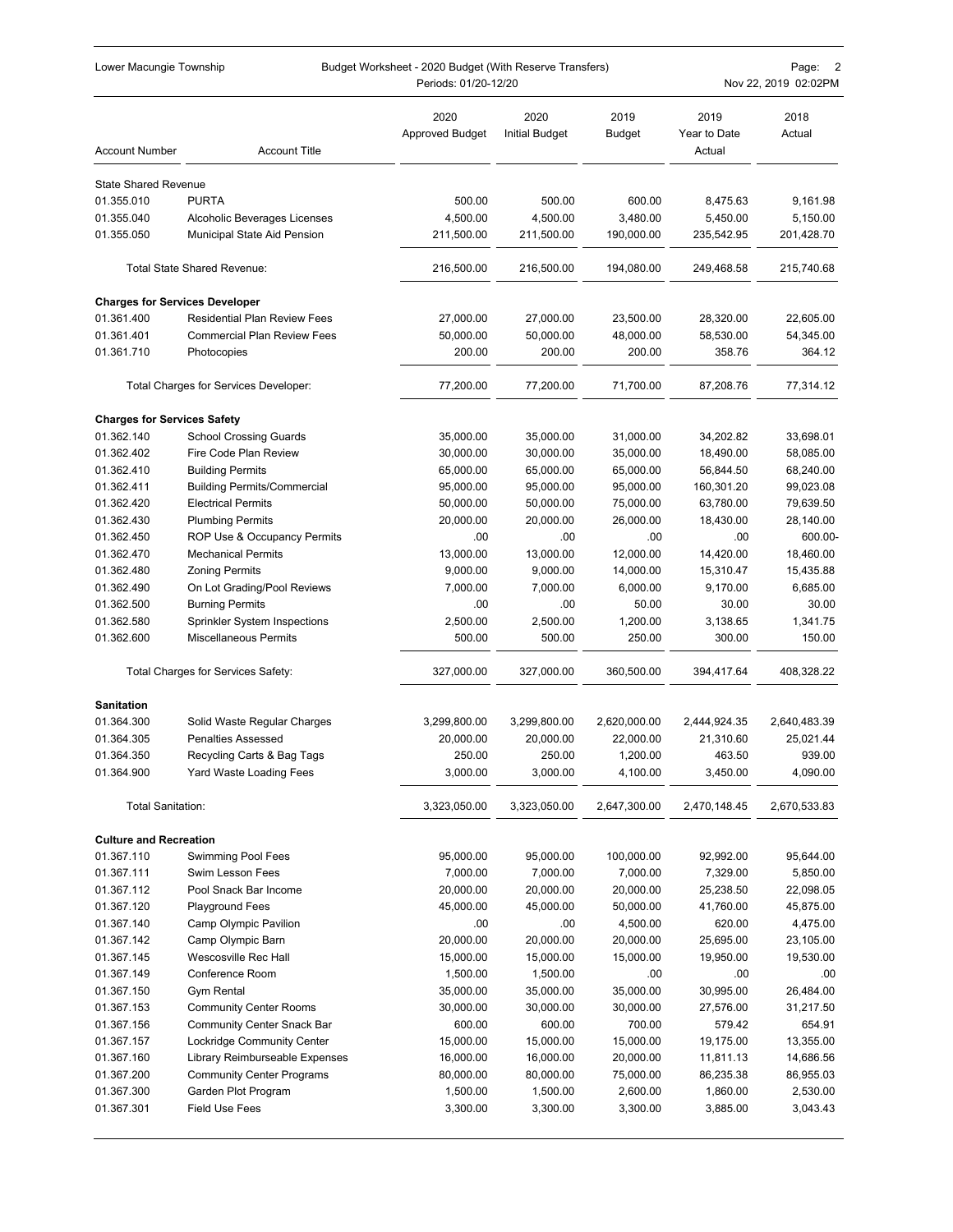| Budget Worksheet - 2020 Budget (With Reserve Transfers)<br>Lower Macungie Township<br>Nov 22, 2019 02:02PM<br>Periods: 01/20-12/20 |                                             |                                |                               |                |                                | Page:<br>- 3   |
|------------------------------------------------------------------------------------------------------------------------------------|---------------------------------------------|--------------------------------|-------------------------------|----------------|--------------------------------|----------------|
| <b>Account Number</b>                                                                                                              | <b>Account Title</b>                        | 2020<br><b>Approved Budget</b> | 2020<br><b>Initial Budget</b> | 2019<br>Budget | 2019<br>Year to Date<br>Actual | 2018<br>Actual |
| 01.367.315                                                                                                                         | Dog Park Fees                               | .00                            | .00                           | .00            | .00                            | 300.00         |
|                                                                                                                                    | <b>Total Culture and Recreation:</b>        | 384,900.00                     | 384,900.00                    | 398,100.00     | 395,701.43                     | 395,803.48     |
| <b>Reimbursements &amp; Other</b>                                                                                                  |                                             |                                |                               |                |                                |                |
| 01.380.100                                                                                                                         | Insurance Reimbursements                    | 10,000.00                      | 10,000.00                     | 120,000.00     | 128,671.57                     | 135,846.66     |
| 01.380.300                                                                                                                         | Misc Rev & Reimburse                        | 1,000.00                       | 1,000.00                      | 1,000.00       | 648.20                         | 1,117.25       |
| 01.380.900                                                                                                                         | <b>Refunds for Expenses</b>                 | 1,000.00                       | 1,000.00                      | 1,000.00       | 9,136.55                       | 684.22         |
|                                                                                                                                    | Total Reimbursements & Other:               | 12,000.00                      | 12,000.00                     | 122,000.00     | 138,456.32                     | 137,648.13     |
| <b>Special Assessments</b>                                                                                                         |                                             |                                |                               |                |                                |                |
| 01.383.110                                                                                                                         | Street Light Taxes - Current                | 290,000.00                     | 290,000.00                    | 287,000.00     | 291,917.91                     | 290,567.11     |
| 01.383.111                                                                                                                         | Street Light Taxes- Delinquent              | 1,000.00                       | 1,000.00                      | 250.00         | 827.52                         | 1,521.01       |
| 01.383.500                                                                                                                         | Penalties Late Payment                      | 300.00                         | 300.00                        | 1,000.00       | 1,054.52                       | 195.88         |
|                                                                                                                                    | <b>Total Special Assessments:</b>           | 291,300.00                     | 291,300.00                    | 288,250.00     | 293,799.95                     | 292,284.00     |
| <b>Interfund Operating Transfers</b>                                                                                               |                                             |                                |                               |                |                                |                |
| 01.392.370                                                                                                                         | Transfer from Dev. Impact Fund              | .00                            | .00                           | 400,000.00     | .00                            | .00            |
|                                                                                                                                    | <b>Total Interfund Operating Transfers:</b> | .00                            | .00                           | 400,000.00     | .00                            | .00.           |
| <b>Reserve Transfers</b>                                                                                                           |                                             |                                |                               |                |                                |                |
| 01.396.000                                                                                                                         | <b>Transfer from Reserves</b>               | .00                            | .00                           | 528,361.00     | .00                            | .00            |
|                                                                                                                                    | <b>Total Reserve Transfers:</b>             |                                |                               |                |                                |                |
|                                                                                                                                    |                                             | .00                            | .00                           | 528,361.00     | .00                            | .00            |
| Total Revenue:                                                                                                                     |                                             | 13,556,860.00                  | 13,026,860.00                 | 13,836,701.00  | 11,910,969.18                  | 12,853,489.93  |
| Legislative                                                                                                                        |                                             |                                |                               |                |                                |                |
| 01.400.105                                                                                                                         | Salaries & Wages - Elected                  | 21,200.00                      | 31,200.00                     | 30,700.00      | 26,672.16                      | 30,793.92      |
| 01.400.210                                                                                                                         | <b>Office Supplies</b>                      | 500.00                         | 500.00                        | 500.00         | 38.00                          | 409.08         |
| 01.400.420                                                                                                                         | Dues, Subscriptions & Member                | 1,000.00                       | 1,000.00                      | 500.00         | .00.                           | 1,000.00       |
| 01.400.460                                                                                                                         | Training & Conferences                      | 500.00                         | 500.00                        | 500.00         | .00                            | 228.13         |
| Total Legislative:                                                                                                                 |                                             | 23,200.00                      | 33,200.00                     | 32,200.00      | 26,710.16                      | 32,431.13      |
| <b>Financial Administration</b>                                                                                                    |                                             |                                |                               |                |                                |                |
| 01.402.112                                                                                                                         | Salaries & Wages - Full Time                | 228,500.00                     | 229,800.00                    | 222,200.00     | 192,070.05                     | 213,283.54     |
| 01.402.210                                                                                                                         | Office Supplies                             | 1,000.00                       | 1,000.00                      | 1,000.00       | 225.12                         | .00.           |
| 01.402.260                                                                                                                         | Small Tools & Minor Equip                   | 1,000.00                       | 1,000.00                      | 1,000.00       | .00                            | 205.99         |
| 01.402.307                                                                                                                         | <b>Accounting Systems</b>                   | 28,000.00                      | 28,000.00                     | 26,000.00      | 25,833.00                      | 25,833.00      |
| 01.402.311                                                                                                                         | <b>Accounting &amp; Auditing Services</b>   | 17,000.00                      | 17,000.00                     | 16,000.00      | 15,750.00                      | 14,250.00      |
| 01.402.317                                                                                                                         | <b>Payroll Processing</b>                   | 9,500.00                       | 9,500.00                      | 8,500.00       | 7,014.19                       | 8,732.24       |
| 01.402.353                                                                                                                         | Surety & Fidelity                           | 9,000.00                       | 9,000.00                      | 9,000.00       | .00                            | 8,811.58       |
| 01.402.390                                                                                                                         | <b>Bank Service Charges/Fees</b>            | 8,000.00                       | 8,000.00                      | 7,000.00       | 7,501.11                       | 7,053.49       |
| 01.402.420                                                                                                                         | Dues, Subscriptions & Member                | 1,100.00                       | 1,100.00                      | 1,100.00       | 375.70                         | .00            |
| 01.402.460                                                                                                                         | Training & Conferences                      | 2,500.00                       | 2,500.00                      | 2,500.00       | 150.00                         | 2,306.62       |
|                                                                                                                                    | <b>Total Financial Administration:</b>      | 305,600.00                     | 306,900.00                    | 294,300.00     | 248,919.17                     | 280,476.46     |
| <b>Real Estate Tax Collection</b>                                                                                                  |                                             |                                |                               |                |                                |                |
| 01.403.105                                                                                                                         | Salaries & Wages - Elected                  | 5,000.00                       | .00                           | .00            | .00                            | .00.           |
| 01.403.210                                                                                                                         | <b>Tax Collection Office</b>                | 7,550.00                       | .00                           | .00            | .00                            | .00.           |
| 01.403.450                                                                                                                         | <b>Contracted Services</b>                  | 8,450.00                       | .00                           | .00            | .00                            | .00.           |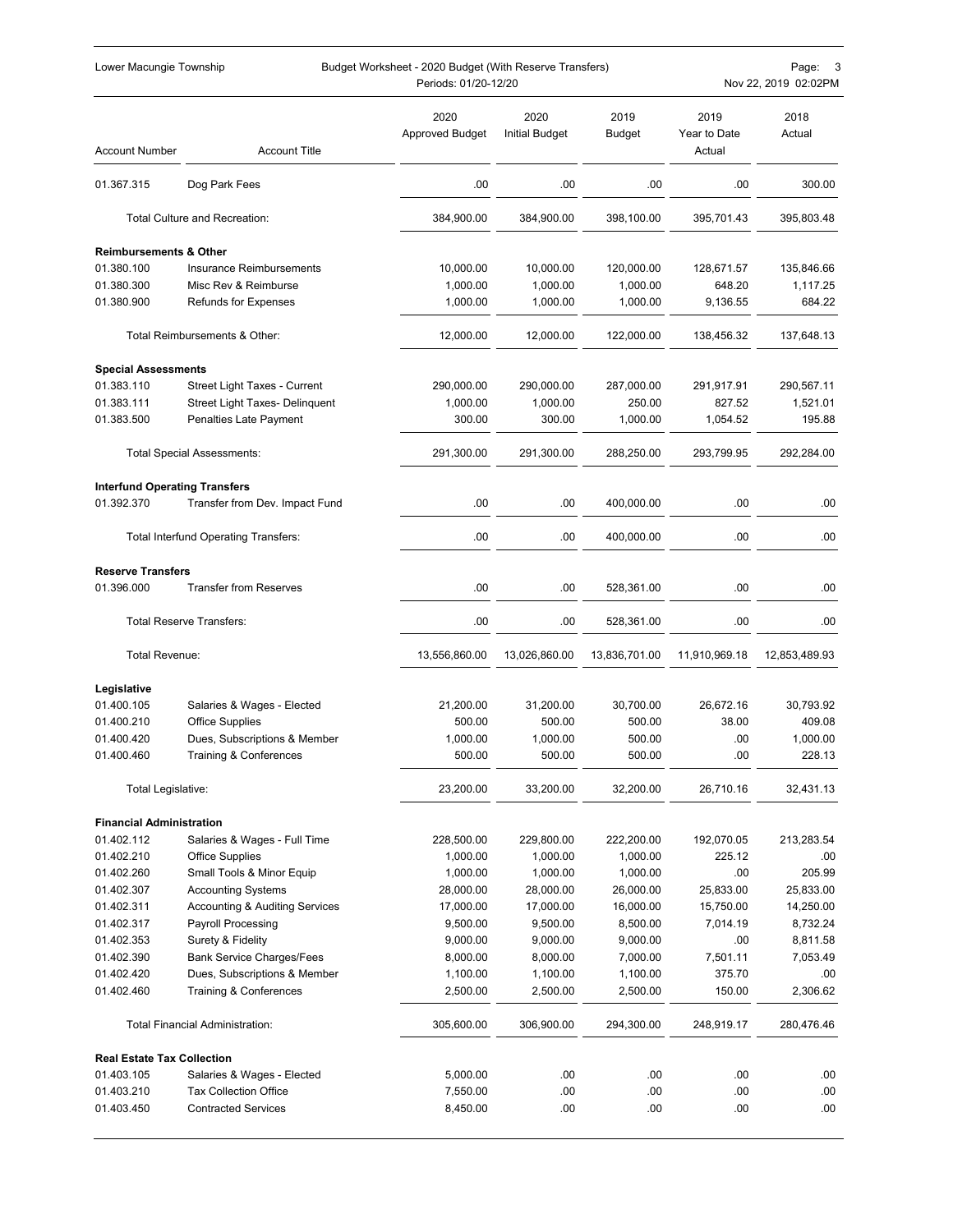| Lower Macungie Township<br>Budget Worksheet - 2020 Budget (With Reserve Transfers)<br>Periods: 01/20-12/20 |                                    |                                |                               |                        | Page:<br>- 4<br>Nov 22, 2019 02:02PM |                       |
|------------------------------------------------------------------------------------------------------------|------------------------------------|--------------------------------|-------------------------------|------------------------|--------------------------------------|-----------------------|
| <b>Account Number</b>                                                                                      | <b>Account Title</b>               | 2020<br><b>Approved Budget</b> | 2020<br><b>Initial Budget</b> | 2019<br>Budget         | 2019<br>Year to Date<br>Actual       | 2018<br>Actual        |
|                                                                                                            | Total Real Estate Tax Collection:  | 21,000.00                      | .00                           | .00                    | .00                                  | .00.                  |
| <b>Legal Services</b>                                                                                      |                                    |                                |                               |                        |                                      |                       |
| 01.404.401                                                                                                 | Solicitor                          | 125,000.00                     | 125,000.00                    | 110,000.00             | 84,050.62                            | 116,501.65            |
| 01.404.402                                                                                                 | <b>Labor Relations</b>             | 7,500.00                       | 7,500.00                      | 2,500.00               | 90.00-                               | 8,879.86              |
| 01.404.403                                                                                                 | Legal Planning                     | 80,000.00                      | 80,000.00                     | 80,000.00              | 78,646.38                            | 131,303.70            |
| 01.404.404                                                                                                 | Legal Zoning Board                 | 9,000.00                       | 9,000.00                      | 8,000.00               | 10,406.60                            | 9,900.00              |
| 01.404.405                                                                                                 | Litigation                         | 5,000.00                       | 5,000.00                      | 25,000.00              | 994.22                               | 9,272.91              |
| 01.404.406                                                                                                 | Legal Zoning Enforcement           | 18,000.00                      | 18,000.00                     | 9,000.00               | 20,417.74                            | 18,615.15             |
| <b>Total Legal Services:</b>                                                                               |                                    | 244,500.00                     | 244,500.00                    | 234,500.00             | 194,425.56                           | 294,473.27            |
| <b>Secretary</b>                                                                                           |                                    |                                |                               |                        |                                      |                       |
| 01.405.112                                                                                                 | Salaries & Wages - Full Time       | 170,500.00                     | 171,300.00                    | 165,600.00             | 151,307.29                           | 160,674.78            |
| 01.405.210                                                                                                 | <b>Office Supplies</b>             | 8,000.00                       | 8,000.00                      | 8,000.00               | 7,218.31                             | 4,674.30              |
| 01.405.249                                                                                                 | <b>General Expense</b>             | 1,000.00                       | 1,000.00                      | 1,000.00               | 376.85                               | 674.05                |
| 01.405.341                                                                                                 | Advertising                        | 8,000.00                       | 8,000.00                      | 8,000.00               | 8,527.26                             | 6,355.51              |
| 01.405.420                                                                                                 | Dues, Subscriptions & Member       | 250.00                         | 250.00                        | 250.00                 | .00                                  | 99.00                 |
| 01.405.450                                                                                                 | <b>Contracted Services</b>         | 8,000.00                       | 8,000.00                      | 6,500.00               | 8,590.35                             | 8,740.40              |
| 01.405.460                                                                                                 | Training & Conferences             | 1,000.00                       | 1,000.00                      | 1,000.00               | 190.00                               | 472.50                |
| <b>Total Secretary:</b>                                                                                    |                                    | 196,750.00                     | 197,550.00                    | 190,350.00             | 176,210.06                           | 181,690.54            |
| <b>General Township Admin</b>                                                                              |                                    |                                |                               |                        |                                      |                       |
| 01.406.112                                                                                                 | Salaries & Wages - Full Time       | 117,300.00                     | 118,500.00                    | 115,000.00             | 104,288.04                           | 129,411.80            |
| 01.406.215                                                                                                 | Postage                            | 13,500.00                      | 13,500.00                     | 13,500.00              | 7,741.47                             | 11,814.03             |
| 01.406.249                                                                                                 | General Expense                    | 7,000.00                       | 7,000.00                      | 7,000.00               | 5,146.53                             | 14,495.04             |
| 01.406.308<br>01.406.321                                                                                   | Codification<br>Phone & Data       | 5,000.00<br>28,500.00          | 5,000.00<br>28,500.00         | 30,000.00<br>26,000.00 | 3,855.00<br>24,133.13                | 6,383.99<br>20,711.29 |
| 01.406.324                                                                                                 | <b>Mobile Phones</b>               | 1,100.00                       | 1,100.00                      | 400.00                 | 831.73                               | 390.00                |
| 01.406.391                                                                                                 | <b>Notary Expenses</b>             | 800.00                         | 800.00                        | 800.00                 | .00                                  | 652.85                |
| 01.406.420                                                                                                 | Dues, Subscriptions & Member       | 1,800.00                       | 1,800.00                      | 500.00                 | 1,164.00                             | 12.95                 |
|                                                                                                            | Total General Township Admin:      | 175,000.00                     | 176,200.00                    | 193,200.00             | 147,159.90                           | 183,871.95            |
|                                                                                                            |                                    |                                |                               |                        |                                      |                       |
| <b>Information Technology</b><br>01.407.260                                                                | Small Tools & Minor Equip          | 1,000.00                       | 1,000.00                      | 1,000.00               | 1,006.28                             | 1,187.13              |
| 01.407.270                                                                                                 | Computer Hardware, Software        | 19,900.00                      | 19,900.00                     | 18,000.00              | 15,779.05                            | 21,090.87             |
| 01.407.374                                                                                                 | <b>Equipment Repairs</b>           | 1,000.00                       | 1,000.00                      | 887.00                 | 483.97                               | 963.28                |
| 01.407.450                                                                                                 | <b>Contracted Services</b>         | 80,990.00                      | 65,600.00                     | 45,000.00              | 38,965.78                            | 36,480.87             |
| 01.407.453                                                                                                 | Web Design/Maintenance             | 2,000.00                       | 2,000.00                      | 2,000.00               | 300.00                               | 480.00                |
| 01.407.613                                                                                                 | Capital-Office/ IT Equipment       | 30,000.00                      | 30,000.00                     | 25,000.00              | 13,638.89                            | 44,998.97             |
|                                                                                                            | Total Information Technology:      | 134,890.00                     | 119,500.00                    | 91,887.00              | 70,173.97                            | 105,201.12            |
| <b>Engineering Services</b>                                                                                |                                    |                                |                               |                        |                                      |                       |
| 01.408.313                                                                                                 | Engineering & Architectural        | 110,000.00                     | 90,000.00                     | 80,000.00              | 82,448.09                            | 75,669.59             |
| 01.408.325                                                                                                 | Traffic System Plan                | .00                            | .00                           | 20,000.00              | 410.00                               | 24,912.26             |
|                                                                                                            | <b>Total Engineering Services:</b> | 110,000.00                     | 90,000.00                     | 100,000.00             | 82,858.09                            | 100,581.85            |
| <b>Buildings &amp; Facilities</b>                                                                          |                                    |                                |                               |                        |                                      |                       |
| 01.409.112                                                                                                 | Salaries & Wages - Full Time       | 314,800.00                     | 314,800.00                    | 291,300.00             | 267,989.87                           | 266,347.96            |
| 01.409.115                                                                                                 | Salaries & Wages - Part Time       | 19,300.00                      | 19,300.00                     | 19,000.00              | 4,718.50                             | 17,344.60             |
| 01.409.191                                                                                                 | Uniform & Safety Apparel           | 4,500.00                       | 4,500.00                      | 4,500.00               | 1,582.26                             | 3,779.38              |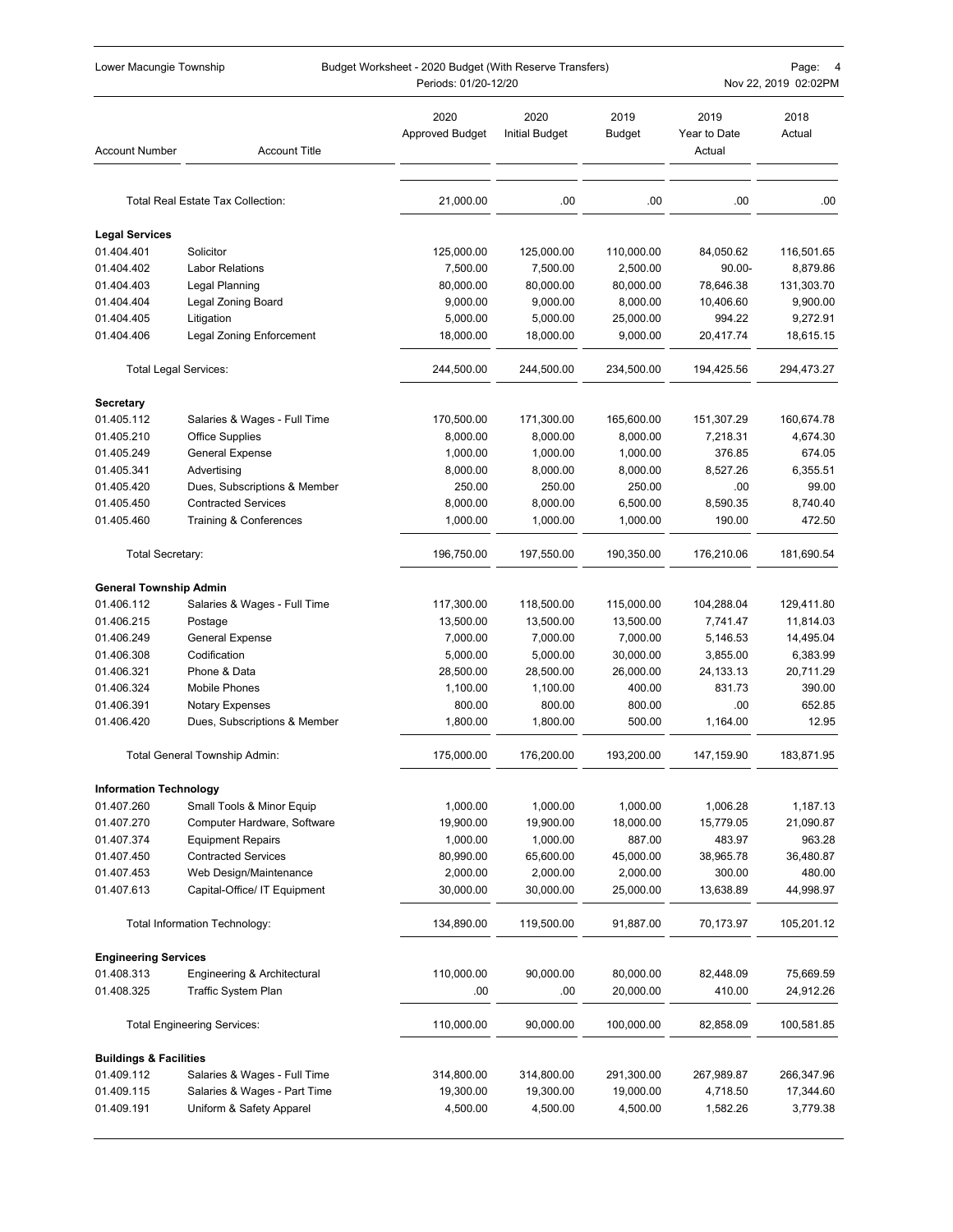| Lower Macungie Township |  |
|-------------------------|--|
|-------------------------|--|

### Budget Worksheet - 2020 Budget (With Reserve Transfers) Page: 5

Periods: 01/20-12/20 Nov 22, 2019 02:02PM

|                             |                                   | 2020<br><b>Approved Budget</b> | 2020<br><b>Initial Budget</b> | 2019       | 2019<br>Year to Date | 2018<br>Actual |
|-----------------------------|-----------------------------------|--------------------------------|-------------------------------|------------|----------------------|----------------|
| <b>Account Number</b>       | <b>Account Title</b>              |                                |                               | Budget     | Actual               |                |
| 01.409.230                  | <b>Heating Fuel</b>               | 53,000.00                      | 53,000.00                     | 37,500.00  | 42,162.50            | 41,848.97      |
| 01.409.241                  | <b>Operating Supplies</b>         | 20,000.00                      | 20,000.00                     | 20,000.00  | 19,640.40            | 26,737.24      |
| 01.409.249                  | General Expense                   | 3,500.00                       | 3,500.00                      | 3,500.00   | 1,169.19             | 2,768.60       |
| 01.409.260                  | Small Tools & Minor Equip         | 14,000.00                      | 14,000.00                     | 14,000.00  | 7,336.46             | 13,539.11      |
| 01.409.318                  | <b>Alarm/Security Services</b>    | 25,000.00                      | 25,000.00                     | 15,000.00  | 18,357.63            | 21,441.53      |
| 01.409.361                  | Electricity                       | 35,000.00                      | 35,000.00                     | 35,000.00  | 28,840.18            | 33,059.79      |
| 01.409.372                  | Repairs & Maintenance             | 150,000.00                     | 150,000.00                    | 150,000.00 | 124,488.65           | 139,313.45     |
| 01.409.374                  | <b>Equipment Repairs</b>          | 6,500.00                       | 6,500.00                      | 6,500.00   | 3,254.46             | 2,354.50       |
| 01.409.375                  | <b>Rental Property Repairs</b>    | 10,000.00                      | 10,000.00                     | 10,000.00  | 1,995.90             | 14,246.08      |
| 01.409.378                  | <b>Vehicle Repairs</b>            | 10,000.00                      | 10,000.00                     | 20,000.00  | 1,018.95             | 3,346.06       |
| 01.409.420                  | Dues, Subscriptions & Member      | 1,000.00                       | 1,000.00                      | 1,000.00   | 470.00               | 518.81         |
| 01.409.430                  | Taxes                             | 7,500.00                       | 7,500.00                      | 2,600.00   | 2,496.86             | 2,496.86       |
| 01.409.440                  | Pest Control                      | 5,000.00                       | 5,000.00                      | 5,000.00   | 2,997.00             | 5,315.00       |
| 01.409.449                  | <b>Elevator Maintenance</b>       | 5,000.00                       | 5,000.00                      | 5,000.00   | 12,154.10            | 2,293.29       |
| 01.409.460                  | <b>Training &amp; Conferences</b> | 2,500.00                       | 2,500.00                      | 2,500.00   | 65.00                | 755.40         |
|                             | Total Buildings & Facilities:     | 686,600.00                     | 686,600.00                    | 642,400.00 | 540,737.91           | 597,506.63     |
| <b>Public Safety</b>        |                                   |                                |                               |            |                      |                |
| 01.410.115                  | Salaries - Crossing Guards        | 70,000.00                      | 70,000.00                     | 65,000.00  | 63,612.35            | 67,156.90      |
| 01.410.191                  | Uniform & Saftey Apparel          | 1,000.00                       | 1,000.00                      | 250.00     | .00.                 | 192.60         |
| 01.410.249                  | General Expense                   | 500.00                         | 500.00                        | 500.00     | 293.48               | 311.34         |
| <b>Total Public Safety:</b> |                                   | 71,500.00                      | 71,500.00                     | 65,750.00  | 63,905.83            | 67,660.84      |
| Fire                        |                                   |                                |                               |            |                      |                |
| 01.411.115                  | Salaries & Wages - Part Time      | 1,500.00                       | 1,500.00                      | 1,500.00   | 1,383.47             | 1,221.56       |
| 01.411.231                  | Vehicle Fuel                      | 9,500.00                       | 9,500.00                      | 9,500.00   | 5,965.81             | .00            |
| 01.411.363                  | <b>Hydrant Rental</b>             | 156,000.00                     | 156,000.00                    | 156,000.00 | 122,380.36           | 150,744.91     |
| 01.411.500                  | <b>Volunteer Fireman's Relief</b> | 210,000.00                     | 210,000.00                    | 250,000.00 | 232,810.44           | 211,594.72     |
| 01.411.501                  | Lower Macungie Fire Co            | 110,000.00                     | 110,000.00                    | 105,000.00 | 71,712.97            | 95,585.16      |
| 01.411.503                  | <b>LMT Fire Police</b>            | 5,000.00                       | 5,000.00                      | 5,000.00   | 2,747.43             | 4,765.52       |
| 01.411.505                  | Lower Macungie Fire Incentive     | 50,000.00                      | 50,000.00                     | 45,000.00  | .00                  | 40,000.00      |
| 01.411.506                  | <b>Alburtis Fire Company</b>      | 15,000.00                      | 15,000.00                     | 15,000.00  | .00                  | 15,000.00      |
| 01.411.507                  | Macungie Ambulance                | 35,000.00                      | 35,000.00                     | 25,000.00  | 25,000.00            | 25,000.00      |
| 01.411.508                  | <b>Emmaus Ambulance</b>           | 1,500.00                       | 7,800.00                      | .00        | .00                  | .00            |
| 01.411.510                  | <b>Brandywine Fire Station</b>    | 30,000.00                      | 30,000.00                     | 30.000.00  | 15.094.30            | 19.341.92      |
| 01.411.511                  | <b>LMT False Alarm</b>            | 3,600.00                       | 8,500.00                      | .00        | .00                  | .00            |
| Total Fire:                 |                                   | 627,100.00                     | 638,300.00                    | 642,000.00 | 477,094.78           | 563,253.79     |
| <b>Permits</b>              |                                   |                                |                               |            |                      |                |
| 01.413.112                  | Salaries & Wages - Full Time      | 221,300.00                     | 221,300.00                    | 206,100.00 | 130,088.12           | 185,985.21     |
| 01.413.210                  | <b>Office Supplies</b>            | 500.00                         | 500.00                        | 500.00     | 77.50                | 110.00         |
| 01.413.241                  | <b>Operating Supplies</b>         | 1,500.00                       | 1,500.00                      | 1,500.00   | 400.95               | 1,269.05       |
| 01.413.249                  | General Expense                   | 500.00                         | 500.00                        | 500.00     | .00                  | .00            |
| 01.413.260                  | Small Tools & Minor Equip         | 20,000.00                      | 20,000.00                     | 20,000.00  | 15,810.97            | 14,116.14      |
| 01.413.324                  | Mobile Phones                     | 1,600.00                       | 1,600.00                      | 1,000.00   | 898.92               | 1,265.08       |
| 01.413.378                  | Vehicle Repairs                   | 2,000.00                       | 2,000.00                      | 1,300.00   | 774.01               | 112.04         |
| 01.413.420                  | Dues, Subscriptions & Member      | 1,300.00                       | 1,300.00                      | 1,300.00   | 812.16               | 840.00         |
| 01.413.460                  | Training & Conferences            | 5,300.00                       | 5,300.00                      | 5,300.00   | 2,110.43             | 994.00         |
| 01.413.471                  | Alternate Building Inspector      | 20,000.00                      | 20,000.00                     | 10,000.00  | 68,683.00            | 19,610.00      |
| 01.413.473                  | Alternate Commercial Inspector    | 200,000.00                     | 200,000.00                    | 200,000.00 | 85,787.84            | 281,209.61     |
| 01.413.474                  | Alternate Commercial Plan Rev     | 28,000.00                      | 28,000.00                     | 25,000.00  | 42,875.00            | 26,410.00      |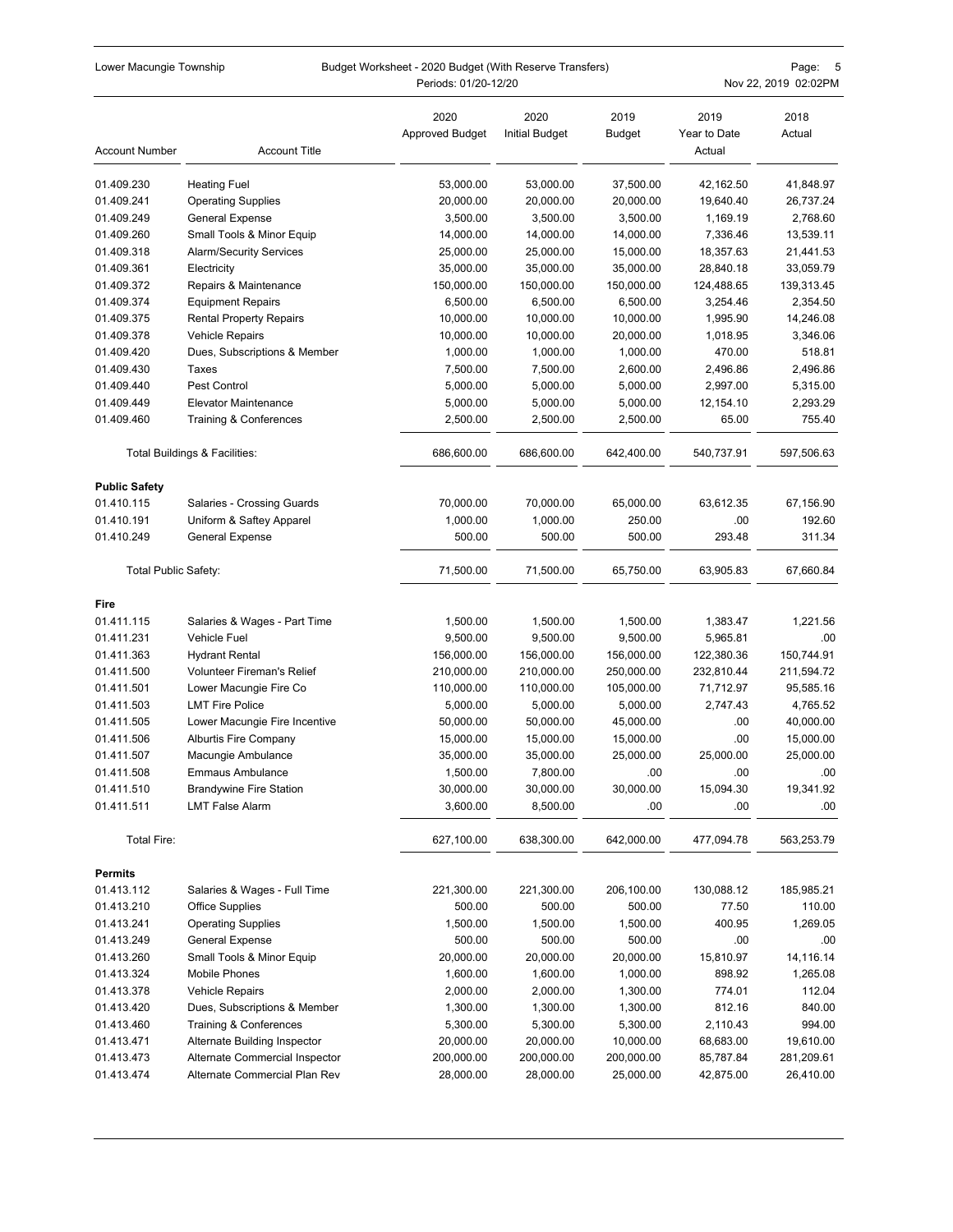Lower Macungie Township **Budget Worksheet - 2020 Budget (With Reserve Transfers) Page:** 6 Page: 6 Periods: 01/20-12/20 Nov 22, 2019 02:02PM 2020 2020 2019 2019 2018 Approved Budget Initial Budget Budget Year to Date Actual Account Number **Account Title** Account Title Actual Actual Actual Actual Actual Actual Actual Actual Actual Actual Total Permits: 502,000.00 502,000.00 472,500.00 348,318.90 531,921.13 **Planning and Zoning** 01.414.112 Salaries & Wages - Full Time 203,900.00 205,500.00 294,100.00 236,272.09 261,885.00 01.414.115 Salaries & Wages - Part Time 8,000.00 8,000.00 8,000.00 7,316.60 5,139.00 01.414.210 Office Supplies 1,500.00 1,500.00 1,500.00 802.50 336.97 01.414.260 Small Tools & Minor Equip 600.00 500.00 500.00 500.00 500.00 500.00 500.00 01.414.305 Environmental Advisory Council 1,000.00 3,000.00 3,000.00 1,467.69 1,695.00 01.414.312 Engineer-On Lot Grading/Pools 8,000.00 8,000.00 7,000.00 7,528.33 6,135.00 01.414.313 Engineering & Architectural 20,000.00 20,000.00 20,000.00 17,092.90 11,607.16 01.414.319 Planning Studies 25,000.00 25,000.00 25,000.00 45,315.50 39,789.50 01.414.420 Dues, Subscriptions & Member 1,500.00 1,500.00 1,200.00 1,418.00 1,077.35 01.414.454 Stenographer 2,000.00 2,000.00 2,000.00 1,310.00 2,075.00 01.414.460 Training & Conferences 1,500.00 1,500.00 1,500.00 1,500.00 1,248.32 1,473.85 Total Planning and Zoning: 272,900.00 276,500.00 363,800.00 319,786.92 331,213.83 **Emergency Management** 01.415.260 Small Tools & Minor Equip 5,000.00 5,000.00 6,500.00 4,741.24 8,218.39 01.415.315 Public Safety Commission .00 .00 .00 500.00 496.00 560.00 01.415.320 Auto Notification 10,000.00 10,000.00 10,000.00 7,600.00 7,600.00 01.415.324 Wireless Equipment 201.415.324 Wireless Equipment 350.00 550.00 550.00 .00 Total Emergency Management: 15,550.00 15,550.00 17,000.00 12,837.24 16,378.39 **Recycling Collection Disposal** 01.426.115 Salaries & Wages - Part Time 36,600.00 36,600.00 34,000.00 25,425.99 26,268.76 01.426.241 Operating Supplies 750.00 750.00 750.00 6.17 344.97 01.426.249 General Expense 4,500.00 4,500.00 5,000.00 1,668.41 3,905.01 01.426.260 Small Tools & Minor Equip 3,500.00 3,500.00 3,500.00 383.83 25.79 01.426.310 Recycling Consultant 2,500.00 19,000.00 25,000.00 24,675.75 3,388.80 01.426.372 Repairs & Maintenance 15,000.00 15,000.00 15,000.00 21,308.83 20,981.21 01.426.384 ELM Recycling Equipment Rental 30,000.00 30,000.00 30,000.00 1,269.62 17,729.33 Total Recycling Collection Disposal: 92,850.00 109,350.00 113,250.00 74,738.60 72,643.87 **Solid Waste** 01.427.112 Salaries & Wages - Full Time 25,900.00 25,900.00 24,900.00 23,344.41 24,096.32 01.427.210 Office Supplies 15,000.00 15,000.00 15,000.00 10,398.83 12,051.71 01.427.215 Postage 250.00 250.00 250.00 194.29 143.25 01.427.244 Recycling Carts 17,000.00 17,000.00 00 .00 .00 .00 .00 01.427.367 Solid Waste Collection 2,857,500.00 2,857,500.00 2,200,000.00 2,099,248.16 2,202,247.43 01.427.446 Contracted Leaf Collection 88,000.00 88,000.00 88,000.00 29,182.33 87,546.99 01.427.447 Curbside Yard Waste 117,900.00 117,900.00 13,200.00 28,664.64 .00 Total Solid Waste: 3,121,550.00 3,121,550.00 2,341,350.00 2,191,032.66 2,326,085.70 **Roads - General** 01.430.112 Salaries & Wages - Full Time 823,000.00 823,000.00 795,300.00 679,202.30 715,760.00 01.430.115 Salaries & Wages - Part Time 25,900.00 25,900.00 25,500.00 .00 9,213.75 01.430.191 Uniform & Safety Apparel 7,500.00 7,500.00 7,500.00 7,500.00 4,979.38 7,271.25 01.430.231 Vehicle Fuel 90,000.00 90,000.00 80,500.00 79,148.47 92,513.00 01.430.241 Operating Supplies 25,000.00 25,000.00 25,000.00 14,319.70 16,005.76 01.430.249 General Expense 4,500.00 4,500.00 4,500.00 2,366.50 6,631.08 01.430.260 Small Tools & Minor Equip 30,000.00 30,000.00 30,000.00 14,767.60 25,650.61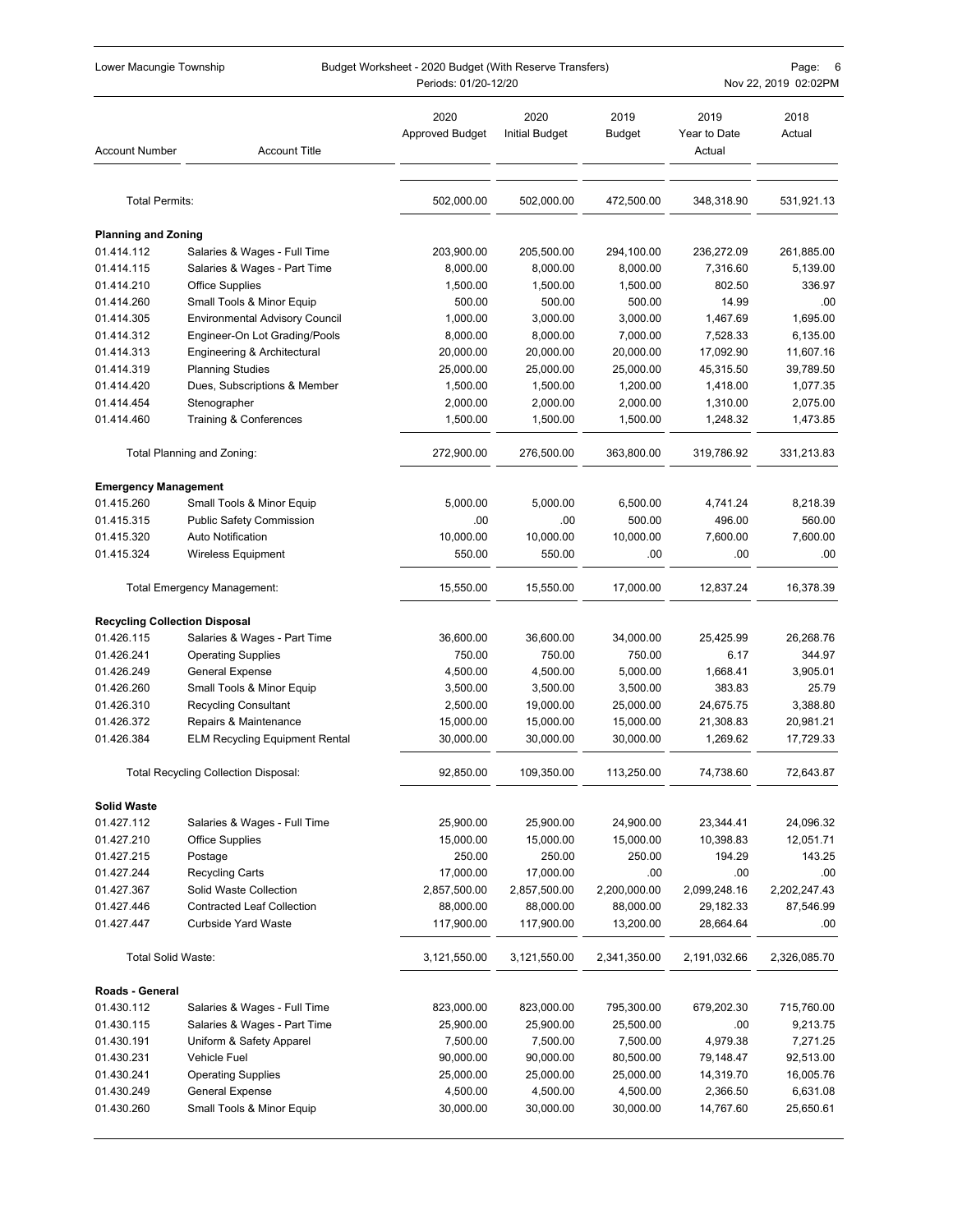| Lower Macungie Township<br>Budget Worksheet - 2020 Budget (With Reserve Transfers)<br>Periods: 01/20-12/20 |                                       |                                |                               |                       | Page: 7<br>Nov 22, 2019 02:02PM |                |  |
|------------------------------------------------------------------------------------------------------------|---------------------------------------|--------------------------------|-------------------------------|-----------------------|---------------------------------|----------------|--|
| <b>Account Number</b>                                                                                      | <b>Account Title</b>                  | 2020<br><b>Approved Budget</b> | 2020<br><b>Initial Budget</b> | 2019<br><b>Budget</b> | 2019<br>Year to Date<br>Actual  | 2018<br>Actual |  |
|                                                                                                            |                                       |                                |                               |                       |                                 |                |  |
| 01.430.371                                                                                                 | <b>Street Tree Maintenance</b>        | 45,000.00                      | 45,000.00                     | 45,000.00             | 14,246.00                       | 33,147.00      |  |
| 01.430.372                                                                                                 | Repairs & Maintenance                 | 6,000.00                       | 6,000.00                      | 6,500.00              | 3,140.09                        | 2,926.38       |  |
| 01.430.374                                                                                                 | <b>Equipment Repairs</b>              | 67,500.00                      | 67,500.00                     | 67,500.00             | 61,674.84                       | 66,713.17      |  |
| 01.430.378                                                                                                 | <b>Vehicle Repairs</b>                | 10,000.00                      | 10,000.00                     | 10,000.00             | 12,479.95                       | 13,977.55      |  |
| 01.430.379                                                                                                 | <b>Emergency Repairs</b>              | 20,000.00                      | 20,000.00                     | 20,000.00             | 22,077.02                       | 4,766.41       |  |
| 01.430.384                                                                                                 | Machinery & Equipment Rentals         | 6,000.00                       | 6,000.00                      | 10,000.00             | 2,580.71                        | 3,976.15       |  |
| 01.430.420                                                                                                 | Dues, Subscriptions & Member          | 200.00                         | 200.00                        | 200.00                | .00                             | 109.97         |  |
| 01.430.460                                                                                                 | <b>Training &amp; Conferences</b>     | 750.00                         | 750.00                        | 500.00                | 540.00                          | 405.00         |  |
|                                                                                                            | Total Roads - General:                | 1,161,350.00                   | 1,161,350.00                  | 1,128,000.00          | 911,522.56                      | 999,067.08     |  |
| <b>Winter Maintenance</b>                                                                                  |                                       |                                |                               |                       |                                 |                |  |
| 01.432.255                                                                                                 | Damage Repair & Replacement           | 2,500.00                       | 2,500.00                      | 2,500.00              | 755.60                          | 728.47         |  |
| 01.432.450                                                                                                 | <b>Contracted Services</b>            | 5,000.00                       | 5,000.00                      | 5,000.00              | 5,000.00                        | .00            |  |
|                                                                                                            | Total Winter Maintenance:             | 7,500.00                       | 7,500.00                      | 7,500.00              | 5,755.60                        | 728.47         |  |
| <b>Traffic Control Devices</b>                                                                             |                                       |                                |                               |                       |                                 |                |  |
| 01.433.241                                                                                                 | <b>Operating Supplies</b>             | 2,500.00                       | 2,500.00                      | 5,000.00              | 1,721.89                        | 479.00-        |  |
| 01.433.245                                                                                                 | Traffic & Street Signs                | 27,500.00                      | 27,500.00                     | 27,500.00             | 15,786.31                       | 15,091.23      |  |
| 01.433.321                                                                                                 | Phone & Data                          | 6,500.00                       | 6,500.00                      | 7,600.00              | 4,518.27                        | 4,848.07       |  |
| 01.433.361                                                                                                 | Electricity                           | 26,000.00                      | 26,000.00                     | 26,000.00             | 22,712.59                       | 21,222.80      |  |
| 01.433.372                                                                                                 | Repairs & Maintenance                 | 8,000.00                       | 8,000.00                      | 8,000.00              | 8,097.09                        | 6,298.58       |  |
| 01.433.374                                                                                                 | <b>Equipment Repairs</b>              | 17,500.00                      | 17,500.00                     | 17,500.00             | 14,357.44                       | 6,194.07       |  |
| 01.433.450                                                                                                 | <b>Contracted Services</b>            | 16,000.00                      | 16,000.00                     | 16,000.00             | 10,700.00                       | .00            |  |
|                                                                                                            | <b>Total Traffic Control Devices:</b> | 104,000.00                     | 104,000.00                    | 107,600.00            | 77,893.59                       | 53,175.75      |  |
| <b>Street Lighting</b>                                                                                     |                                       |                                |                               |                       |                                 |                |  |
| 01.434.361                                                                                                 | Electricity                           | 292,600.00                     | 292,600.00                    | 277,000.00            | 222,596.40                      | 278,641.90     |  |
| <b>Total Street Lighting:</b>                                                                              |                                       | 292,600.00                     | 292,600.00                    | 277,000.00            | 222,596.40                      | 278,641.90     |  |
| <b>Sidewalks, Crosswalks &amp; Trails</b>                                                                  |                                       |                                |                               |                       |                                 |                |  |
| 01.435.372                                                                                                 | Repairs & Maintenance                 | .00                            | .00                           | 11,000.00             | .00                             | .00            |  |
|                                                                                                            | Total Sidewalks, Crosswalks & Trails: | .00                            | .00                           | 11,000.00             | .00                             | .00.           |  |
| <b>Storm Water and Drains</b>                                                                              |                                       |                                |                               |                       |                                 |                |  |
| 01.436.313                                                                                                 | Engineering                           | 24,000.00                      | 10,000.00                     | .00                   | .00                             | .00            |  |
| 01.436.366                                                                                                 | <b>Storm Drains</b>                   | .00                            | .00                           | 10,000.00             | 9,944.81                        | 5,510.29       |  |
| 01.436.372                                                                                                 | Repairs & Maintenance                 | 60,000.00                      | 10,000.00                     | .00                   | .00                             | .00            |  |
| 01.436.450                                                                                                 | <b>Contracted Services</b>            | 65,000.00                      | 65,000.00                     | .00                   | .00                             | .00.           |  |
|                                                                                                            | Total Storm Water and Drains:         | 149,000.00                     | 85,000.00                     | 10,000.00             | 9,944.81                        | 5,510.29       |  |
| Roads & Bridges - Maintenance                                                                              |                                       |                                |                               |                       |                                 |                |  |
| 01.438.241                                                                                                 | <b>Operating Supplies</b>             | 225,000.00                     | 225,000.00                    | 325,000.00            | 218,326.73                      | 61,135.86      |  |
| 01.438.258                                                                                                 | Materials & Freight                   | 2,000.00                       | 2,000.00                      | 2,000.00              | .00                             | 3,379.70       |  |
| 01.438.376                                                                                                 | Guide Rail Repair & Maint             | 25,000.00                      | 25,000.00                     | 25,000.00             | 3,917.70                        | 1,000.00       |  |
| 01.438.377                                                                                                 | Bridge Repair & Maintenance           | 85,000.00                      | 85,000.00                     | 85,000.00             | 1,977.65                        | 14,404.72      |  |
| 01.438.450                                                                                                 | <b>Contracted Services</b>            | 25,000.00                      | 25,000.00                     | 25,000.00             | 22,670.92                       | 294,775.67     |  |
| 01.438.455                                                                                                 | Line Striping                         | .00                            | .00                           | 80,000.00             | 46,085.74                       | 50,992.51      |  |
| 01.438.456                                                                                                 | <b>Crack Sealing</b>                  | .00                            | .00                           | 95,000.00             | 91,049.10                       | 64,216.79      |  |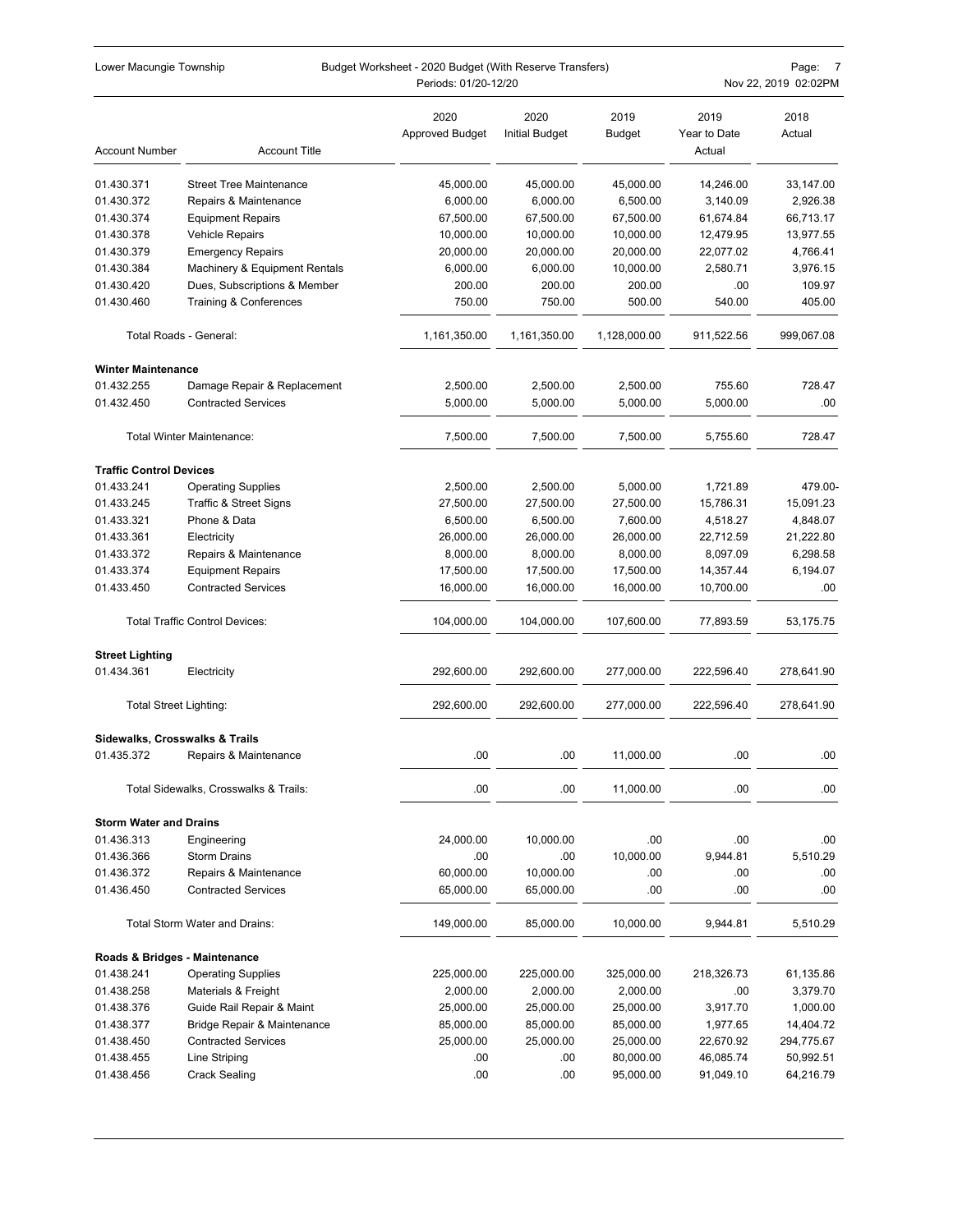| Lower Macungie Township              |                                      | Budget Worksheet - 2020 Budget (With Reserve Transfers)<br>Periods: 01/20-12/20 |                               |                       |                                | Page:<br>8<br>Nov 22, 2019 02:02PM |
|--------------------------------------|--------------------------------------|---------------------------------------------------------------------------------|-------------------------------|-----------------------|--------------------------------|------------------------------------|
| <b>Account Number</b>                | <b>Account Title</b>                 | 2020<br><b>Approved Budget</b>                                                  | 2020<br><b>Initial Budget</b> | 2019<br><b>Budget</b> | 2019<br>Year to Date<br>Actual | 2018<br>Actual                     |
|                                      | Total Roads & Bridges - Maintenance: | 362,000.00                                                                      | 362,000.00                    | 637,000.00            | 384,027.84                     | 489,905.25                         |
| <b>Public Works - Administration</b> |                                      |                                                                                 |                               |                       |                                |                                    |
| 01.440.112                           | Salaries & Wages - Full Time         | 217,100.00                                                                      | 218,800.00                    | 212,000.00            | 192,443.49                     | 206,465.11                         |
| 01.440.241                           | <b>Operating Supplies</b>            | 2,000.00                                                                        | 2,000.00                      | 2,000.00              | 51.24                          | 334.96                             |
| 01.440.249                           | <b>General Expense</b>               | 5,000.00                                                                        | 5,000.00                      | 6,000.00              | 1,892.59                       | 2,272.50                           |
| 01.440.260                           | Small Tools & Minor Equip            | 3,750.00                                                                        | 3,750.00                      | 4,500.00              | .00                            | 2,044.09                           |
| 01.440.324                           | Wireless Equipment                   | 19,100.00                                                                       | 19,100.00                     | 16,500.00             | 11,723.96                      | 12,041.08                          |
| 01.440.327                           | Radio Equipment Maintenance          | 4,000.00                                                                        | 4,000.00                      | 5,000.00              | .00                            | 1,075.36                           |
| 01.440.378                           | <b>Vehicle Repairs</b>               | 1,000.00                                                                        | 1,000.00                      | 1,000.00              | 42.71                          | .00                                |
| 01.440.420                           | Dues, Subscriptions & Member         | 500.00                                                                          | 500.00                        | 500.00                | 140.00                         | 40.00                              |
| 01.440.450                           | <b>Contracted Services</b>           | 500.00                                                                          | 500.00                        | 500.00                | .00                            | .00                                |
| 01.440.460                           | Training & Conferences               | 1,500.00                                                                        | 1,500.00                      | 1,500.00              | 619.00                         | 919.20                             |
|                                      | Total Public Works - Administration: | 254,450.00                                                                      | 256,150.00                    | 249.500.00            | 206,912.99                     | 225,192.30                         |
| <b>Community Center</b>              |                                      |                                                                                 |                               |                       |                                |                                    |
| 01.451.112                           | Salaries & Wages - Full Time         | 147,800.00                                                                      | 150,500.00                    | 141,500.00            | 122,970.41                     | 128,519.83                         |
| 01.451.115                           | Salaries & Wages - Part Time         | 119,000.00                                                                      | 145,000.00                    | 95,000.00             | 87,906.38                      | 68,225.95                          |
| 01.451.215                           | Postage                              | 9,000.00                                                                        | 9,000.00                      | 8,000.00              | 4,994.37                       | 8,872.84                           |
| 01.451.241                           | <b>Operating Supplies</b>            | 9,000.00                                                                        | 9,000.00                      | 7,500.00              | 7,970.76                       | 8,661.20                           |
| 01.451.249                           | <b>General Expense</b>               | 2,000.00                                                                        | 2,000.00                      | 2,000.00              | 848.14                         | 3,867.58                           |
| 01.451.260                           | Small Tools & Minor Equip            | 7,400.00                                                                        | 7,400.00                      | 7,400.00              | 5,632.31                       | 6,020.52                           |
| 01.451.310                           | Prof. Svs/Intructor & Program        | 65,000.00                                                                       | 65,000.00                     | 65,000.00             | 57,244.28                      | 61,292.96                          |
| 01.451.311                           | <b>Community Days</b>                | 13,000.00                                                                       | 13,000.00                     | 11,000.00             | 10,667.94                      | 10,122.82                          |
| 01.451.318                           | <b>Alarm/Security Services</b>       | 25,000.00                                                                       | 20,000.00                     | 17,500.00             | 19,777.90                      | 10,793.46                          |
| 01.451.324                           | <b>Mobile Phones</b>                 | 550.00                                                                          | 550.00                        | .00                   | .00                            | .00                                |
| 01.451.342                           | Printing                             | 1,000.00                                                                        | 1,000.00                      | 1,000.00              | 515.00                         | 325.00                             |
| 01.451.361                           | Electricity                          | 60,000.00                                                                       | 60,000.00                     | 60,000.00             | 44,108.56                      | 38,729.28                          |
| 01.451.362                           | Gas                                  | 35,000.00                                                                       | 35,000.00                     | 30,000.00             | 14,895.09                      | 7,373.33                           |
| 01.451.372                           | Repairs & Maintenance                | 55,000.00                                                                       | 55,000.00                     | 75,000.00             | 48,658.05                      | 85,973.20                          |
| 01.451.420                           | Dues, Subscriptions & Member         | 400.00                                                                          | 400.00                        | 200.00                | 392.95                         | 212.95                             |
| 01.451.440                           | Pest Control                         | 700.00                                                                          | 700.00                        | 600.00                | 563.00                         | 790.00                             |
| 01.451.445                           | Janitoral                            | 48,000.00                                                                       | 48,000.00                     | 35,000.00             | 20,199.38                      | 28,569.78                          |
| 01.451.460                           | Training & Conferences               | 500.00                                                                          | 500.00                        | 500.00                | 300.00                         | 656.50                             |
|                                      | <b>Total Community Center:</b>       | 598,350.00                                                                      | 622,050.00                    | 557,200.00            | 447,644.52                     | 469,007.20                         |
| <b>Swimming Pool</b>                 |                                      |                                                                                 |                               |                       |                                |                                    |
| 01.452.115                           | Salaries & Wages - Part Time         | 140,000.00                                                                      | 140,000.00                    | 133,000.00            | 113,987.10                     | 106,630.39                         |
| 01.452.229                           | Snack Bar - Food & Supplies          | 20,000.00                                                                       | 20,000.00                     | 20,000.00             | 15,191.89                      | 15,282.84                          |
| 01.452.241                           | <b>Operating Supplies PW</b>         | 20,000.00                                                                       | 20,000.00                     | 20,000.00             | 15,438.87                      | 11,036.64                          |
| 01.452.249                           | <b>General Expense</b>               | 12,500.00                                                                       | 12,500.00                     | 12,500.00             | 13,893.72                      | 16,869.73                          |
| 01.452.260                           | Small Tools & Minor Equip PW         | 4,000.00                                                                        | 4,000.00                      | 5,000.00              | 974.01                         | 9,657.30                           |
| 01.452.324                           | <b>Mobile Phones</b>                 | 650.00                                                                          | 650.00                        | .00                   | .00                            | .00                                |
| 01.452.372                           | Repairs & Maintenance PW             | 18,000.00                                                                       | 18,000.00                     | 10,000.00             | 10,470.25                      | 6,291.68                           |
| 01.452.430                           | Snack Bar Sales Tax                  | 2,000.00                                                                        | 2,000.00                      | 2,000.00              | 1,499.19                       | 1,334.07                           |
| 01.452.440                           | Pest Control                         | 750.00                                                                          | 750.00                        | 500.00                | 570.00                         | 184.00                             |
| 01.452.460                           | Training & Conferences               | .00                                                                             | .00                           | 200.00                | .00                            | .00                                |
| <b>Total Swimming Pool:</b>          |                                      | 217,900.00                                                                      | 217,900.00                    | 203,200.00            | 172,025.03                     | 167,286.65                         |
| <b>Summer Programs</b>               |                                      |                                                                                 |                               |                       |                                |                                    |
| 01.453.115                           | Salaries & Wages - Part Time         | 59,000.00                                                                       | 59,000.00                     | 57,000.00             | 45,829.28                      | 45,592.41                          |
| 01.453.247                           | <b>Playground Supplies</b>           | 12,000.00                                                                       | 12,000.00                     | 9,795.00              | 6,356.97                       | 11,795.67                          |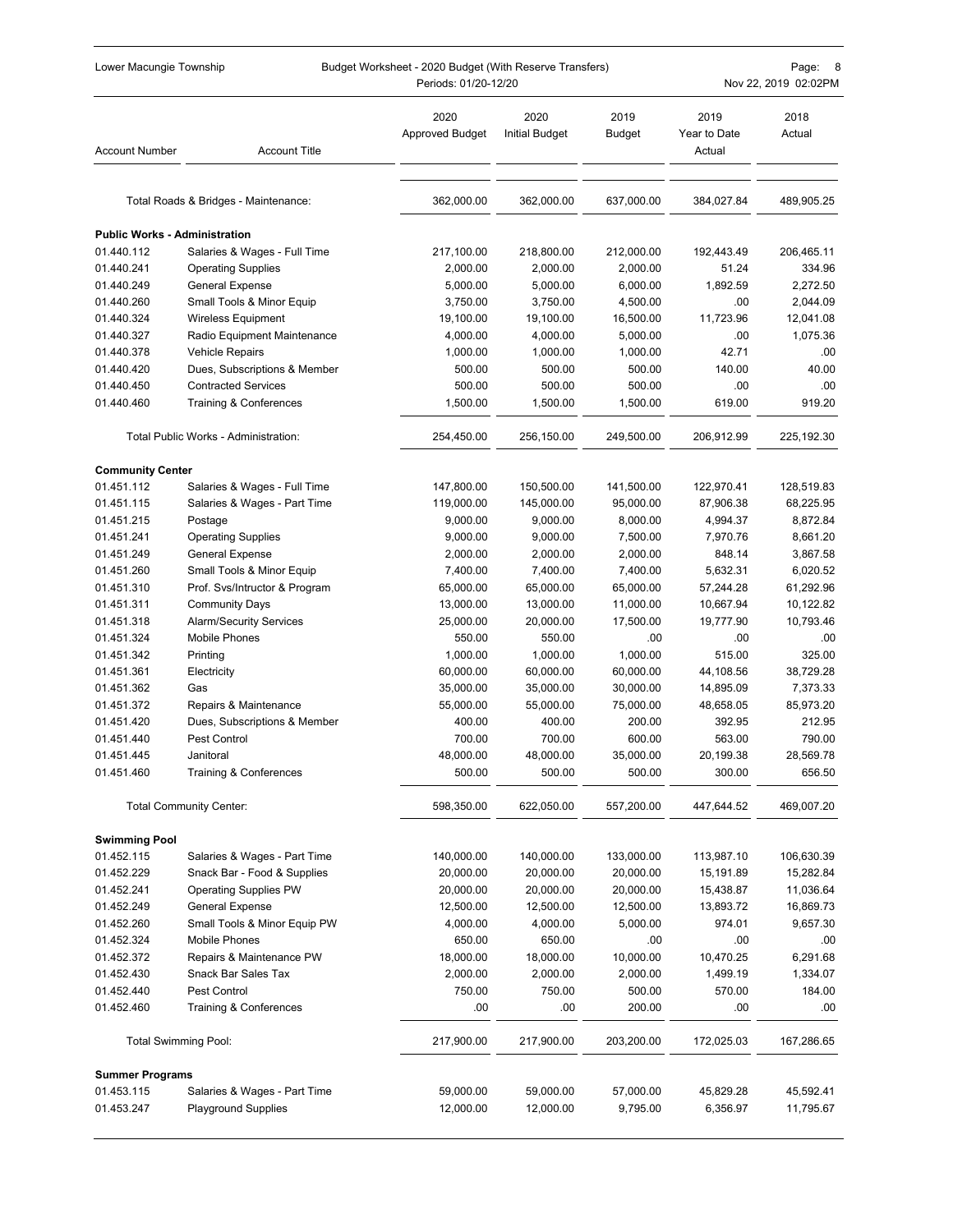| Lower Macungie Township<br>Budget Worksheet - 2020 Budget (With Reserve Transfers)<br>Periods: 01/20-12/20 |                                             |                                |                               |                       | Page:<br>- 9<br>Nov 22, 2019 02:02PM |                  |  |
|------------------------------------------------------------------------------------------------------------|---------------------------------------------|--------------------------------|-------------------------------|-----------------------|--------------------------------------|------------------|--|
| <b>Account Number</b>                                                                                      | <b>Account Title</b>                        | 2020<br><b>Approved Budget</b> | 2020<br><b>Initial Budget</b> | 2019<br><b>Budget</b> | 2019<br>Year to Date<br>Actual       | 2018<br>Actual   |  |
| 01.453.249                                                                                                 | General Expense                             | 4,000.00                       | 4,000.00                      | 4,000.00              | 1,852.49                             | 3,979.07         |  |
| 01.453.310                                                                                                 | Professional Services/Program               | 11,000.00                      | 17,000.00                     | 16,205.00             | 16,204.59                            | 11,263.64        |  |
|                                                                                                            | <b>Total Summer Programs:</b>               | 86,000.00                      | 92,000.00                     | 87,000.00             | 70,243.33                            | 72,630.79        |  |
| Parks                                                                                                      |                                             |                                |                               |                       |                                      |                  |  |
| 01.454.112                                                                                                 | Salaries & Wages - Full Time                | 513,300.00                     | 513,300.00                    | 488,900.00            | 378,728.89                           | 406,187.90       |  |
| 01.454.115                                                                                                 | Salaries & Wages - Part Time                | 108,500.00                     | 108,500.00                    | 108,600.00            | 60,746.21                            | 78,223.09        |  |
| 01.454.191                                                                                                 | Uniform & Safety Apparel                    | 6,500.00                       | 6,500.00                      | 6,500.00              | 4,136.25                             | 5,387.81         |  |
| 01.454.221                                                                                                 | Mulch                                       | 25,000.00                      | 25,000.00                     | 25,000.00             | 15,171.40                            | 23,894.10        |  |
| 01.454.230                                                                                                 | <b>Heating Fuel</b>                         | 7,000.00                       | 7,000.00                      | 7,000.00              | 3,000.12                             | 3,423.61         |  |
| 01.454.241                                                                                                 | <b>Operating Supplies</b>                   | 25.000.00                      | 25,000.00                     | 25,000.00             | 20,548.87                            | 22,076.51        |  |
| 01.454.249                                                                                                 | General Expense                             | 6,000.00                       | 6,000.00                      | 6,000.00              | 5,783.16                             | 4,120.84         |  |
| 01.454.253                                                                                                 | Machinery & Equipment Parts                 | 13,000.00                      | 13,000.00                     | 11,000.00             | 11,831.14                            | 7,558.56         |  |
| 01.454.254                                                                                                 | Park Replacements                           | 37,000.00                      | 37,000.00                     | 37,000.00             | 18,609.83                            | 28,546.72        |  |
| 01.454.260                                                                                                 | Small Tools & Minor Equip                   | 12,000.00                      | 12,000.00                     | 12,000.00             | 3,336.22                             | 8,430.08         |  |
| 01.454.361                                                                                                 | Electricity                                 | 11,000.00                      | 11,000.00                     | 8,000.00              | 11,913.67                            | 13,701.64        |  |
| 01.454.370                                                                                                 | Pump Park Maintenance                       | .00                            | 3,500.00                      | 2,000.00              | 3,000.00-                            | 3,000.00         |  |
| 01.454.371                                                                                                 | Township Tree Maintenance                   | 75,000.00                      | 75,000.00                     | 100,000.00            | 4,445.00                             | 40,521.56        |  |
| 01.454.372                                                                                                 | Repairs & Maintenance                       | 50,000.00                      | 50,000.00                     | 50,000.00             | 10,159.11                            | 16,543.45        |  |
| 01.454.374                                                                                                 | <b>Equipment Repairs</b>                    | 15,000.00                      | 15,000.00                     | 10,000.00             | 5,487.63                             | 12,409.31        |  |
| 01.454.378                                                                                                 | Vehicle Repairs                             | 7,500.00                       | 7,500.00                      | 7,500.00              | 5,835.06                             | 7,021.02         |  |
| 01.454.384                                                                                                 | Machinery & Equipment Rentals               | 1,000.00                       | 1,000.00                      | 1,000.00              | .00                                  | .00              |  |
| 01.454.420                                                                                                 | Dues, Subscriptions & Member                | 200.00                         | 200.00                        | 200.00                | 80.00                                | 35.00            |  |
| 01.454.450                                                                                                 | <b>Contracted Services</b>                  | 65,000.00                      | 65,000.00                     | 130,000.00            | 119,874.25                           | 101,228.75       |  |
| 01.454.460                                                                                                 | Training & Conferences                      | 300.00                         | 300.00                        | 250.00                | 280.00                               | 155.00           |  |
| <b>Total Parks:</b>                                                                                        |                                             | 978,300.00                     | 981,800.00                    | 1,035,950.00          | 676,966.81                           | 782,464.95       |  |
|                                                                                                            |                                             |                                |                               |                       |                                      |                  |  |
| <b>LMT Library</b><br>01.456.500                                                                           | Library Subsidy                             | 584,000.00                     | .00                           | .00                   | .00                                  | .00              |  |
|                                                                                                            |                                             |                                |                               |                       |                                      |                  |  |
| Total LMT Library:                                                                                         |                                             | 584,000.00                     | .00                           | .00                   | .00                                  | .00.             |  |
| Grants<br>01.459.520                                                                                       | <b>Historical Society</b>                   | 5,920.00                       | 5,920.00                      | 8,089.00              | 3,866.50                             | 26,098.54        |  |
| 01.459.521                                                                                                 | <b>CACLV</b>                                | 2,500.00                       | 5,000.00                      | 5,000.00              | 5,000.00                             | 5,000.00         |  |
| 01.459.523                                                                                                 | Volunteer Projects                          | 2,000.00                       | 2,000.00                      | 2,000.00              | .00                                  | 1,658.50         |  |
| 01.459.524                                                                                                 | <b>Animal Control</b>                       | 7,000.00                       | 7,000.00                      | 7,000.00              | 7,000.00                             | 730.00           |  |
| 01.459.525                                                                                                 | Lehigh County Senior Center                 | 4,000.00                       | 4,000.00                      | 4,000.00              | 4,000.00                             | 4,000.00         |  |
| 01.459.526                                                                                                 | Lower Macungie Senior Citizens              | 9,000.00                       | 9,000.00                      | 9,000.00              | 6,750.00                             | 9,000.00         |  |
| 01.459.527                                                                                                 | <b>Youth Association</b>                    | 75,000.00                      | 75,000.00                     | 75,000.00             | 2,875.00                             | 75,000.00        |  |
| 01.459.528                                                                                                 | <b>LMT Lazers</b>                           | 9,000.00                       | 9,000.00                      | 6,000.00              | .00                                  | 5,511.97         |  |
|                                                                                                            |                                             |                                |                               |                       |                                      |                  |  |
| 01.459.530                                                                                                 | Library                                     | .00                            | 532,700.00                    | 532,775.00            | 532,775.00                           | 532,775.00       |  |
| 01.459.531                                                                                                 | Meals on Wheels                             | 6,500.00                       | 6,500.00                      | 6,500.00              | 6,500.00                             | 6,500.00         |  |
| 01.459.532                                                                                                 | Garden Club                                 | 2,500.00                       | 4,000.00                      | 4,000.00              | 3,567.05                             | 3,997.96         |  |
| 01.459.534<br>01.459.535                                                                                   | <b>LMT Mustangs</b><br>LV Homeless Veterans | 8,000.00<br>.00                | 8,000.00<br>.00               | 8,000.00<br>5,000.00  | 8,000.00<br>.00                      | 8,000.00<br>.00. |  |
| Total Grants:                                                                                              |                                             | 131,420.00                     | 668,120.00                    | 672,364.00            | 580,333.55                           | 678,271.97       |  |
|                                                                                                            |                                             |                                |                               |                       |                                      |                  |  |
| <b>Employer Paid Beneftis</b><br>01.481.192                                                                | FICA - Employer Paid                        | 230,000.00                     | 230,000.00                    | 220,000.00            | 180,553.44                           | 198,710.65       |  |
| 01.481.193                                                                                                 | Medicare - Employer Paid                    | 55,000.00                      | 55,000.00                     | 52,000.00             | 42,492.84                            | 46,696.05        |  |
| 01.481.194                                                                                                 | <b>Unemployment Compensation</b>            | 10,000.00                      | 10,000.00                     | 10,000.00             | 5,348.64                             | 14,245.07        |  |
|                                                                                                            |                                             |                                |                               |                       |                                      |                  |  |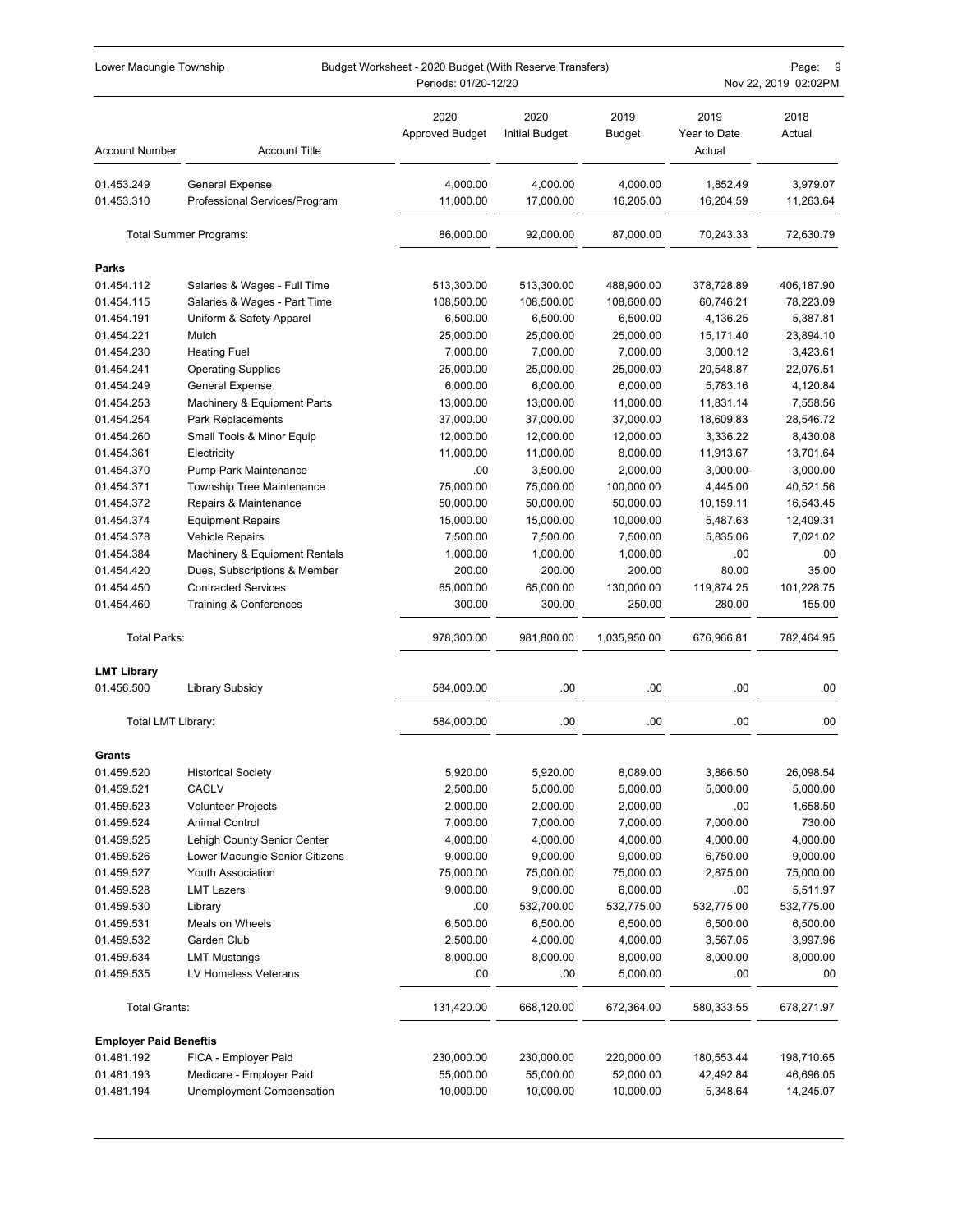| Lower Macungie Township<br>Budget Worksheet - 2020 Budget (With Reserve Transfers)<br>Periods: 01/20-12/20 |                                      |                                | Page:<br>10<br>Nov 22, 2019 02:02PM |                       |                                |                |
|------------------------------------------------------------------------------------------------------------|--------------------------------------|--------------------------------|-------------------------------------|-----------------------|--------------------------------|----------------|
| <b>Account Number</b>                                                                                      | <b>Account Title</b>                 | 2020<br><b>Approved Budget</b> | 2020<br><b>Initial Budget</b>       | 2019<br><b>Budget</b> | 2019<br>Year to Date<br>Actual | 2018<br>Actual |
|                                                                                                            | <b>Total Employer Paid Beneftis:</b> | 295,000.00                     | 295,000.00                          | 282,000.00            | 228,394.92                     | 259,651.77     |
| <b>Non Uniform Pension</b>                                                                                 |                                      |                                |                                     |                       |                                |                |
| 01.483.150                                                                                                 | <b>Pension Plan Fees</b>             | 33,000.00                      | 33,000.00                           | 33,000.00             | 21,404.42                      | 25,761.76      |
| 01.483.151                                                                                                 | 457 Plan Contributions               | 55,000.00                      | 55,000.00                           | 50,000.00             | 38,785.28                      | 43,294.98      |
| 01.483.197                                                                                                 | Pension                              | 430,000.00                     | 430,000.00                          | 425,000.00            | 354,000.00                     | 382,561.69     |
|                                                                                                            | Total Non Uniform Pension:           | 518,000.00                     | 518,000.00                          | 508,000.00            | 414,189.70                     | 451,618.43     |
| <b>Workers Compensation Ins</b>                                                                            |                                      |                                |                                     |                       |                                |                |
| 01.484.354                                                                                                 | <b>Workers Compensation</b>          | 185,000.00                     | 185,000.00                          | 175,000.00            | 163,573.96                     | 187,641.86     |
|                                                                                                            | Total Workers Compensation Ins:      | 185,000.00                     | 185,000.00                          | 175,000.00            | 163,573.96                     | 187,641.86     |
| <b>Other Employee Benefits</b>                                                                             |                                      |                                |                                     |                       |                                |                |
| 01.485.301                                                                                                 | <b>Cont Education/Tuition Reimb</b>  | 2,500.00                       | 2,500.00                            | 2,400.00              | .00                            | 1,130.00       |
|                                                                                                            | Total Other Employee Benefits:       | 2,500.00                       | 2,500.00                            | 2,400.00              | .00                            | 1,130.00       |
| Insurance                                                                                                  |                                      |                                |                                     |                       |                                |                |
| 01.486.351                                                                                                 | Property Insurance                   | 48,000.00                      | 48,000.00                           | 48,000.00             | 42,130.00                      | 43,115.00      |
| 01.486.352                                                                                                 | Public Officials Liability Ins       | 12,000.00                      | 12,000.00                           | 12,000.00             | 7,844.00                       | 7,870.00       |
| 01.486.353                                                                                                 | Governmmet Crime Insurance           | 2,500.00                       | 2,500.00                            | 2,500.00              | 2,133.00                       | .00            |
| 01.486.355                                                                                                 | Auto Insurance                       | 26,000.00                      | 26,000.00                           | 26,000.00             | 20,480.00                      | 25,748.00      |
| 01.486.356                                                                                                 | Commercial Umbrella Policy           | 25,000.00                      | 25,000.00                           | 28,000.00             | 16,718.70                      | 18,869.00      |
| Total Insurance:                                                                                           |                                      | 113,500.00                     | 113,500.00                          | 116,500.00            | 89,305.70                      | 95,602.00      |
| <b>Health Insurance</b>                                                                                    |                                      |                                |                                     |                       |                                |                |
| 01.487.160                                                                                                 | Disability Insurance - LT            | 40,000.00                      | 40,000.00                           | 40,000.00             | 31,706.45                      | 35,409.88      |
| 01.487.177                                                                                                 | <b>Accrued Sick Time Expense</b>     | 40,000.00                      | 40,000.00                           | 50,000.00             | 13,417.42                      | 35,237.32      |
| 01.487.196                                                                                                 | <b>Health Insurance</b>              | 835,000.00                     | 815,000.00                          | 751,000.00            | 664,816.67                     | 746,899.28     |
|                                                                                                            | Total Health Insurance:              | 915,000.00                     | 895,000.00                          | 841,000.00            | 709,940.54                     | 817,546.48     |
| <b>Interfund Transfers</b>                                                                                 |                                      |                                |                                     |                       |                                |                |
| 01.492.190                                                                                                 | Transfer to Debt Service Fund        | .00                            | .00                                 | 700,000.00            | 600,000.00                     | 596,000.00     |
| 01.492.300                                                                                                 | <b>Transfer to Capital Projects</b>  | .00                            | .00                                 | 434,000.00            | .00                            | 4,250,000.00   |
|                                                                                                            | <b>Total Interfund Transfers:</b>    | .00                            | .00                                 | 1,134,000.00          | 600,000.00                     | 4,846,000.00   |
| Total Expenditure:                                                                                         |                                      | 13,556,860.00                  | 13,448,670.00                       | 13,836,701.00         | 10,946,181.60                  | 16,566,463.64  |
|                                                                                                            | General Fund Revenue Total:          | 13,556,860.00                  | 13,026,860.00                       | 13,836,701.00         | 11,910,969.18                  | 12,853,489.93  |
|                                                                                                            | General Fund Expenditure Total:      | 13,556,860.00                  | 13,448,670.00                       | 13,836,701.00         | 10,946,181.60                  | 16,566,463.64  |
|                                                                                                            | Net Total General Fund:              | .00.                           | 421,810.00-                         | .00                   | 964,787.58                     | 3,712,973.71-  |
|                                                                                                            |                                      |                                |                                     |                       |                                |                |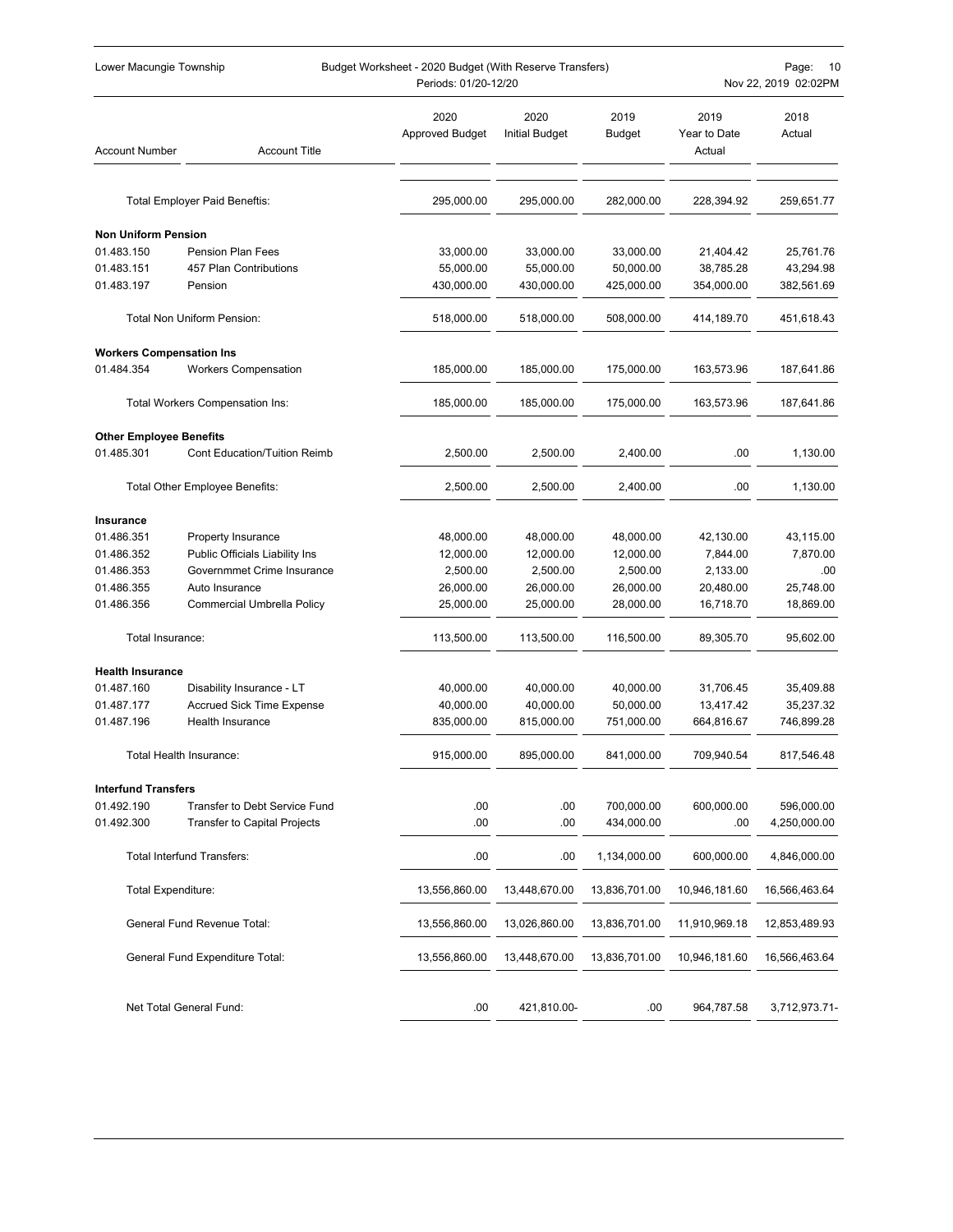| Budget Worksheet - 2020 Budget (With Reserve Transfers)<br>Lower Macungie Township<br>Periods: 01/20-12/20 |                                           |                                |                               |                | Page:<br>- 11<br>Nov 22, 2019 02:02PM |                |  |
|------------------------------------------------------------------------------------------------------------|-------------------------------------------|--------------------------------|-------------------------------|----------------|---------------------------------------|----------------|--|
| <b>Account Number</b>                                                                                      | <b>Account Title</b>                      | 2020<br><b>Approved Budget</b> | 2020<br><b>Initial Budget</b> | 2019<br>Budget | 2019<br>Year to Date<br>Actual        | 2018<br>Actual |  |
| <b>Sewer Fund</b>                                                                                          |                                           |                                |                               |                |                                       |                |  |
|                                                                                                            |                                           |                                |                               |                |                                       |                |  |
| <b>Interest Earnings</b><br>08.341.000                                                                     | <b>Interest Earnings</b>                  | 2,000.00                       | 2.000.00                      | 2,000.00       | .00                                   | 64,172.40      |  |
|                                                                                                            | <b>Total Interest Earnings:</b>           | 2,000.00                       | 2,000.00                      | 2,000.00       | .00                                   | 64,172.40      |  |
| <b>Sanitation</b>                                                                                          |                                           |                                |                               |                |                                       |                |  |
| 08.364.110                                                                                                 | <b>Sewer Connection Permit</b>            | 5,000.00                       | 5,000.00                      | 6,000.00       | 3,165.00                              | 4,495.00       |  |
| 08.364.120                                                                                                 | Sewer Regular Charges                     | 4,300,000.00                   | 4,300,000.00                  | 4,300,000.00   | 3,677,552.04                          | 4,448,905.59   |  |
| 08.364.121                                                                                                 | <b>Extra Strength Charges</b>             | 21,000.00                      | 21,000.00                     | 21,000.00      | 27,341.16                             | 32,506.05      |  |
| 08.364.125                                                                                                 | <b>Penalties Assessed</b>                 | 25,000.00                      | 25,000.00                     | 25,000.00      | 28,817.13                             | 33,151.71      |  |
| 08.364.130                                                                                                 | <b>Wastewater Allocation Fees</b>         | 25,000.00                      | 25,000.00                     | 25,000.00      | 80,957.34                             | 23,394.50      |  |
| 08.364.140                                                                                                 | <b>Sewer Certs</b>                        | 8,000.00                       | 8,000.00                      | 8,000.00       | 13,050.00                             | 12,625.00      |  |
| 08.364.150                                                                                                 | Septic System Permit                      | 1,000.00                       | 1,000.00                      | 1,500.00       | 1,225.00                              | 1,925.00       |  |
| <b>Total Sanitation:</b>                                                                                   |                                           | 4,385,000.00                   | 4,385,000.00                  | 4,386,500.00   | 3,832,107.67                          | 4,557,002.85   |  |
| <b>Reimbursements &amp; Refunds</b>                                                                        |                                           |                                |                               |                |                                       |                |  |
| 08.380.300                                                                                                 | Miscellaneous Revenue                     | 2,000.00                       | 2,000.00                      | 2,000.00       | 400.00                                | 2,800.00       |  |
| 08.380.900                                                                                                 | <b>Refunds for Expenses</b>               | 500.00                         | 500.00                        | 500.00         | 40.35                                 | 188.30         |  |
|                                                                                                            | Total Reimbursements & Refunds:           | 2,500.00                       | 2,500.00                      | 2,500.00       | 440.35                                | 2,988.30       |  |
| <b>Reserve Transfers</b>                                                                                   |                                           |                                |                               |                |                                       |                |  |
| 08.396.000                                                                                                 | <b>Transfer From Reserves</b>             | 940,600.00                     | .00                           | 520,250.00     | .00                                   | .00            |  |
|                                                                                                            | <b>Total Reserve Transfers:</b>           | 940,600.00                     | .00                           | 520,250.00     | .00                                   | .00            |  |
| Total Revenue:                                                                                             |                                           | 5,330,100.00                   | 4.389.500.00                  | 4,911,250.00   | 3,832,548.02                          | 4,624,163.55   |  |
| <b>Financial Administration</b>                                                                            |                                           |                                |                               |                |                                       |                |  |
| 08.402.311                                                                                                 | <b>Accounting &amp; Auditing Services</b> | 10,000.00                      | 10,000.00                     | 8,000.00       | 8,000.00                              | 8,000.00       |  |
| 08.402.317                                                                                                 | <b>Payroll Processing</b>                 | 2.000.00                       | 2.000.00                      | 1,500.00       | 1,250.00                              | 1,500.00       |  |
| 08.402.390                                                                                                 | <b>Bank Service Charges/Fees</b>          | 1,000.00                       | 1,000.00                      | 500.00         | .08                                   | .00            |  |
| 08.402.391                                                                                                 | <b>Credit Card Processing Fee</b>         | 22,000.00                      | 22,000.00                     | 18,000.00      | 19,820.38                             | 19,617.81      |  |
|                                                                                                            | <b>Total Financial Administration:</b>    | 35,000.00                      | 35,000.00                     | 28,000.00      | 29,070.46                             | 29,117.81      |  |
| <b>Legal Services</b>                                                                                      |                                           |                                |                               |                |                                       |                |  |
| 08.404.401                                                                                                 | Solicitor                                 | 50,000.00                      | 50,000.00                     | 15,000.00      | 10,748.87                             | 5,729.11       |  |
| <b>Total Legal Services:</b>                                                                               |                                           | 50,000.00                      | 50,000.00                     | 15,000.00      | 10,748.87                             | 5,729.11       |  |
| <b>Secretary</b>                                                                                           |                                           |                                |                               |                |                                       |                |  |
| 08.405.112                                                                                                 | Salaries & Wages - Full Time              | 104,000.00                     | 104,400.00                    | 100,700.00     | 90,535.50                             | 97,596.06      |  |
| 08.405.210                                                                                                 | <b>Office Supplies</b>                    | 15,000.00                      | 15,000.00                     | 15,000.00      | 12,500.00                             | 15,000.00      |  |
| 08.405.215                                                                                                 | Postage                                   | 500.00                         | 500.00                        | 500.00         | 194.31                                | 143.28         |  |
| 08.405.321                                                                                                 | Phone & Data                              | 6,000.00                       | 6,000.00                      | 6,000.00       | 5,000.00                              | 6,000.00       |  |
| Total Secretary:                                                                                           |                                           | 125,500.00                     | 125,900.00                    | 122,200.00     | 108,229.81                            | 118,739.34     |  |
| <b>Engineering Services</b>                                                                                |                                           |                                |                               |                |                                       |                |  |
| 08.408.313                                                                                                 | Engineering & Architectural               | 150,900.00                     | 150,000.00                    | 50,000.00      | 18,991.84                             | 44,346.83      |  |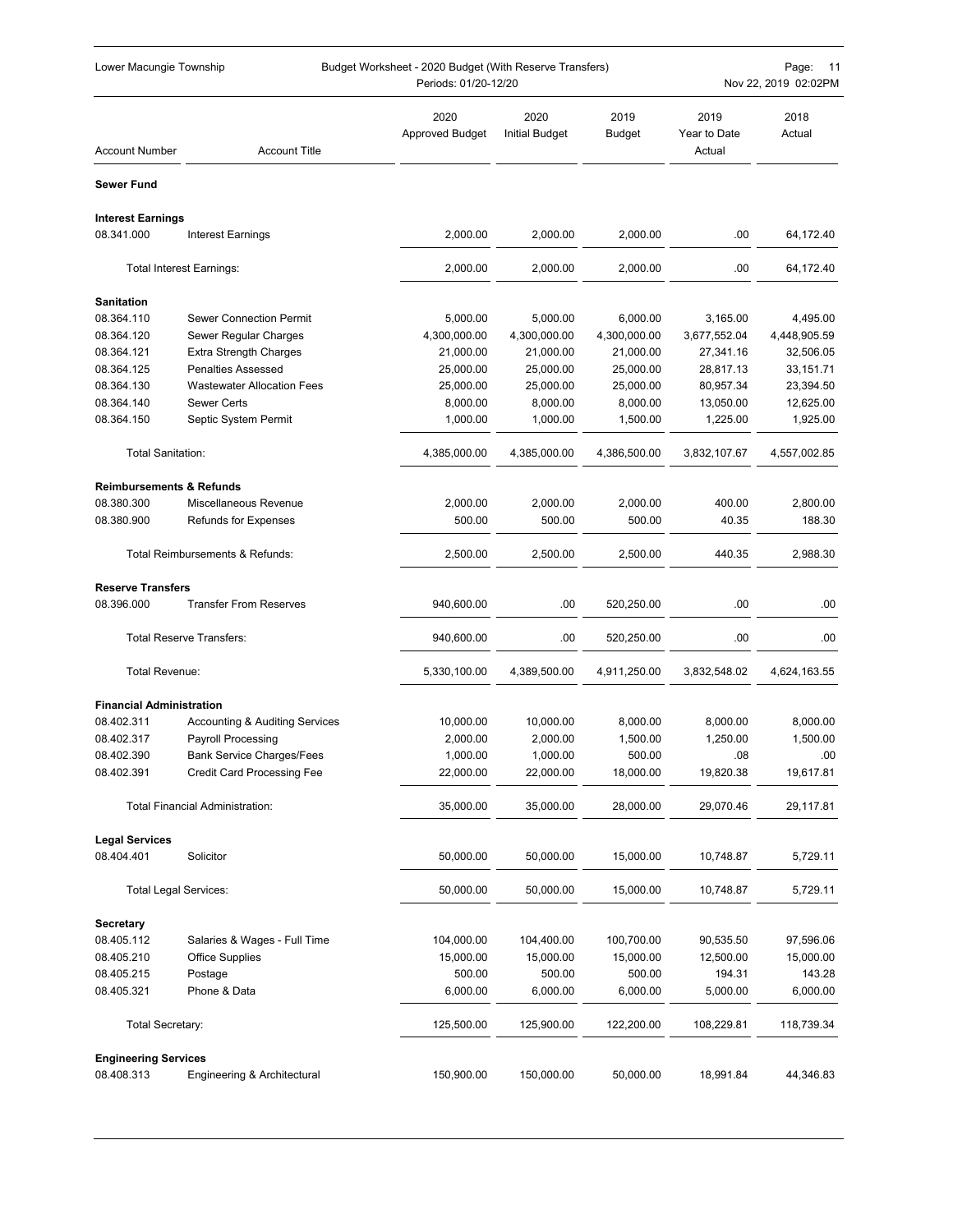| Lower Macungie Township<br>Budget Worksheet - 2020 Budget (With Reserve Transfers)<br>Periods: 01/20-12/20 |                                      |                                |                               |                       | Page:<br>12<br>Nov 22, 2019 02:02PM |                |
|------------------------------------------------------------------------------------------------------------|--------------------------------------|--------------------------------|-------------------------------|-----------------------|-------------------------------------|----------------|
| <b>Account Number</b>                                                                                      | <b>Account Title</b>                 | 2020<br><b>Approved Budget</b> | 2020<br><b>Initial Budget</b> | 2019<br><b>Budget</b> | 2019<br>Year to Date<br>Actual      | 2018<br>Actual |
|                                                                                                            |                                      |                                |                               |                       |                                     |                |
|                                                                                                            | <b>Total Engineering Services:</b>   | 150,900.00                     | 150,000.00                    | 50,000.00             | 18,991.84                           | 44,346.83      |
| <b>Buildings &amp; Facilities</b>                                                                          |                                      |                                |                               |                       |                                     |                |
| 08.409.230                                                                                                 | <b>Heating Fuel</b>                  | 15,000.00                      | 15,000.00                     | 15,000.00             | 12,500.00                           | 15,000.00      |
| 08.409.361                                                                                                 | Electricity                          | 12,000.00                      | 12,000.00                     | 12,000.00             | 10,000.00                           | 12,000.00      |
|                                                                                                            | Total Buildings & Facilities:        | 27,000.00                      | 27,000.00                     | 27,000.00             | 22,500.00                           | 27,000.00      |
| <b>Permits</b>                                                                                             |                                      |                                |                               |                       |                                     |                |
| 08.413.112                                                                                                 | Salaries & Wages - Full Time         | 54,300.00                      | 54,800.00                     | 53,100.00             | 48,108.37                           | 51,643.64      |
| <b>Total Permits:</b>                                                                                      |                                      | 54,300.00                      | 54,800.00                     | 53,100.00             | 48,108.37                           | 51,643.64      |
| <b>Wastewater Collect &amp; Treat</b>                                                                      |                                      |                                |                               |                       |                                     |                |
| 08.429.112                                                                                                 | Salaries & Wages - Full Time         | 375,800.00                     | 375,800.00                    | 363,100.00            | 293,725.79                          | 299,128.76     |
| 08.429.115                                                                                                 | Salaries & Wages - Part Time         | 6,300.00                       | 6,300.00                      | 6,500.00              | .00.                                | 6,187.50       |
| 08.429.191                                                                                                 | Uniform & Safety Apparel             | 5,400.00                       | 5,400.00                      | 5,400.00              | 3,192.42                            | 4,213.32       |
| 08.429.231                                                                                                 | Vehicle Fuel                         | 18,000.00                      | 18,000.00                     | 18,000.00             | 15,000.00                           | 18,000.00      |
| 08.429.241                                                                                                 | <b>Operating Supplies</b>            | 3,500.00                       | 3,500.00                      | 3,500.00              | 1,355.80                            | 1,172.34       |
| 08.429.249                                                                                                 | <b>General Expense</b>               | 2,500.00                       | 2,500.00                      | 2,500.00              | 547.60                              | 283.67         |
| 08.429.256                                                                                                 | <b>Sewer Risers</b>                  | 20,000.00                      | 20,000.00                     | 20,000.00             | 12,490.20                           | 525.43         |
| 08.429.260                                                                                                 | Small Tools & Minor Equip            | 20,000.00                      | 20,000.00                     | 25,000.00             | 17,135.79                           | 14,085.71      |
| 08.429.327                                                                                                 | Radio Equipment Maintenance          | 250.00                         | 250.00                        | 250.00                | .00                                 | .00            |
| 08.429.364                                                                                                 | Sewer Treatment & Transport          | 2,812,500.00                   | 2,812,500.00                  | 2,500,000.00          | 2,073,217.81                        | 1,540,181.02   |
| 08.429.372                                                                                                 | Repairs & Maintenance                | 175,000.00                     | 175,000.00                    | 73,000.00             | 15,807.20                           | 3,821.03       |
| 08.429.374                                                                                                 | <b>Equipment Repairs</b>             | 7,500.00                       | 7,500.00                      | 9,500.00              | 2,035.12                            | 7,375.13       |
| 08.429.378                                                                                                 | <b>Vehicle Repairs</b>               | 3,000.00                       | 3,000.00                      | 3,500.00              | 1,076.92                            | 1,194.94       |
| 08.429.379                                                                                                 | <b>Emergency Repairs</b>             | 25,000.00                      | 25,000.00                     | 25,000.00             | 411.89                              | 23,139.81      |
| 08.429.420                                                                                                 | Dues, Subscriptions & Member         | 500.00                         | 500.00                        | 500.00                | 305.00                              | 200.00         |
| 08.429.450                                                                                                 | <b>Contracted Services</b>           | 25,000.00                      | 25,000.00                     | 30,000.00             | 12,556.85                           | 15,723.95      |
| 08.429.460                                                                                                 | Training & Conferences               | 500.00                         | 500.00                        | 500.00                | 1,672.54                            | 165.00         |
|                                                                                                            | Total Wastewater Collect & Treat:    | 3,500,750.00                   | 3,500,750.00                  | 3,086,250.00          | 2,450,530.93                        | 1,935,397.61   |
| <b>Employer Paid Benefits</b>                                                                              |                                      |                                |                               |                       |                                     |                |
| 08.481.192                                                                                                 | FICA - Employer Paid                 | 33,600.00                      | 33,600.00                     | 33,000.00             | 33,000.00                           | 30,000.00      |
| 08.481.193                                                                                                 | Medicare - Employer Paid             | 7,900.00                       | 7,900.00                      | 7,500.00              | 7,500.00                            | 7,000.00       |
| 08.481.194                                                                                                 | Unemployment Compensation            | 500.00                         | 500.00                        | 1,000.00              | 1,000.00                            | 1,000.00       |
|                                                                                                            | <b>Total Employer Paid Benefits:</b> | 42,000.00                      | 42,000.00                     | 41,500.00             | 41,500.00                           | 38,000.00      |
| <b>Non Uniform Pension</b>                                                                                 |                                      |                                |                               |                       |                                     |                |
| 08.483.150                                                                                                 | Pension Plan Fees                    | 6,000.00                       | 6,000.00                      | 6,000.00              | 4,500.00                            | 6,000.00       |
| 08.483.151                                                                                                 | 457 Plan Contributions               | 10,700.00                      | 10,700.00                     | 10,500.00             | 10,500.00                           | 7,500.00       |
| 08.483.197                                                                                                 | Pension                              | 86,250.00                      | 86,250.00                     | 76,000.00             | 63,000.00                           | 66,000.00      |
|                                                                                                            | Total Non Uniform Pension:           | 102,950.00                     | 102,950.00                    | 92,500.00             | 78,000.00                           | 79,500.00      |
| <b>Workers Compensation Ins</b>                                                                            |                                      |                                |                               |                       |                                     |                |
| 08.484.354                                                                                                 | <b>Workers Compensation</b>          | 100,000.00                     | 100,000.00                    | 100,000.00            | 83,330.00                           | 90,000.00      |
|                                                                                                            | Total Workers Compensation Ins:      | 100,000.00                     | 100,000.00                    | 100,000.00            | 83,330.00                           | 90,000.00      |
| <b>Other Employee Benefits</b>                                                                             |                                      |                                |                               |                       |                                     |                |
| 08.485.301                                                                                                 | <b>Cont Ed/Tuition Reimbursement</b> | 1,200.00                       | 1,200.00                      | 1,200.00              | .00                                 | .00            |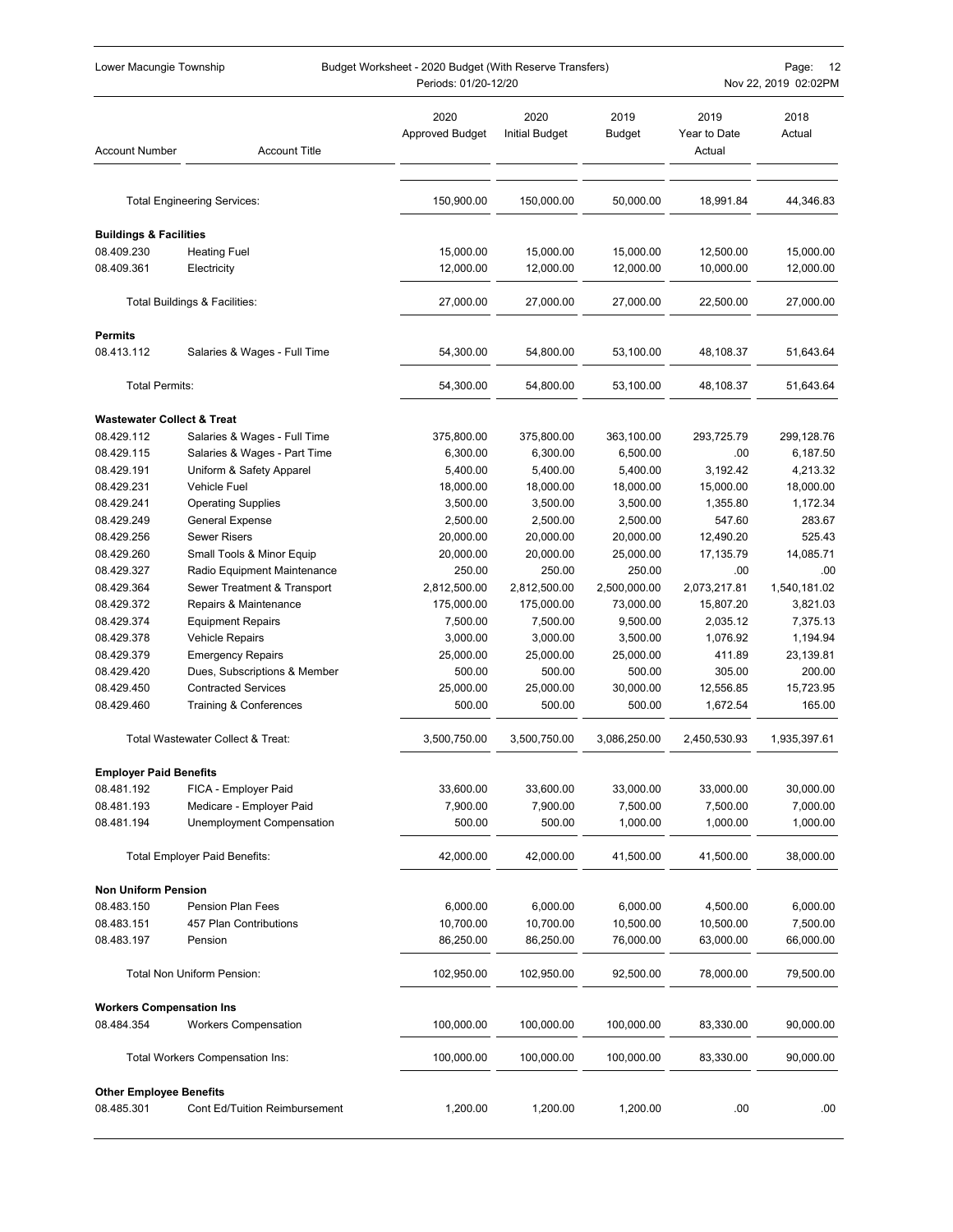| Lower Macungie Township |                                       | Budget Worksheet - 2020 Budget (With Reserve Transfers) |                               |                       |                                | 13<br>Page:          |
|-------------------------|---------------------------------------|---------------------------------------------------------|-------------------------------|-----------------------|--------------------------------|----------------------|
|                         |                                       | Periods: 01/20-12/20                                    |                               |                       |                                | Nov 22, 2019 02:02PM |
| <b>Account Number</b>   | <b>Account Title</b>                  | 2020<br><b>Approved Budget</b>                          | 2020<br><b>Initial Budget</b> | 2019<br><b>Budget</b> | 2019<br>Year to Date<br>Actual | 2018<br>Actual       |
|                         | <b>Total Other Employee Benefits:</b> | 1,200.00                                                | 1,200.00                      | 1,200.00              | .00                            | .00.                 |
| Insurance               |                                       |                                                         |                               |                       |                                |                      |
| 08.486.351              | Property Insurance                    | 27,000.00                                               | 27,000.00                     | 27,000.00             | 27,000.00                      | 23,000.00            |
| 08.486.352              | <b>Public Official Liability</b>      | 6,500.00                                                | 6,500.00                      | 6,500.00              | 6,500.00                       | 5,250.00             |
| 08.486.353              | Government Crime Insurance            | 500.00                                                  | 500.00                        | 1,500.00              | .00                            | .00                  |
| 08.486.355              | Auto Insurance                        | 20,000.00                                               | 20,000.00                     | 20,000.00             | 20,000.00                      | 14,000.00            |
| 08.486.356              | Commercial Umbrella Policy            | 10,000.00                                               | 10,000.00                     | 13,000.00             | 13,000.00                      | 10,500.00            |
| Total Insurance:        |                                       | 64,000.00                                               | 64,000.00                     | 68,000.00             | 66,500.00                      | 52,750.00            |
| <b>Health Insurance</b> |                                       |                                                         |                               |                       |                                |                      |
| 08.487.160              | LT Disability Insurance               | 6,500.00                                                | 6,500.00                      | 6,500.00              | 5,410.00                       | 5,250.00             |
| 08.487.177              | <b>Accrued Sick Time</b>              | 20,000.00                                               | 20,000.00                     | 20,000.00             | .00                            | 1,715.41             |
| 08.487.178              | <b>Accrued Vacation Time</b>          | .00                                                     | .00                           | .00                   | .00                            | 908.66               |
| 08.487.196              | Health Insurance                      | 400,000.00                                              | 400,000.00                    | 400,000.00            | 333,330.00                     | 350,000.00           |
|                         | Total Health Insurance:               | 426,500.00                                              | 426,500.00                    | 426,500.00            | 338,740.00                     | 357,874.07           |
| <b>Capital Projects</b> |                                       |                                                         |                               |                       |                                |                      |
| 08.493.610              | Capital Construction (I&I)            | 650,000.00                                              | 650,000.00                    | 800,000.00            | 84,037.56                      | 21,594.63            |
|                         | <b>Total Capital Projects:</b>        | 650,000.00                                              | 650,000.00                    | 800,000.00            | 84,037.56                      | 21,594.63            |
|                         | Total Expenditure:                    | 5,330,100.00                                            | 5,330,100.00                  | 4,911,250.00          | 3,380,287.84                   | 2,851,693.04         |
|                         | Sewer Fund Revenue Total:             | 5,330,100.00                                            | 4,389,500.00                  | 4,911,250.00          | 3,832,548.02                   | 4,624,163.55         |
|                         | Sewer Fund Expenditure Total:         | 5,330,100.00                                            | 5,330,100.00                  | 4,911,250.00          | 3,380,287.84                   | 2,851,693.04         |
|                         | Net Total Sewer Fund:                 | .00                                                     | 940,600.00-                   | .00                   | 452,260.18                     | 1,772,470.51         |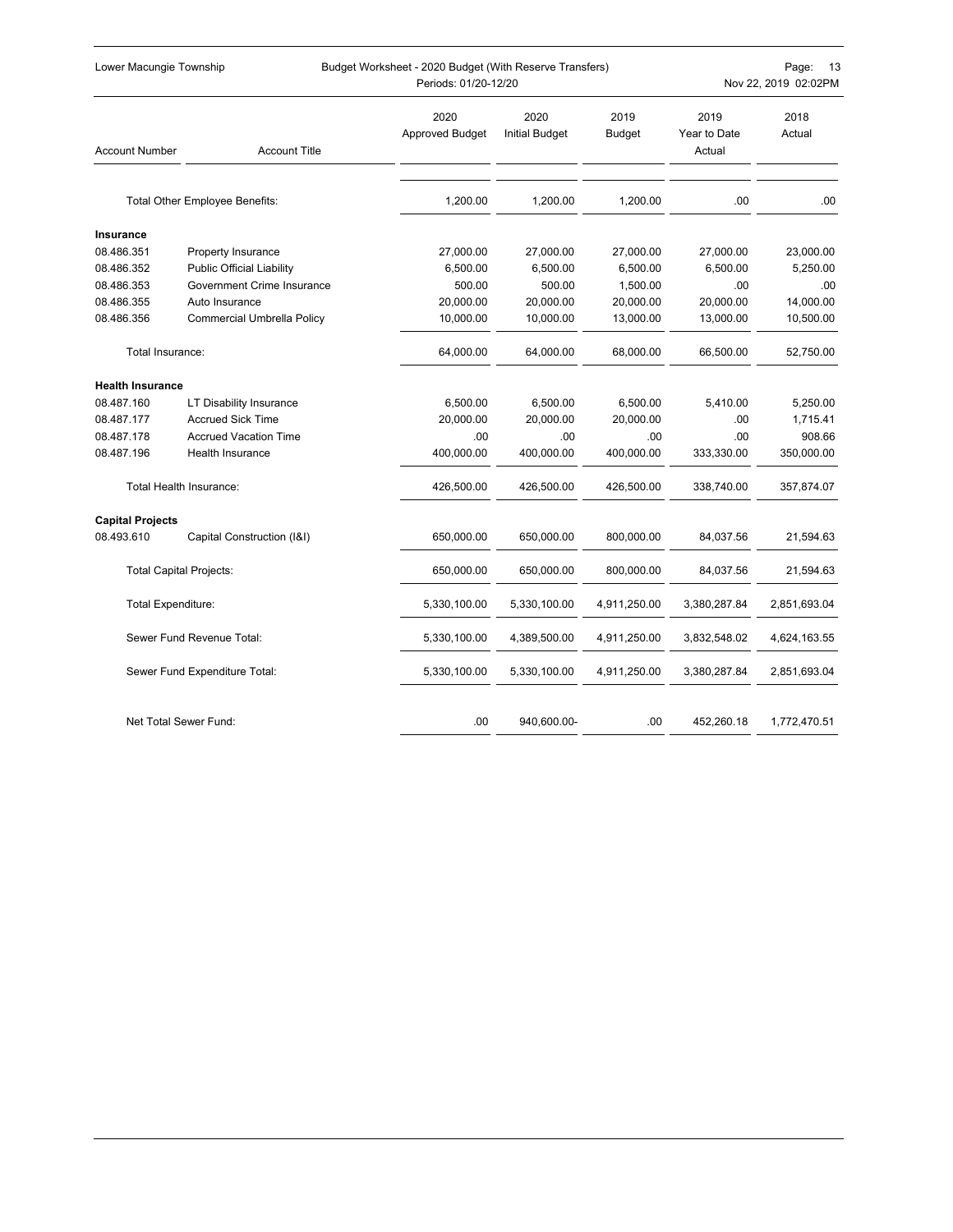| Budget Worksheet - 2020 Budget (With Reserve Transfers)<br>Lower Macungie Township<br>Periods: 01/20-12/20 |                                             |                                |                               | Page:<br>14<br>Nov 22, 2019 02:02PM |                                |                |
|------------------------------------------------------------------------------------------------------------|---------------------------------------------|--------------------------------|-------------------------------|-------------------------------------|--------------------------------|----------------|
| <b>Account Number</b>                                                                                      | <b>Account Title</b>                        | 2020<br><b>Approved Budget</b> | 2020<br><b>Initial Budget</b> | 2019<br><b>Budget</b>               | 2019<br>Year to Date<br>Actual | 2018<br>Actual |
| <b>Capital Projects Fund</b>                                                                               |                                             |                                |                               |                                     |                                |                |
| <b>Real Property Taxes</b>                                                                                 |                                             |                                |                               |                                     |                                |                |
| 30.301.100                                                                                                 | Real Estate Tax                             | 1,210,000.00                   | 1,200,000.00                  | 1,200,000.00                        | 1,214,272.90                   | 1,199,003.37   |
| 30.301.200                                                                                                 | Real Estate Tax Prior Years                 | 10,000.00                      | 5,000.00                      | 10,000.00                           | 17,432.29                      | 10,959.63      |
|                                                                                                            | <b>Total Real Property Taxes:</b>           | 1,220,000.00                   | 1,205,000.00                  | 1,210,000.00                        | 1,231,705.19                   | 1,209,963.00   |
| <b>State Grants</b>                                                                                        |                                             |                                |                               |                                     |                                |                |
| 30.354.090                                                                                                 | <b>State Community Dev Grants</b>           | .00                            | .00                           | 900,000.00                          | 560,088.00                     | .00            |
| 30.354.150                                                                                                 | <b>State Recycling Grants</b>               | 160,000.00                     | .00                           | .00                                 | .00                            | .00            |
| <b>Total State Grants:</b>                                                                                 |                                             | 160,000.00                     | .00                           | 900,000.00                          | 560,088.00                     | .00            |
| <b>Fixed Asset Disposition</b>                                                                             |                                             |                                |                               |                                     |                                |                |
| 30.391.100                                                                                                 | Sale of Fixed Assets                        | 927,200.00                     | 927,200.00                    | 1,025,000.00                        | 765,460.00                     | 49,001.00      |
|                                                                                                            | <b>Total Fixed Asset Disposition:</b>       | 927,200.00                     | 927,200.00                    | 1,025,000.00                        | 765,460.00                     | 49,001.00      |
| <b>Interfund Operating Transfers</b>                                                                       |                                             |                                |                               |                                     |                                |                |
| 30.392.010                                                                                                 | <b>Transfer From General Fund</b>           | .00                            | .00                           | 434,000.00                          | .00.                           | 4,250,000.00   |
| 30.392.190                                                                                                 | Transfer From Dev Impact                    | .00                            | .00                           | 400,000.00                          | 410,000.00                     | 123,947.78     |
|                                                                                                            | <b>Total Interfund Operating Transfers:</b> | .00                            | .00                           | 834,000.00                          | 410,000.00                     | 4,373,947.78   |
| <b>Proceeds of General LT Debt</b>                                                                         |                                             |                                |                               |                                     |                                |                |
| 30.393.120                                                                                                 | General Obligation Bonds                    | .00                            | .00                           | 2,000,000.00                        | 1,000,000.00                   | 4,000,000.00   |
|                                                                                                            | Total Proceeds of General LT Debt:          | .00                            | .00                           | 2,000,000.00                        | 1,000,000.00                   | 4,000,000.00   |
| <b>Reserve Transfers</b>                                                                                   |                                             |                                |                               |                                     |                                |                |
| 30.396.000                                                                                                 | <b>Transfer From Reserves</b>               | 670,800.00                     | .00                           | .00                                 | .00                            | .00            |
|                                                                                                            | <b>Total Reserve Transfers:</b>             | 670,800.00                     | .00                           | .00                                 | .00.                           | .00            |
| Total Revenue:                                                                                             |                                             | 2,978,000.00                   | 2,132,200.00                  | 5,969,000.00                        | 3,967,253.19                   | 9,632,911.78   |
| <b>Real Estate Tax Collection</b>                                                                          |                                             |                                |                               |                                     |                                |                |
| 30.403.105                                                                                                 | Salaries & Wages - Elected                  | 5,000.00                       | .00                           | .00                                 | .00                            | .00            |
| 30.403.210                                                                                                 | <b>Tax Collection Office</b>                | 8,550.00                       | 30,000.00                     | 28,000.00                           | 27,204.01                      | 24,300.00      |
| 30.403.450                                                                                                 | <b>Contracted Services</b>                  | 8,450.00                       | .00                           | .00                                 | .00                            | .00            |
|                                                                                                            | Total Real Estate Tax Collection:           | 22,000.00                      | 30,000.00                     | 28,000.00                           | 27,204.01                      | 24,300.00      |
| <b>Debt Principal</b>                                                                                      |                                             |                                |                               |                                     |                                |                |
| 30.471.901                                                                                                 | <b>Bond/Note Principal</b>                  | 560,000.00                     | 560,000.00                    | .00                                 | .00                            | .00            |
| <b>Total Debt Principal:</b>                                                                               |                                             | 560,000.00                     | 560,000.00                    | .00                                 | .00                            | .00            |
|                                                                                                            |                                             |                                |                               |                                     |                                |                |
| <b>Debt Interest</b><br>30.472.911                                                                         | <b>Bond/Note Interest</b>                   | 175,000.00                     | 175,000.00                    | .00                                 | .00.                           | .00            |
| Total Debt Interest:                                                                                       |                                             | 175,000.00                     | 175,000.00                    | .00                                 | .00                            | .00            |
| <b>Capital Projects</b>                                                                                    |                                             |                                |                               |                                     |                                |                |
| 30.493.319                                                                                                 | Fire Dept Vehicles                          | .00                            | .00                           | 465,000.00                          | 460,007.00                     | 883,255.70     |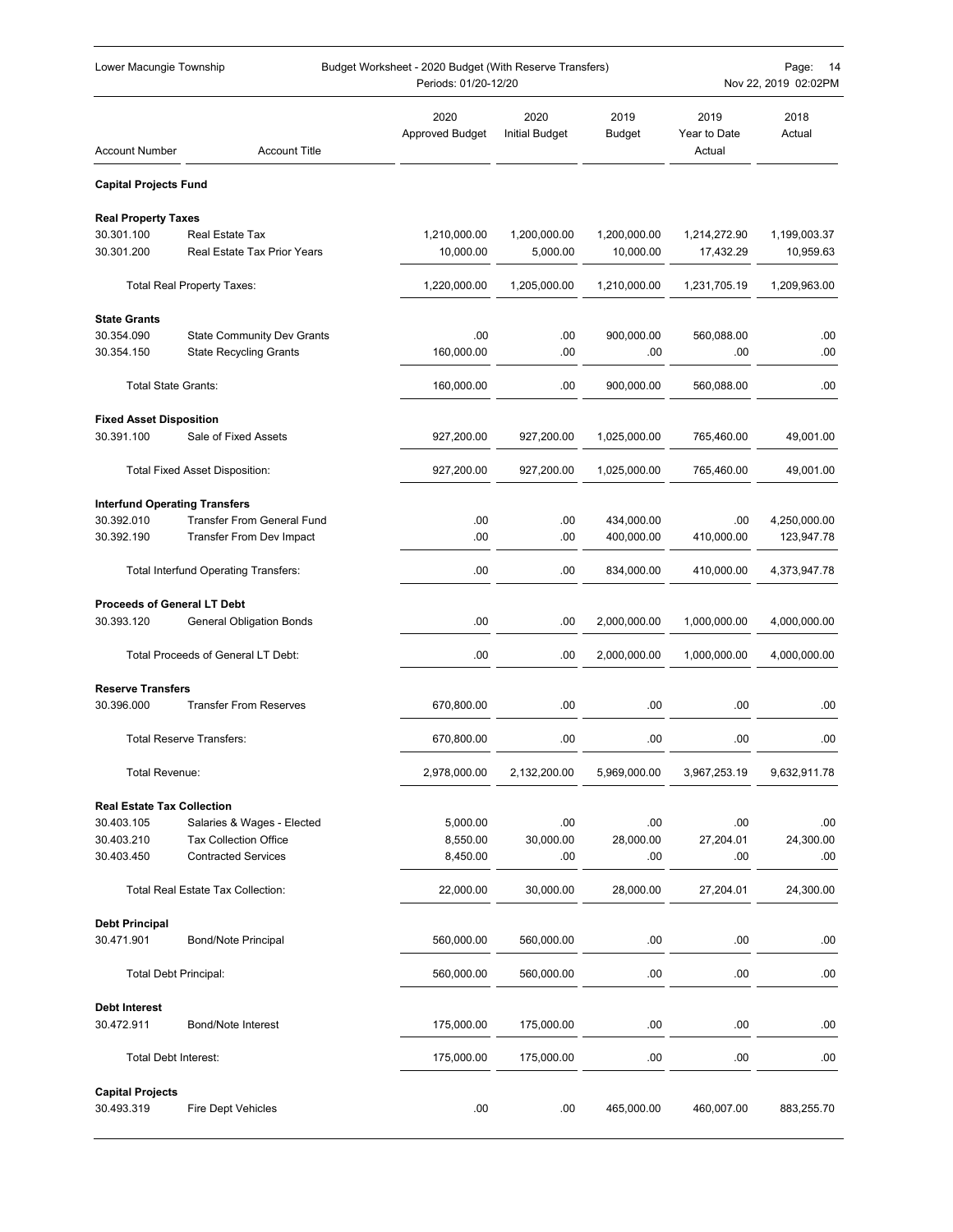| Lower Macungie Township |  |
|-------------------------|--|
|-------------------------|--|

#### Budget Worksheet - 2020 Budget (With Reserve Transfers) Page: 15

Periods: 01/20-12/20 Nov 22, 2019 02:02PM

|                                |                                          | 2020<br><b>Approved Budget</b> | 2020<br><b>Initial Budget</b> | 2019<br><b>Budget</b> | 2019<br>Year to Date | 2018<br>Actual |
|--------------------------------|------------------------------------------|--------------------------------|-------------------------------|-----------------------|----------------------|----------------|
| <b>Account Number</b>          | <b>Account Title</b>                     |                                |                               |                       | Actual               |                |
| 30.493.320                     | <b>Township Vehicles</b>                 | .00                            | .00                           | .00                   | .00                  | 45,988.00-     |
| 30.493.463                     | <b>Contracted Paving</b>                 | 175,000.00                     | 175,000.00                    | 425,000.00            | 350,290.63           | .00            |
| 30.493.617                     | Playground Equipment                     | .00                            | .00                           | .00                   | .00                  | 780.00         |
| 30.493.620                     | <b>Land Purchases</b>                    | 1,461,000.00                   | 1,057,200.00                  | 1,286,000.00          | 34,247.37            | 5,357,627.02   |
| 30.493.626                     | Leaf Vacuums                             | .00                            | .00                           | .00                   | .00                  | 47,156.90      |
| 30.493.630                     | <b>Property Demolition</b>               | .00                            | .00                           | 50.000.00             | .00                  | .00            |
| 30.493.631                     | Mowers & Blowers                         | 25.000.00                      | 25.000.00                     | 25,000.00             | .00                  | 142.137.14     |
| 30.493.635                     | Comm Center Improvements                 | 450,000.00                     | 450,000.00                    | 1,945,000.00          | 1,501,376.11         | 4,118,341.09   |
| 30.493.636                     | Camp Olympic                             | .00                            | .00                           | 12,000.00             | 10,645.70            | 34,512.82      |
| 30.493.637                     | Park Signage                             | 2,500.00                       | 2,500.00                      | 2,000.00              | 735.00               | 209.70         |
| 30.493.638                     | Park Improvements                        | 45,000.00                      | 45,000.00                     | 115,000.00            | 210,000.65           | 254,287.99     |
| 30.493.641                     | Pole Barn Bldgs/Storage Sheds            | .00.                           | .00                           | 50,000.00             | .00                  | .00            |
| 30.493.647                     | Sidewalks/Parking Lots                   | 35,000.00                      | 35,000.00                     | 75,000.00             | 4,470.00             | 103,295.85     |
| 30.493.649                     | PW Equipment                             | .00                            | .00                           | 11,000.00             | 9,497.00             | 132,228.00     |
| 30.493.650                     | <b>Bridge Upgrades</b>                   | .00                            | .00                           | 330,000.00            | 277,638.21           | 346,549.94     |
| 30.493.652                     | <b>Bike Trails &amp; Walking Trails</b>  | .00                            | .00                           | 750,000.00            | 672,591.79           | 228,587.10     |
| 30.493.656                     | <b>Community Park Projects</b>           | .00                            | .00                           | .00.                  | .00                  | 58,329.31      |
| 30.493.658                     | Storm Water                              | 27,500.00                      | 27,500.00                     | .00                   | .00.                 | .00            |
| 30.493.659                     | <b>Traffic Control Equipment</b>         | .00                            | .00                           | .00                   | .00                  | 15,000.00      |
| 30.493.660                     | <b>Traffic Signals</b>                   | .00                            | .00                           | 400,000.00            | 42,018.15            | 182,535.15     |
| <b>Total Capital Projects:</b> |                                          | 2,221,000.00                   | 1,817,200.00                  | 5,941,000.00          | 3,573,517.61         | 11,858,845.71  |
| Total Expenditure:             |                                          | 2,978,000.00                   | 2,582,200.00                  | 5,969,000.00          | 3,600,721.62         | 11,883,145.71  |
|                                | Capital Projects Fund Revenue Total:     | 2,978,000.00                   | 2,132,200.00                  | 5,969,000.00          | 3,967,253.19         | 9,632,911.78   |
|                                | Capital Projects Fund Expenditure Total: | 2,978,000.00                   | 2,582,200.00                  | 5,969,000.00          | 3,600,721.62         | 11,883,145.71  |
|                                | Net Total Capital Projects Fund:         | .00                            | 450,000.00-                   | .00.                  | 366,531.57           | 2,250,233.93-  |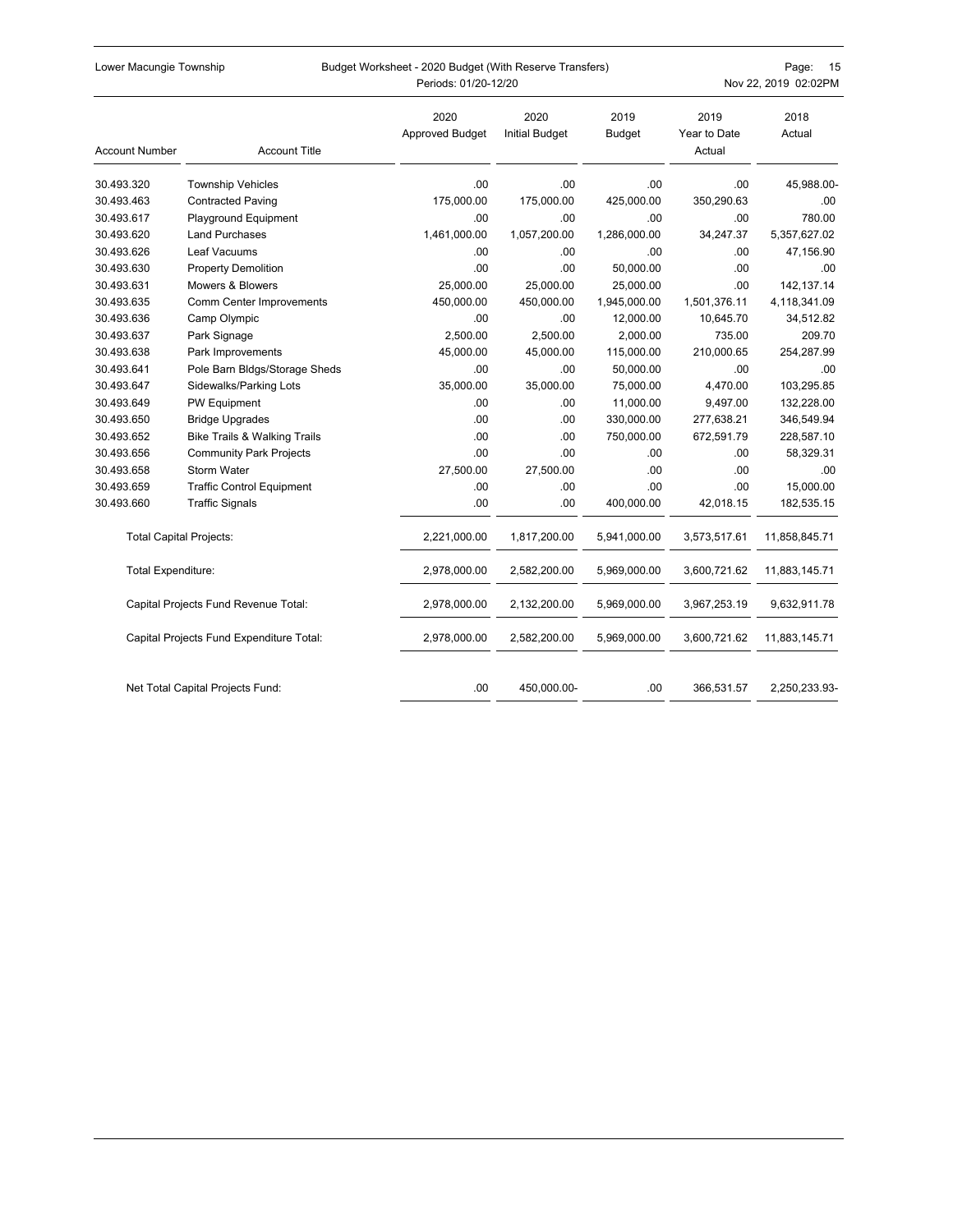| Budget Worksheet - 2020 Budget (With Reserve Transfers)<br>Lower Macungie Township<br>Periods: 01/20-12/20 |                                      |                                |                               |                |                                | Page:<br>16<br>Nov 22, 2019 02:02PM |
|------------------------------------------------------------------------------------------------------------|--------------------------------------|--------------------------------|-------------------------------|----------------|--------------------------------|-------------------------------------|
| <b>Account Number</b>                                                                                      | <b>Account Title</b>                 | 2020<br><b>Approved Budget</b> | 2020<br><b>Initial Budget</b> | 2019<br>Budget | 2019<br>Year to Date<br>Actual | 2018<br>Actual                      |
| <b>Liquid Fuels Fund</b>                                                                                   |                                      |                                |                               |                |                                |                                     |
| <b>Interest Earnings</b>                                                                                   |                                      |                                |                               |                |                                |                                     |
| 35.341.000                                                                                                 | <b>Interest Earnings</b>             | 10,000.00                      | 10,000.00                     | 12,000.00      | 18,441.81                      | 20,559.71                           |
|                                                                                                            | <b>Total Interest Earnings:</b>      | 10,000.00                      | 10,000.00                     | 12,000.00      | 18,441.81                      | 20,559.71                           |
| <b>State Shared Revenue</b>                                                                                |                                      |                                |                               |                |                                |                                     |
| 35.355.020                                                                                                 | <b>Liquid Fuels Allocation</b>       | 985,750.00                     | 985,750.00                    | 1,005,000.00   | 1,029,826.20                   | 1,005,583.44                        |
|                                                                                                            | Total State Shared Revenue:          | 985,750.00                     | 985,750.00                    | 1,005,000.00   | 1,029,826.20                   | 1,005,583.44                        |
| <b>Reserve Transfers</b>                                                                                   |                                      |                                |                               |                |                                |                                     |
| 35.396.000                                                                                                 | <b>Transfer From Reserves</b>        | 1,195,950.00                   | .00                           | 1,018,000.00   | .00                            | .00                                 |
|                                                                                                            | <b>Total Reserve Transfers:</b>      | 1,195,950.00                   | .00                           | 1,018,000.00   | .00                            | .00                                 |
| Total Revenue:                                                                                             |                                      | 2,191,700.00                   | 995,750.00                    | 2,035,000.00   | 1,048,268.01                   | 1,026,143.15                        |
| <b>Winter Maintenance</b>                                                                                  |                                      |                                |                               |                |                                |                                     |
| 35.432.281                                                                                                 | Salt                                 | 150,000.00                     | 150,000.00                    | 150,000.00     | 79,169.81                      | 136,734.56                          |
| 35.432.282                                                                                                 | Anti-Skid                            | 16,700.00                      | 16,700.00                     | 10,000.00      | 7,651.37                       | 10,531.04                           |
|                                                                                                            | Total Winter Maintenance:            | 166,700.00                     | 166,700.00                    | 160,000.00     | 86,821.18                      | 147,265.60                          |
| <b>Highways &amp; Streets</b>                                                                              |                                      |                                |                               |                |                                |                                     |
| 35.439.283                                                                                                 | Road Resurfacing                     | 1,900,000.00                   | 1,000,000.00                  | 550,000.00     | 549,257.81                     | 577,466.52                          |
| 35.439.300                                                                                                 | <b>Traffic Studies</b>               | .00                            | .00                           | .00            | .00                            | 33,333.20                           |
| 35.439.612                                                                                                 | Capital-Traffic Light Upgrades       | .00                            | 1,500,000.00                  | 1,200,000.00   | 21,685.00                      | .00                                 |
|                                                                                                            | Total Highways & Streets:            | 1,900,000.00                   | 2,500,000.00                  | 1,750,000.00   | 570,942.81                     | 610,799.72                          |
| <b>Capital Projects</b>                                                                                    |                                      |                                |                               |                |                                |                                     |
| 35.493.680                                                                                                 | Major Equipment                      | 125,000.00                     | 125,000.00                    | 125,000.00     | .00                            | 185,482.39                          |
|                                                                                                            | <b>Total Capital Projects:</b>       | 125,000.00                     | 125,000.00                    | 125,000.00     | .00                            | 185,482.39                          |
| <b>Total Expenditure:</b>                                                                                  |                                      | 2,191,700.00                   | 2,791,700.00                  | 2,035,000.00   | 657,763.99                     | 943,547.71                          |
|                                                                                                            | Liquid Fuels Fund Revenue Total:     | 2,191,700.00                   | 995,750.00                    | 2,035,000.00   | 1,048,268.01                   | 1,026,143.15                        |
|                                                                                                            | Liquid Fuels Fund Expenditure Total: | 2,191,700.00                   | 2,791,700.00                  | 2,035,000.00   | 657,763.99                     | 943,547.71                          |
|                                                                                                            |                                      |                                |                               |                |                                |                                     |
|                                                                                                            | Net Total Liquid Fuels Fund:         | .00                            | 1,795,950.00-                 | .00            | 390,504.02                     | 82,595.44                           |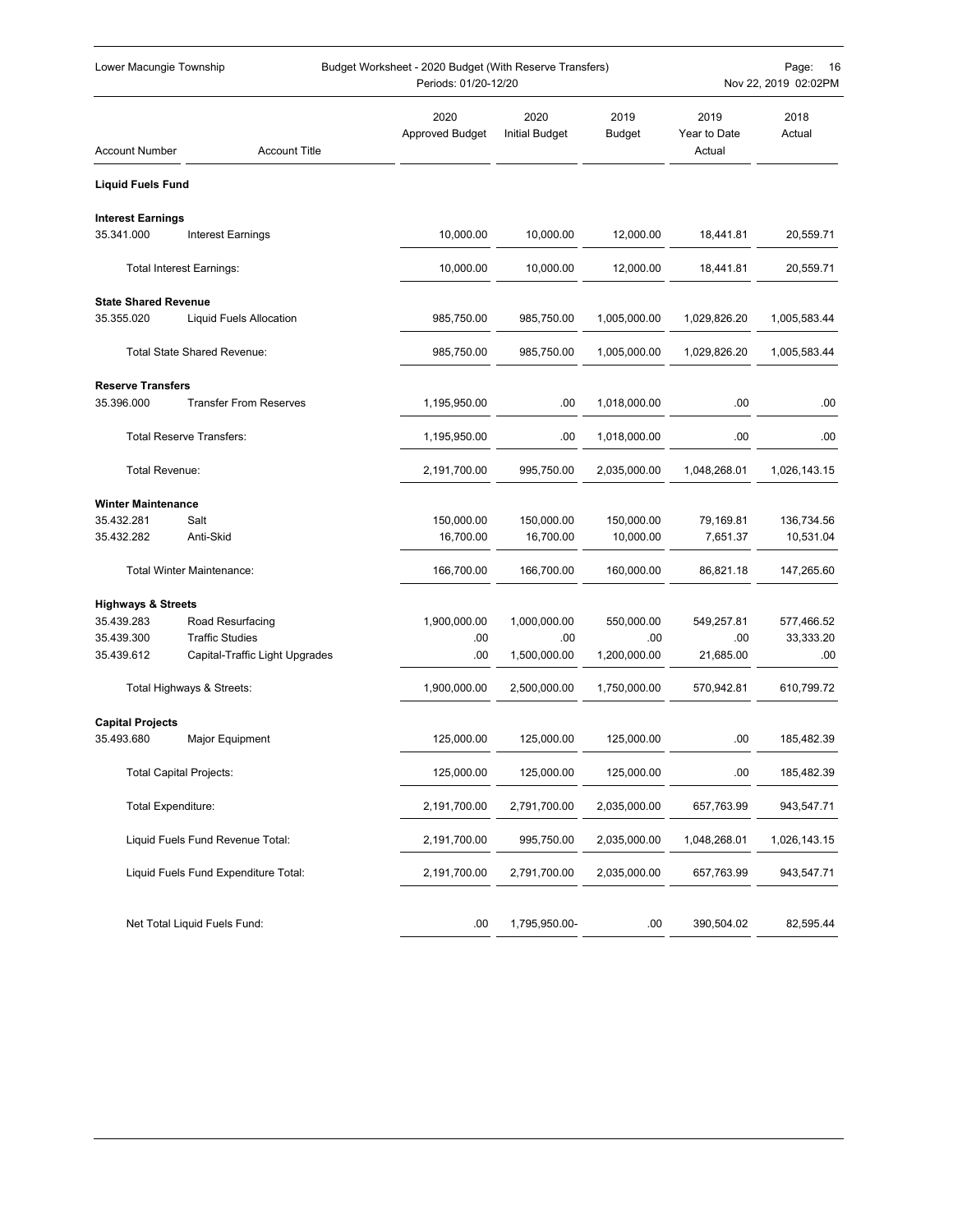# **LOWER MACUNGIE TOWNSHIP 2020 GENERAL FUND (01)**

|            | <b>REVENUES</b>                                                                                                                                                                                                          |                 |
|------------|--------------------------------------------------------------------------------------------------------------------------------------------------------------------------------------------------------------------------|-----------------|
|            | <b>REAL PROPERTY TAXES</b>                                                                                                                                                                                               |                 |
| 01.301.105 | <b>REAL ESTATE TAX - LIBRARY</b><br>.25 millage Real Estate Tax and 50% Homestead Exclusion.                                                                                                                             | \$<br>605,000   |
|            | <b>LOCAL TAX ENABLING ACT</b>                                                                                                                                                                                            |                 |
| 01.310.100 | <b>REAL ESTATE TRANSFER TAX</b><br>The Township receives 1/2 of 1% of all real estate sold.                                                                                                                              | \$<br>950,000   |
| 01.310.210 | <b>EARNED INCOME TAX (EIT) - Current Resident</b><br>The Earned Income Tax is collected for Township residents<br>at a rate of 1/2 of 1% of their earnings. Berkheimer is the tax<br>collector for all of Lehigh County. | \$<br>5,635,000 |
| 01.310.220 | <b>EARNED INCOME TAX (EIT) - Current Non-Resident</b>                                                                                                                                                                    | \$<br>125,000   |
| 01.310.230 | <b>EARNED INCOME TAX (EIT) - Deliquent Resident</b>                                                                                                                                                                      | \$<br>140,000   |
| 01.310.240 | <b>EARNED INCOME TAX (EIT) - Delinquent Non-Resident</b>                                                                                                                                                                 | \$<br>1,000     |
| 01.310.510 | <b>LOCAL SERVICES TAX (LST)</b><br>Persons working within the Township are assessed \$52 for<br>the benefits derived from the use of local services. Those<br>earning less than \$12,000 are exempt.                     | \$<br>625,000   |
|            | <b>LICENSES AND PERMITS</b>                                                                                                                                                                                              |                 |
| 01.321.320 | <b>JUNKYARD LICENSES</b><br>There are 3 junk yards within the Township that pay<br>\$70 (Smith, Knerr, and Horvath are the owners).                                                                                      | \$<br>210       |
| 01.321.601 | <b>ELECTRICAL LICENSES</b><br>Any electrician doing business within the Township must have a<br>Township license issued on an annual basis.                                                                              | \$<br>8,000     |
| 01.321.602 | <b>PLUMBING LICENSES</b><br>Only certified master plumbers are permitted to do business<br>within the Township and must have a license issued annually.                                                                  | \$<br>5,000     |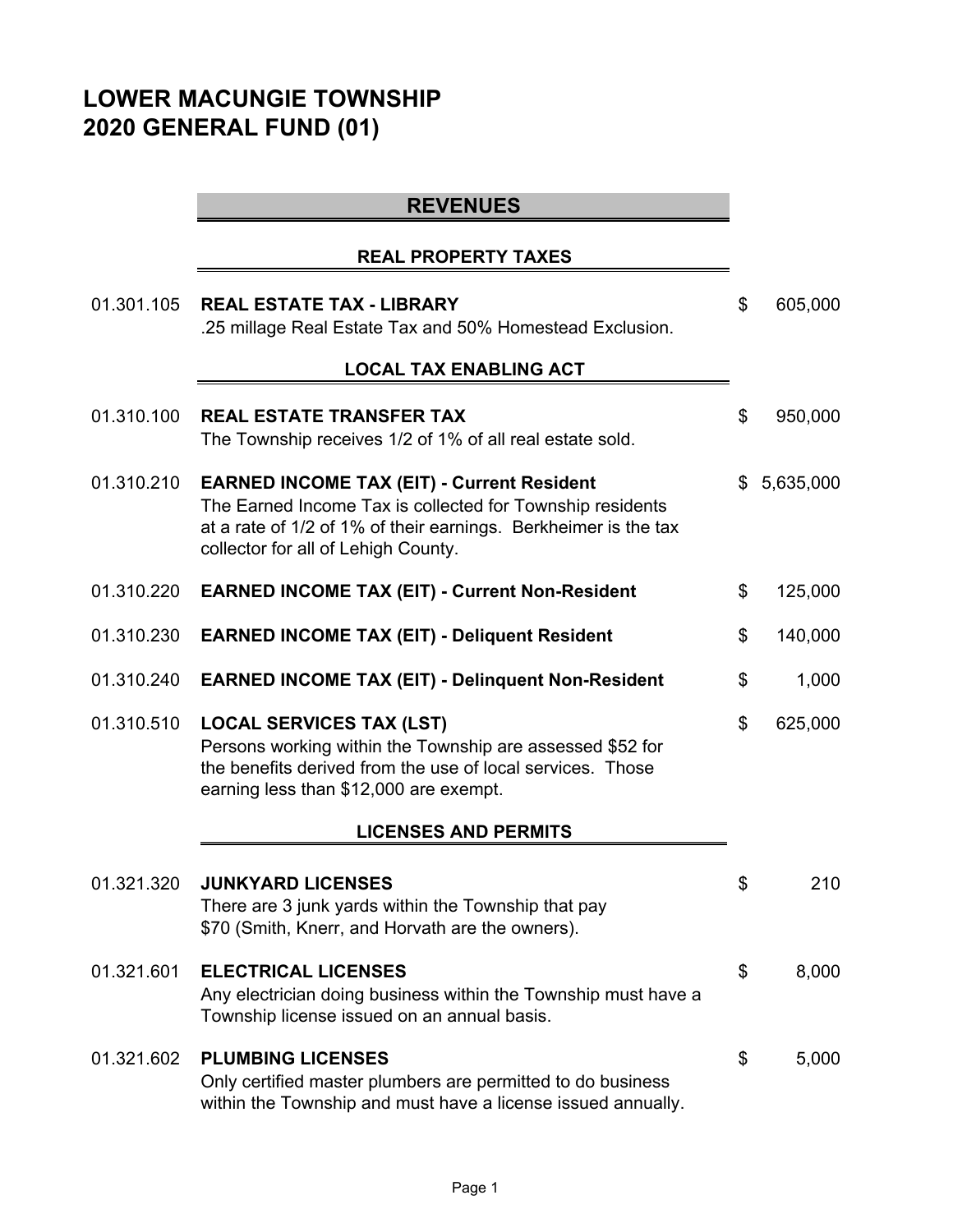| 01.321.610 | <b>PEDDLERS LICENSES</b><br>Any for profit agency/person going door to door soliciting goods<br>pays a one time fee of \$25 which covers a three month period.                   | \$<br>200     |
|------------|----------------------------------------------------------------------------------------------------------------------------------------------------------------------------------|---------------|
| 01.321.800 | <b>CABLE TV FRANCHISE FEE</b><br>The fee is based on 5% of the gross receipts of cable providers<br>(Service Electric and RCN) and payments are received quarterly.              | \$<br>500,000 |
|            | <b>FINES AND FORFEITURES</b>                                                                                                                                                     |               |
| 01.331.120 | <b>NON-TRAFFIC VIOLATIONS</b><br>Fines are imposed for non-motor vehicle related ordinances, such as<br>illegal parking, building code/weed/grass violations, false fire alarms. | \$<br>21,000  |
|            | <b>INTEREST AND EARNINGS</b>                                                                                                                                                     |               |
| 01.341.000 | <b>INTEREST ON INVESTMENTS</b><br>Interest rates on deposits and short term investments.                                                                                         | \$<br>1,000   |
|            | <b>RENTS AND ROYALTIES</b>                                                                                                                                                       |               |
| 01.342.100 | <b>LAND RENTAL</b><br>Rental of open space for agricultural purposes - Farmland at<br>Kratzer Farm, Quarry Rd, Camp Olympic, and Hamilton Fields.                                | \$<br>10,000  |
| 01.342.206 | <b>KRATZER HOUSE</b><br>The rental of this property is about \$1,200 per month, but is<br>reduced for management fees and repairs.                                               | \$<br>12,000  |
| 01.342.207 | <b>SCHANTZ FARM HOUSE RENTAL</b><br>The rental of this property is based on an average of \$1300 per<br>month after payment for property management fees and repairs.            | \$<br>13,500  |
| 01.342.211 | <b>CAMP OLYMPIC FARMHOUSE</b><br>The rental of this property is based on an average of \$1400 per<br>month after payment for property management fees and repairs.               | \$<br>17,000  |
| 01.342.212 | <b>CAMP OLYMPIC BUNGALOW</b><br>The rental of this property is based on an average of \$980 per<br>month after payment for management fees and repairs.                          | \$<br>12,000  |
| 01.342.530 | <b>CELL TOWER RENTAL</b><br>Cell tower leased by AT&T with other cell carriers subletting.                                                                                       | \$<br>14,000  |
| 01.342.545 | OFFICE RENTAL-STATE REP.<br>Rental of office space to State Representative for \$1,250/month.                                                                                    | \$<br>15,000  |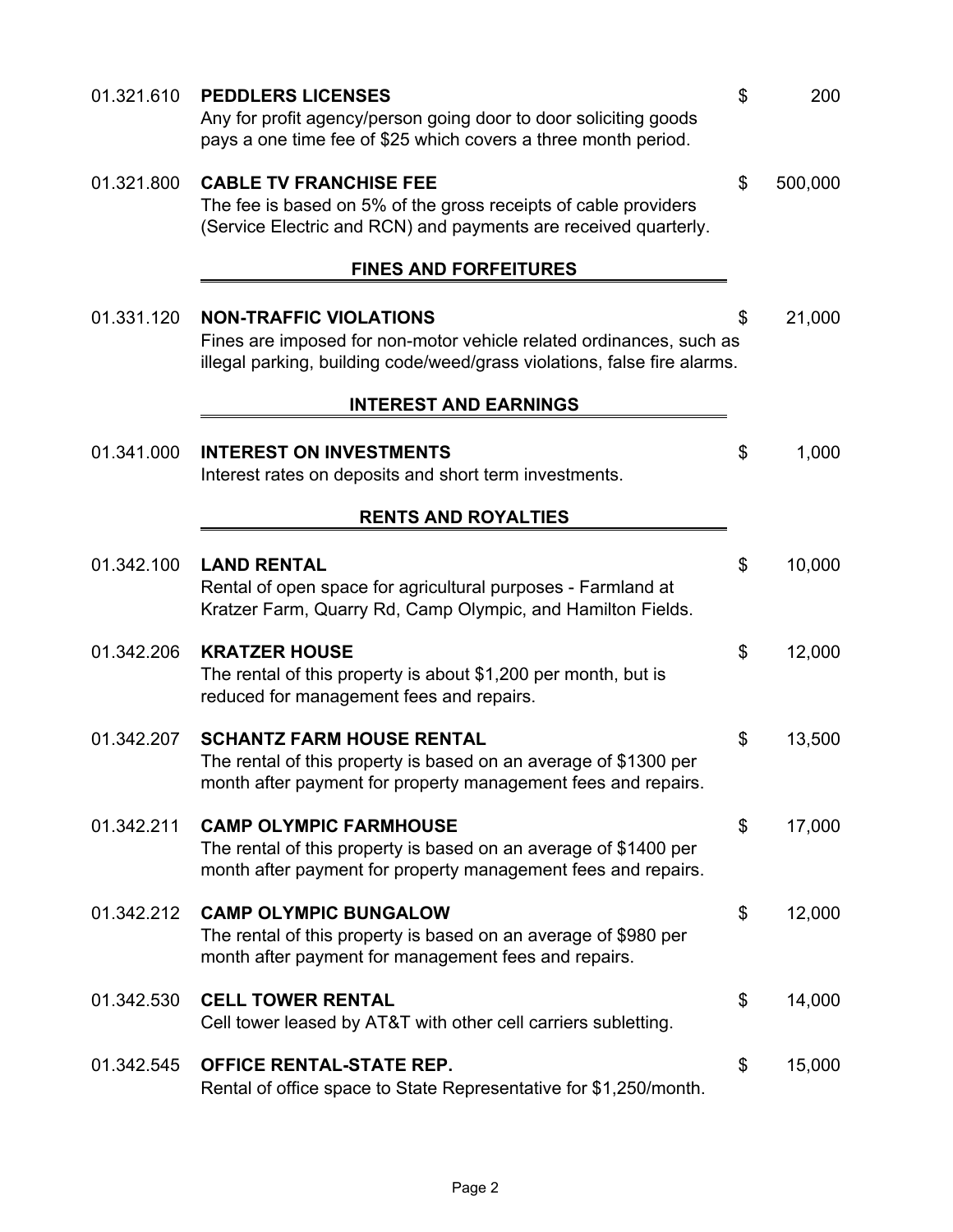| 01.354.020 | <b>STATE AID VOLUNTEER FIRE</b><br>In September, the Township receives a contribution from the State<br>that gets distributed to the LMT Fireman's Relief Associations.                                                                                                                                                                                                                       | \$<br>215,000 |
|------------|-----------------------------------------------------------------------------------------------------------------------------------------------------------------------------------------------------------------------------------------------------------------------------------------------------------------------------------------------------------------------------------------------|---------------|
|            | <b>STATE SHARED REVENUE</b>                                                                                                                                                                                                                                                                                                                                                                   |               |
| 01.355.010 | <b>PURTA (Public Utility Real Estate Tax)</b><br>In October of each year, the Township receives a check from the<br>State for all public utilities with land or buildings in the Twp.                                                                                                                                                                                                         | \$<br>500     |
| 01.355.040 | <b>ALCOHOL BEVERAGES LICENSES</b><br>In September of each year, the Township receives a check from<br>the State for each establishment that dispenses liquor within the<br>Township. There are currently 12 establishments.                                                                                                                                                                   | \$<br>4,500   |
| 01.355.050 | <b>MUNICIPAL STATE AID PENSION</b><br>In September of each year, the Township receives a check from<br>the State to help defray the costs of the employee pension plan.<br>Contributions begin after a full-time employee commences their<br>3rd year of employment.                                                                                                                          | \$<br>211,500 |
|            | <b>CHARGES FOR SERVICES-DEVELOPMENTS</b>                                                                                                                                                                                                                                                                                                                                                      |               |
| 01.361.400 | <b>RESIDENTIAL PLAN REVIEW FEES</b><br>Any person contemplating building/renovating a residential<br>property must have the plans reviewed by the Township.<br>The fee is based on the square footage of the project. This<br>includes residential subdivision land development fees with the<br>applicable amount deposited in developers' escrow.                                           | \$<br>27,000  |
| 01.361.401 | <b>COMMERCIAL PLAN REVIEW FEES</b><br>Any person contemplating building/renovating a commercial<br>property must have the plans reviewed by the Township.<br>The fee is based on the square footage of the project or the cost<br>of construction (alterations). This includes commercial<br>subdivision land development fees with the applicable amount<br>deposited in developers' escrow. | \$<br>50,000  |
| 01.361.710 | <b>PHOTOCOPIES</b><br>Any resident who needs copies of township paperwork pays a<br>nominal fee. With the number of right-to-know requests<br>increasing, there will be a corresponding increase in the amounts<br>received for photocopies. The price ranges from \$0.25 - \$1.00<br>per copy depending upon size and color requested.                                                       | \$<br>200     |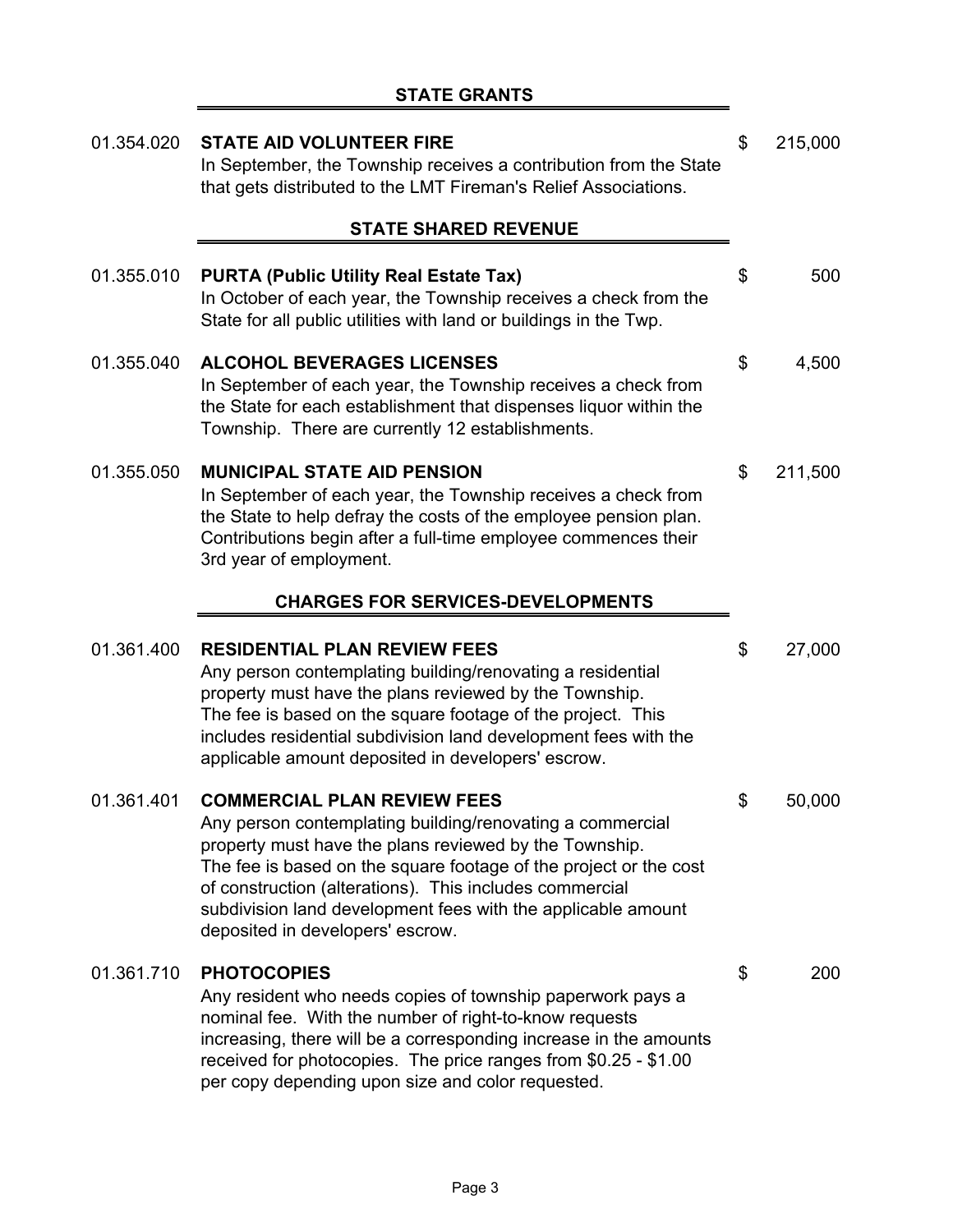#### **CHARGES FOR SERVICES-PUBLIC**

÷.

| 01.362.140 | <b>SCHOOL CROSSING GUARDS</b><br>50% reimbursement from East Penn School District for Willow<br>Lane School crossing guard expenditures.                                                                                             | \$<br>35,000 |
|------------|--------------------------------------------------------------------------------------------------------------------------------------------------------------------------------------------------------------------------------------|--------------|
| 01.362.402 | <b>FIRE CODE PLAN REVIEW</b><br>Review fee for third party plans that indicate whether a sprinkler<br>system or other items are required for conformity with the<br>International Fire Code as well as commercial fire inspections.  | \$<br>30,000 |
| 01.362.410 | <b>BUILDING PERMITS</b><br>Fees for construction of residential projects; includes inspections<br>and plan reviews.                                                                                                                  | \$<br>65,000 |
| 01.362.411 | <b>BUILDING PERMITS/COMMERCIAL</b><br>Fees for construction of commercial projects; includes<br>inspections and plan design by 3rd parties.                                                                                          | \$<br>95,000 |
| 01.362.420 | <b>ELECTRICAL PERMITS</b><br>Fees for plan check and inspection by 3rd party inspectors.                                                                                                                                             | \$<br>50,000 |
| 01.362.430 | <b>PLUMBING PERMITS</b><br>The fees for all installations, examinations, in-house S-E-O for<br>residential, and 3rd party commercial.                                                                                                | \$<br>20,000 |
| 01.362.470 | <b>MECHANICAL PERMITS</b><br>The township appoints a 3rd party inspector to do all mechanical<br>inspections. The township charges the property owner and then<br>reimburses the 3rd party inspector.                                | \$<br>13,000 |
| 01.362.480 | <b>ZONING PERMITS / ZHB</b><br>This fee is for driveway/fence/accessory structures and use,<br>setbacks, height, building coverage, etc. compliance with zoning<br>regulations. Proceeds from Zoning Hearing Board fees.             | \$<br>9,000  |
| 01.362.490 | <b>ON LOT GRADING/POOL REVIEWS</b><br>Before any person can excavate on their property they must<br>first receive an on lot grading permit. This permit is necessary so<br>that proper erosion and sedimentation plans are in place. | \$<br>7,000  |
| 01.362.580 | <b>SPRINKLER SYSTEM INSPECTIONS</b><br>Fee for sprinkler system inspections.                                                                                                                                                         | \$<br>2,500  |
| 01.362.600 | <b>MISCELLANEOUS PERMITS</b><br>Permits for blasting, razing/demolition, or certificates of<br>structural integrity.                                                                                                                 | \$<br>500    |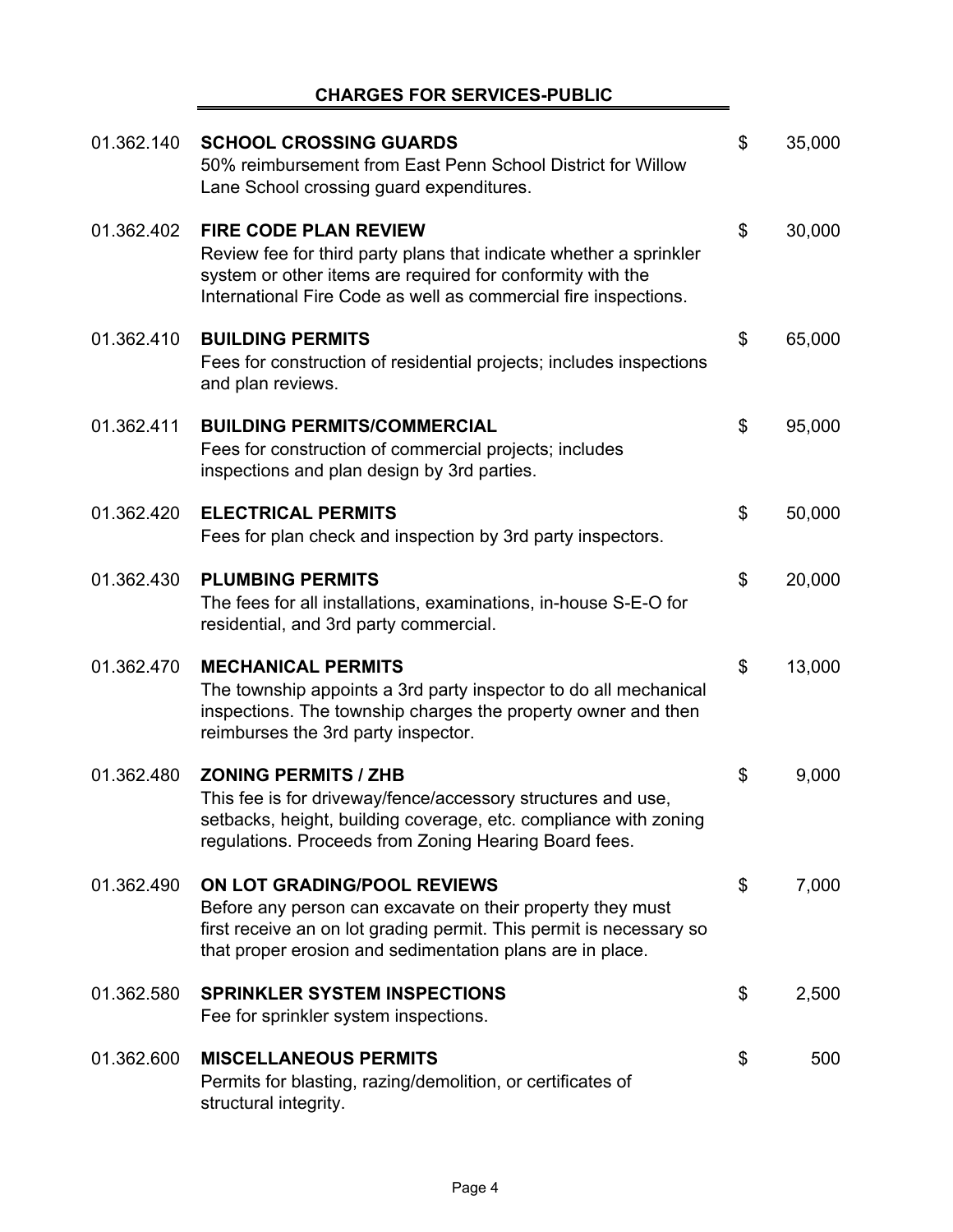÷,

| 01.364.300 | <b>SOLID WASTE REGULAR CHARGES</b><br>The fee charged for trash collection is \$360 per year<br>and covers the cost of collection by Waste Management.                                                                                                                                                     | \$<br>3,299,800 |
|------------|------------------------------------------------------------------------------------------------------------------------------------------------------------------------------------------------------------------------------------------------------------------------------------------------------------|-----------------|
| 01.364.305 | <b>PENALTIES ASSESSED</b><br>Late fee and interest penalties for trash customers.                                                                                                                                                                                                                          | \$<br>20,000    |
| 01.364.350 | <b>RECYCLING CARTS &amp; BAG TAGS</b><br>Fee of \$2.50 is charged to purchase bright orange<br>tags used on trash bags to identify yard clippings.                                                                                                                                                         | \$<br>250       |
| 01.364.900 | YARD WASTE LOADING FEES<br>Mulch loading service for Township Residents.                                                                                                                                                                                                                                   | \$<br>3,000     |
|            | <b>CULTURE AND RECREATION</b>                                                                                                                                                                                                                                                                              |                 |
| 01.367.110 | <b>SWIMMING POOL FEES</b><br>Fees for Residential passes: family is \$175, adult couple is \$140,<br>adult is \$80, child pass is \$60 and senior is \$40.<br>Nonresidential family is \$275, adult couple is \$200, adult is \$120,<br>child is \$80 and Senior Adult is \$50. Includes daily entry fees. | \$<br>95,000    |
| 01.367.111 | <b>SWIM LESSONS FEES</b><br>The Township charges \$64 for pool member and \$84 for<br>non-pool member for eight 1/2 hour sessions.                                                                                                                                                                         | \$<br>7,000     |
| 01.367.112 | <b>POOL SNACK BAR INCOME</b><br>Snack bar items sold at pool during the summer season.                                                                                                                                                                                                                     | \$<br>20,000    |
| 01.367.120 | <b>PLAYGROUND FEES</b><br>Township charges \$170 per resident child for this 7 week program.<br>Expanding to non-residents in East Penn School District for a higher rate.                                                                                                                                 | \$<br>45,000    |
| 01.367.142 | <b>CAMP OLYMPIC BARN RENTAL</b><br>Resident rental is \$350/day. Non-resident rental is \$700/day.                                                                                                                                                                                                         | \$<br>20,000    |
| 01.367.145 | <b>WESCOSVILLE RECREATION HALL RENTAL</b><br>Resident rental is \$250/day for building; \$300/day for building and<br>pavillion. Non-resident rental is \$500/day for building; \$600 for<br>building and pavillion.                                                                                       | \$<br>15,000    |
| 01.367.149 | <b>CONFERENCE ROOMS</b><br>Rental of Community Center Conference Rooms                                                                                                                                                                                                                                     | \$<br>1,500     |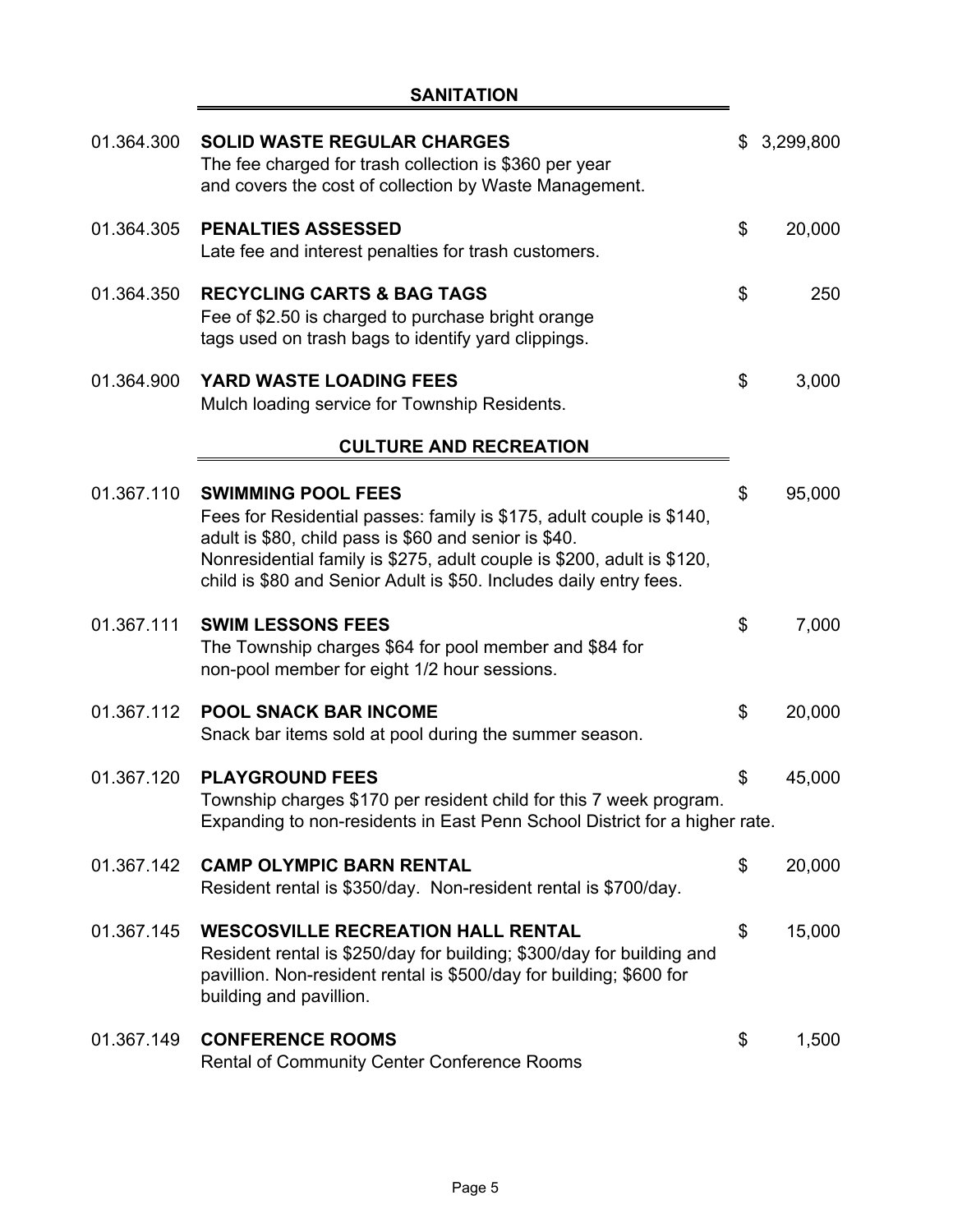| 01.367.150 | <b>GYM RENTAL</b><br>Fee for Community Center Gym usage, \$60-\$100/hour depending<br>on resident status and weekday or weekend rental.                                                              | \$<br>35,000  |
|------------|------------------------------------------------------------------------------------------------------------------------------------------------------------------------------------------------------|---------------|
| 01.367.153 | <b>COMMUNITY ROOM RENTAL A&amp;B</b><br><b>Rental of Community Center Rooms:</b><br>Room A for resident \$80/hour, non-resident \$90/hour.<br>Room B for resident \$75/hour, non-resident \$85/hour. | \$<br>30,000  |
| 01.367.156 | <b>COMMUNITY CENTER SNACK BAR</b><br>Money from soda machines.                                                                                                                                       | \$<br>600     |
| 01.367.157 | HILLS OF LOCKRIDGE CENTER RENTAL<br>Resident rental \$250/day. Non-resident rental \$500/day.                                                                                                        | \$<br>15,000  |
| 01.367.160 | <b>LIBRARY REIMBURSABLE EXPENSES</b><br>The Lower Macungie Township Library reimburses the township<br>for electrical and gas service, pest control, and alarm services.                             | \$<br>16,000  |
| 01.367.200 | <b>COMMUNITY CENTER PROGRAMS</b><br>Cultural programs offered for a fee at the Community Center.                                                                                                     | \$<br>80,000  |
| 01.367.300 | <b>GARDEN PLOT PROGRAM</b><br>Resident \$30/lot for plots at Bogie Ave.<br>Non-resident \$40/lot for plots at Bogie Ave.                                                                             | \$<br>1,500   |
| 01.367.301 | <b>FIELD USE FEES</b><br>Fees for use of Township fields.                                                                                                                                            | \$<br>3,300   |
|            | <b>REIMBURSEMENTS AND REFUNDS</b>                                                                                                                                                                    |               |
| 01.380.100 | <b>INSURANCE REIMBURSEMENTS</b><br>For workers compensation dividend, medical dividend,<br>and other refunds received are from insurance companies<br>due to damage to Township property.            | \$<br>10,000  |
| 01.380.300 | <b>MISC. REV AND REIMBURSEMENTS</b><br>Revenue received from other sources not included in the outlined<br>budget categories.                                                                        | \$<br>1,000   |
| 01.380.900 | <b>REFUNDS FOR EXPENSES</b><br>Refunds of expenses paid by the Township.                                                                                                                             | \$<br>1,000   |
|            | <b>SPECIAL ASSESSMENTS</b>                                                                                                                                                                           |               |
| 01.383.110 | <b>STREET LIGHT TAX</b><br>Approximately 4,000 property owners billed for street lights.                                                                                                             | \$<br>290,000 |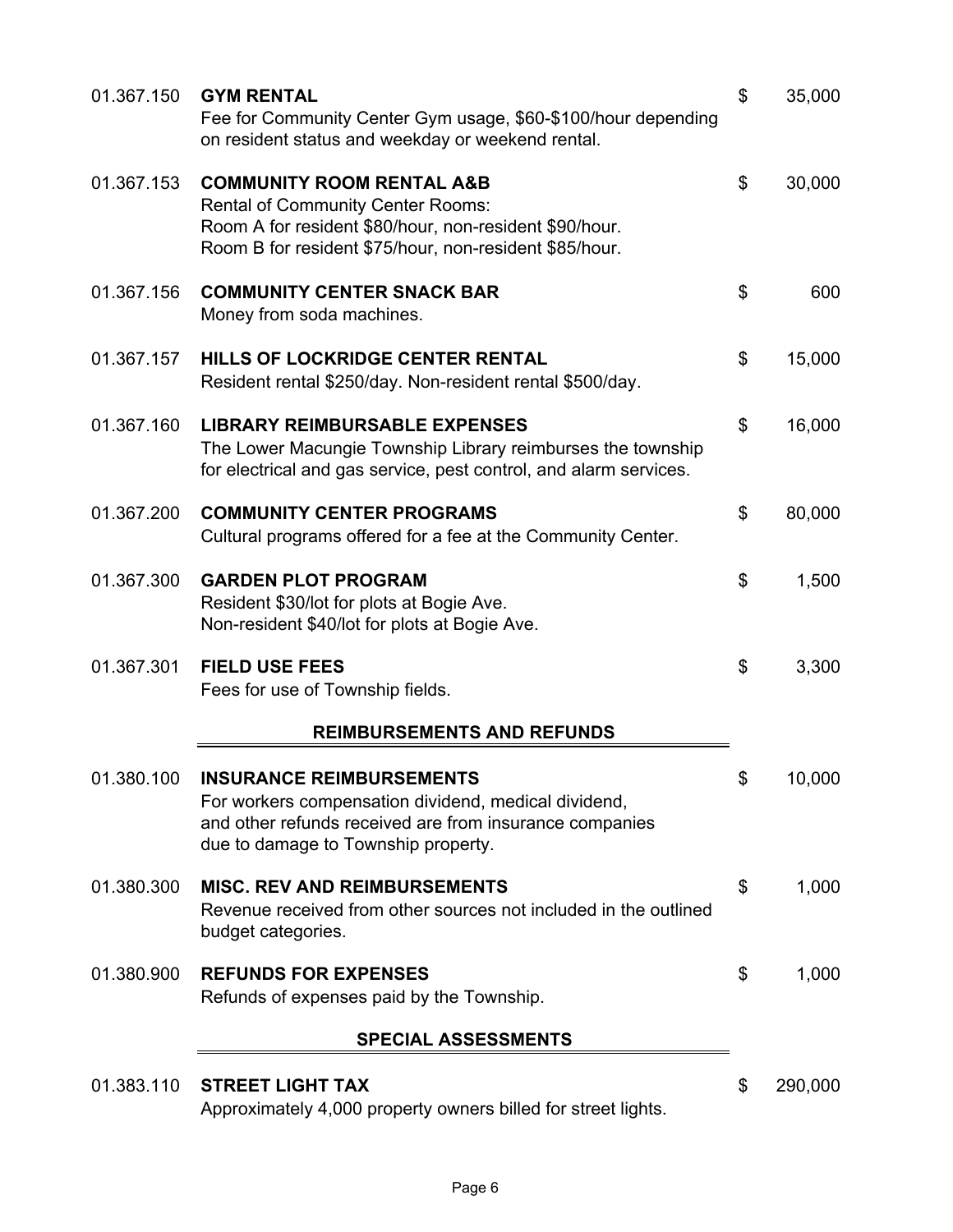| 01.383.111 | <b>STREET LIGHT TAX</b><br>Delinquent accounts.                                                                                                         | \$<br>1,000   |
|------------|---------------------------------------------------------------------------------------------------------------------------------------------------------|---------------|
| 01.383.500 | PENALTIES LATE PAYMENT<br>Charges for late payment of the tax.                                                                                          | \$<br>300     |
|            | <b>EXPENSES</b>                                                                                                                                         |               |
|            | <b>LEGISLATIVE</b>                                                                                                                                      |               |
| 01.400.105 | <b>SALARIES &amp; WAGES - ELECTED</b><br>Salaries for 5 Commissioners.                                                                                  | \$<br>21,200  |
| 01.400.210 | <b>OFFICE SUPPLIES</b><br>Purchase of business cards, file cabinets, laptops, and other<br>office supplies for the Board of Commissioners.              | \$<br>500     |
| 01.400.420 | <b>DUES, MEMBERSHIPS &amp; SUBSCRIPTIONS</b><br>Membership to League of Cities/PSATS.                                                                   | \$<br>1,000   |
| 01.400.460 | <b>TRAINING &amp; CONFERENCES</b><br>Attendance at seminars/workshops by Commissioners.                                                                 | \$<br>500     |
|            | <b>FINANCIAL ADMINISTRATION</b>                                                                                                                         |               |
| 01.402.112 | <b>SALARIES &amp; WAGES - FULL TIME</b><br>Salaries for the Director of Finance, Accounts Payable Admin.,<br>Cashier, and Asst. Finance Director (50%). | \$<br>228,500 |
| 01.402.210 | <b>OFFICE SUPPLIES</b><br>Forms, checks, various other office supplies.                                                                                 | \$<br>1,000   |
| 01.402.260 | <b>SMALL TOOLS &amp; MINOR EQUIPMENT</b><br>Items purchased for Finance Dept.                                                                           | \$<br>1,000   |
| 01.402.307 | <b>ACCOUNTING SYSTEMS</b><br>Annual support agreement with Dallas Data Systems \$26,000.                                                                | \$<br>28,000  |
| 01.402.311 | <b>ACCOUNTING &amp; AUDITING SERVICES</b><br>Annual audit services \$12,000.<br>Consultant for OPEB \$4,000.                                            | \$<br>17,000  |
| 01.402.317 | <b>PAYROLL PROCESSING</b><br>Fees for JetPay payroll processing.                                                                                        | \$<br>9,500   |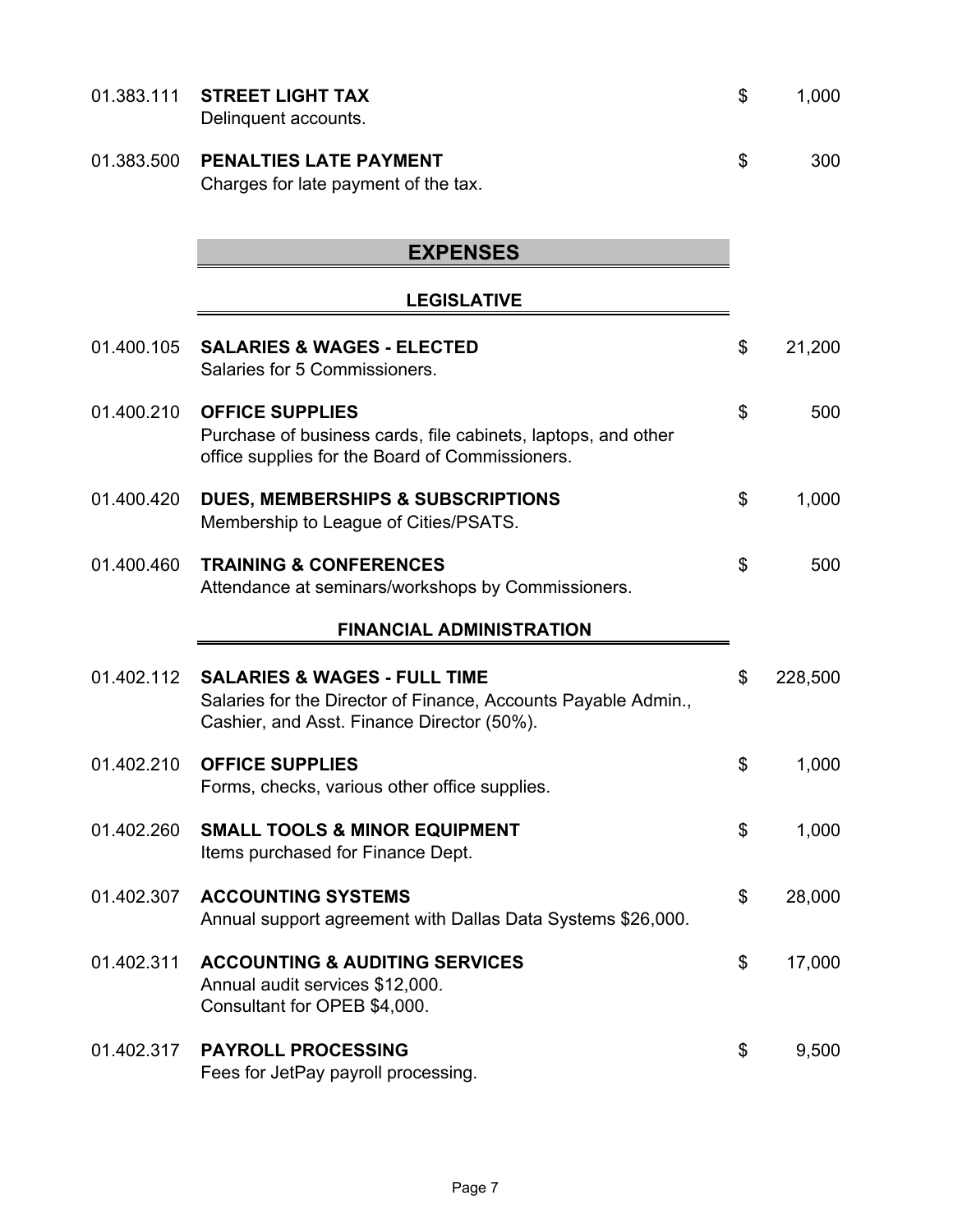| 01.402.353 | <b>SURETY &amp; FIDELITY</b><br>Surety bonds for Twp. Manager, Director of Finance,<br>Assistant Finance Director, Accts. Payable Clerk,<br>2 Cashiers, and Utility Administrator. | \$<br>9,000   |
|------------|------------------------------------------------------------------------------------------------------------------------------------------------------------------------------------|---------------|
| 01.402.390 | <b>BANK SERVICE CHARGES/FEES</b><br>Monthly bank fees and services charges.                                                                                                        | \$<br>8,000   |
| 01.402.420 | <b>DUES, MEMBERSHIPS &amp; SUBSCRIPTIONS</b><br>Memberships wit h GFOA etc.                                                                                                        | \$<br>1,100   |
| 01.402.460 | <b>TRAINING &amp; CONFERENCES</b><br>Refresher courses, seminars, and workshops attended by<br>Finance Dept. personnel.                                                            | \$<br>2,500   |
|            | <b>REAL ESTATE TAX COLLECTION</b>                                                                                                                                                  |               |
| 01.403.105 | <b>SALARIES &amp; WAGES - ELECTED</b><br>50% of Tax Collector salary.                                                                                                              | \$<br>5,000   |
| 01.403.210 | <b>TAX COLLECTION OFFICE</b><br>Portion of Tax Office expenses.                                                                                                                    | \$<br>7,550   |
| 01.403.450 | <b>CONTRACTED SERVICES</b><br>50% of computer services and billing expenses.                                                                                                       | \$<br>8,450   |
|            | <b>LEGAL SERVICES</b>                                                                                                                                                              |               |
| 01.404.401 | <b>SOLICITOR</b><br>Legal fees for Solicitor services.                                                                                                                             | \$<br>125,000 |
| 01.404.402 | <b>LABOR RELATIONS</b><br>Personnel Labor issues as well as labor relation seminars.                                                                                               | \$<br>7,500   |
| 01.404.403 | <b>LEGAL PLANNING</b><br>Legal fees for planning activities.<br>Zoning Ordinance Update.                                                                                           | \$<br>80,000  |
| 01.404.404 | <b>LEGAL ZONING BOARD</b><br>Legal Advisor is Mark Malkames of Malkames Law Offices.                                                                                               | \$<br>9,000   |
| 01.404.405 | <b>LITIGATION</b><br>Potential lawsuits.                                                                                                                                           | \$<br>5,000   |
| 01.404.406 | <b>LEGAL ZONING ENFORCEMENT</b><br>Code enforcement legal issues including municipal liens.                                                                                        | \$<br>18,000  |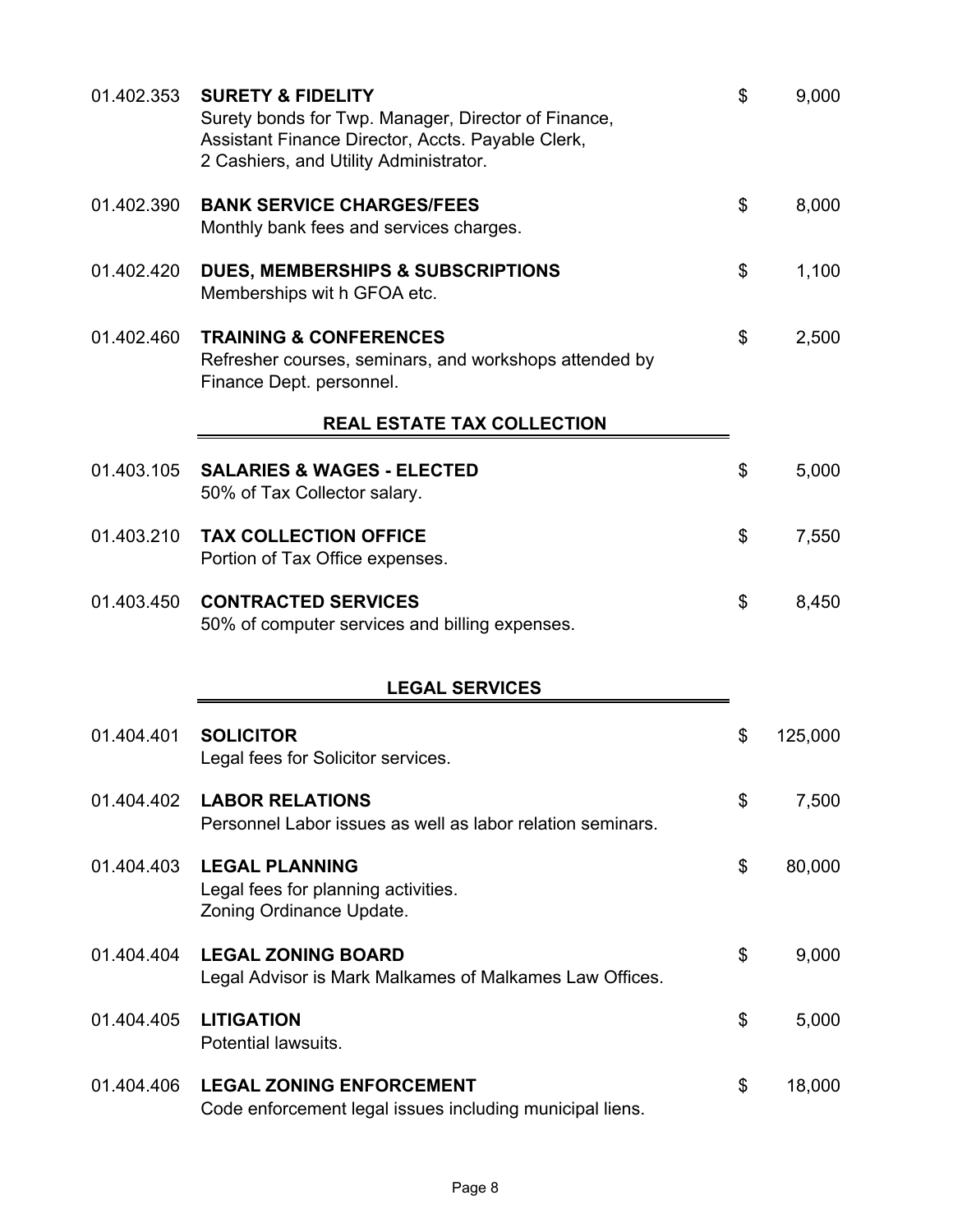J,

| 01.405.112 | <b>SALARIES &amp; WAGES - FULLTIME</b><br>Salaries for Assistant Twp. Manager/Secretary, Receptionist,<br>and HR Admin Assistant.                                         | \$<br>170,500 |
|------------|---------------------------------------------------------------------------------------------------------------------------------------------------------------------------|---------------|
| 01.405.210 | <b>OFFICE SUPPLIES</b><br>Office supplies for Municipal Office, Public Works Annex, and<br><b>Community Center.</b>                                                       | \$<br>8,000   |
| 01.405.249 | <b>GENERAL EXPENSE</b><br>Kitchen expenses and sympathy contributions.                                                                                                    | \$<br>1,000   |
| 01.405.341 | <b>ADVERTISING</b><br>All legal and display ads, incl. Board/Commission Meetings,<br>ordinances, and public announcements; filing fees for Lehigh<br>County Dept. of Law. | \$<br>8,000   |
| 01.405.420 | <b>DUES, MEMBERSHIPS &amp; SUBSCRIPTIONS</b><br>Legal or government subscriptions.                                                                                        | \$<br>250     |
| 01.405.450 | <b>CONTRACTED SERVICES</b><br>Maintenance billing for the copier machines.                                                                                                | \$<br>8,000   |
| 01.405.460 | <b>TRAINING &amp; CONFERENCES</b><br>State/County/Local Government seminars.                                                                                              | \$<br>1,000   |
|            | <b>GENERAL TOWNSHIP ADMINISTRATION</b>                                                                                                                                    |               |
| 01.406.112 | <b>SALARIES &amp; WAGES - FULL TIME</b><br>Township Manager's salary.                                                                                                     | \$<br>117,300 |
| 01.406.215 | <b>POSTAGE</b><br>Refill postage meter for township mail and newsletter. Lease and<br>maintain postage equipment.                                                         | \$<br>13,500  |
| 01.406.249 | <b>GENERAL EXPENSE</b><br>Mileage reimbursements for travel on Township business,<br>Whistleblower Hotline, refreshments, and other general items.                        | \$<br>7,000   |
| 01.406.308 | <b>CODIFICATION</b><br>Printing costs to include new ordinances in codification.                                                                                          | \$<br>5,000   |
| 01.406.321 | <b>PHONE &amp; DATA</b><br>Phone, internet, data network, and answering services.                                                                                         | \$<br>28,500  |
| 01.406.324 | <b>MOBILE PHONES</b><br>Cell phones for Township Manager and swimming pool.                                                                                               | \$<br>1,100   |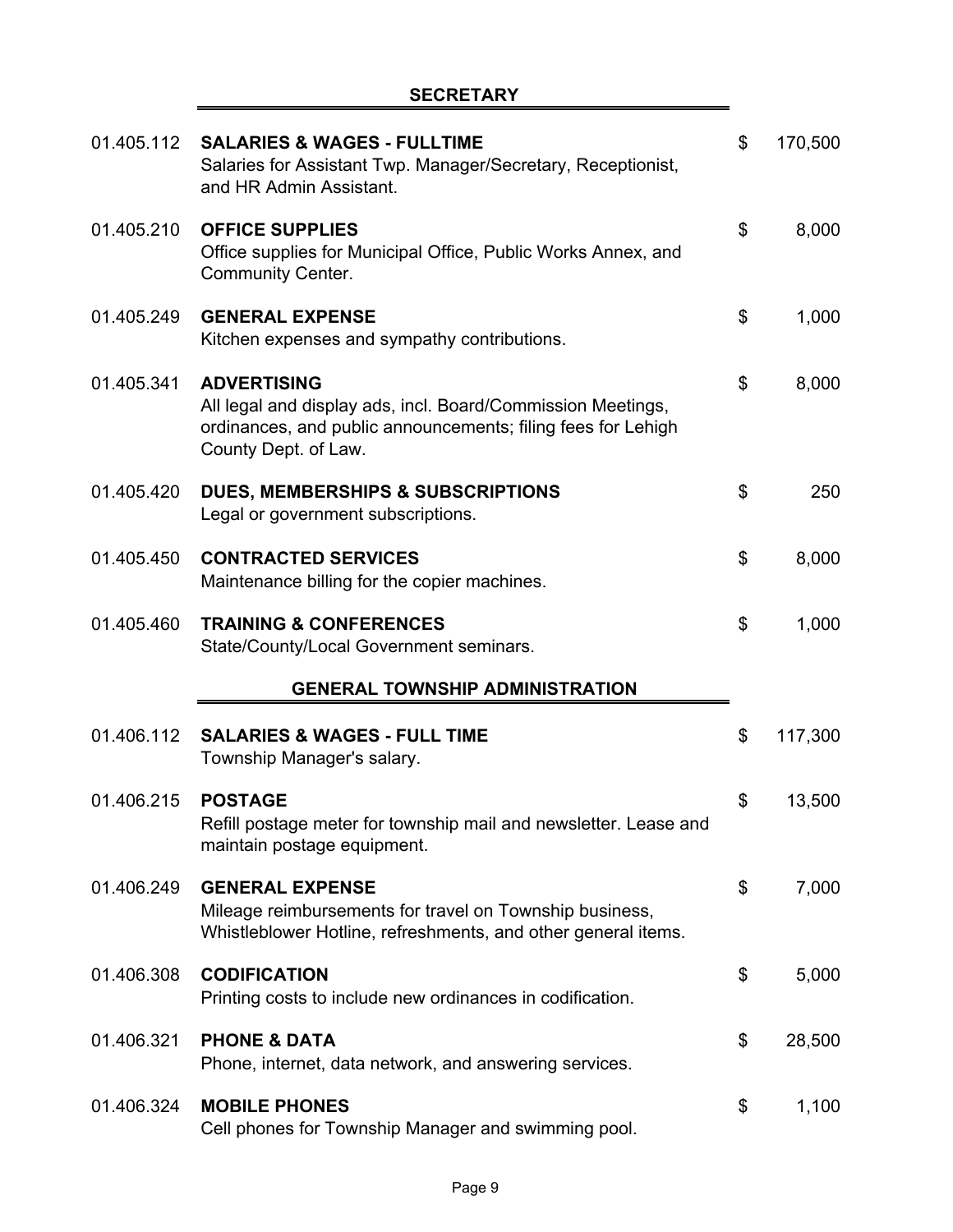| 01.406.391 | <b>NOTARY EXPENSES</b><br>Notary license fee.                                                                                     | \$<br>800     |
|------------|-----------------------------------------------------------------------------------------------------------------------------------|---------------|
| 01.406.420 | <b>DUES, SUBSCRIPTIONS &amp; MEMBERSHIPS</b><br>ICMA, League of Cities, and Assoc. for PA Municipal Mgt.                          | \$<br>1,800   |
|            | <b>INFORMATION TECHNOLOGY</b>                                                                                                     |               |
| 01.407.260 | <b>SMALL TOOLS &amp; MINOR EQUIPMENT</b><br>Equipment from Staples, Office Depot, Amazon.                                         | \$<br>1,000   |
| 01.407.270 | <b>COMPUTER HARDWARE, SOFTWARE</b><br>PC replacements, other hardware & software.                                                 | \$<br>19,900  |
| 01.407.374 | <b>EQUIPMENT REPAIRS</b><br>Small Computer equipment repairs.                                                                     | \$<br>1,000   |
| 01.407.450 | <b>CONTRACTED SERVICES</b><br>Susquehanna Computer Innovations (SCI) provides network<br>support and various software agreements. | \$<br>80,990  |
| 01.407.453 | <b>WEB DESIGN/MAINTENANCE</b><br>Webpage maintenance \$2,000.                                                                     | \$<br>2,000   |
| 01.407.613 | <b>CAPITAL-OFFICE/IT EQUIPMENT</b><br>Document imaging of property files. (10 of 34 file cabinets).                               | \$<br>30,000  |
|            | <b>ENGINEERING SERVICES</b>                                                                                                       |               |
| 01.408.313 | <b>ENGINEERING AND ARCHITECTURAL</b><br>Expenses for Township appointed engineering firm.                                         | \$<br>110,000 |
|            | <b>BUILDINGS &amp; FACILITIES</b>                                                                                                 |               |
| 01.409.112 | <b>SALARIES &amp; WAGES - FULL TIME</b><br>Salaries for Facilities Crew Chief and 3 Crew Members.                                 | \$<br>314,800 |
| 01.409.115 | <b>SALARIES &amp; WAGES - PART TIME</b><br>Salaries for part-time employees.                                                      | \$<br>19,300  |
| 01.409.191 | <b>UNIFORM &amp; SAFETY APPAREL</b><br>Acme Uniforms rentals and work boots per union agreement.                                  | \$<br>4,500   |
| 01.409.230 | <b>HEATING FUEL</b><br>Heating oil is purchased from Lehigh Fuels and gas is purchased<br>from UGI.                               | \$<br>53,000  |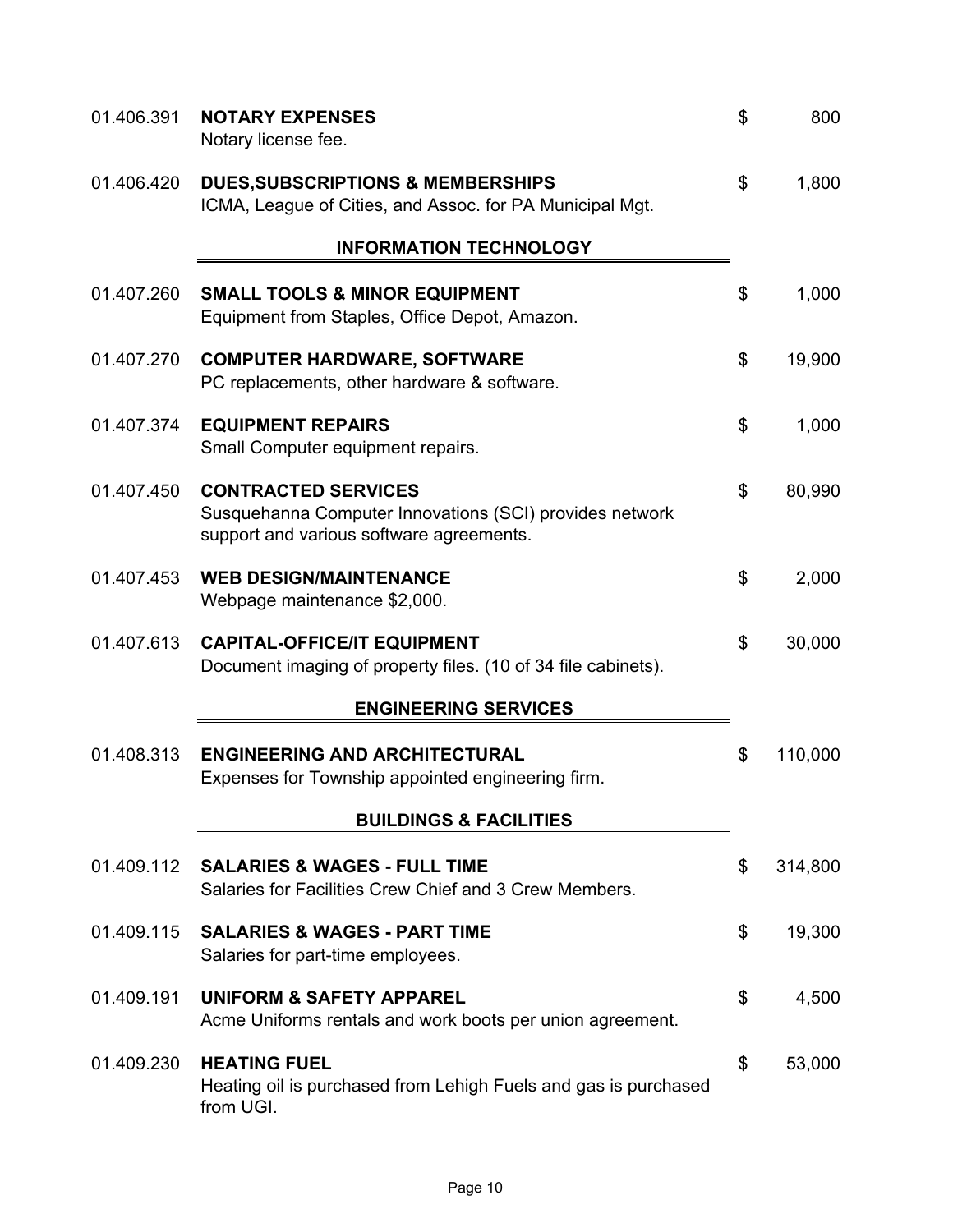| 01.409.241 | <b>OPERATING SUPPLIES</b><br>Supplies for Annex from Dries, ABE Door, Shelly's Lumber,<br>Light Fixture, Master Supply, Buss, Grainger, Zee, etc.                                                   | \$<br>20,000  |
|------------|-----------------------------------------------------------------------------------------------------------------------------------------------------------------------------------------------------|---------------|
| 01.409.249 | <b>GENERAL EXPENSE</b><br>Drug and alcohol testing, port-a-john rentals, ABE labs, and<br>employee background checks.                                                                               | \$<br>3,500   |
| 01.409.260 | <b>SMALL TOOLS &amp; MINOR EQUIPMENT</b><br>Minor equipment purchases from Sears, Dries, and Grainger.                                                                                              | \$<br>14,000  |
| 01.409.318 | <b>ALARM/SECURITY SERVICES</b><br>Alarms for Municipal Complex, Community Centers, Public Works<br>Annex, Schantz Farm and Hills at Lock Ridge Community Center.<br>Additional camera fees.         | \$<br>25,000  |
| 01.409.361 | <b>ELECTRICITY</b><br>Electricity provided by PPL, generated by Constellation. Township<br>uses COSTARS, which is a State-wide cooperative purchasing<br>program to procure our electrical service. | \$<br>35,000  |
| 01.409.372 | <b>REPAIRS &amp; MAINTENANCE</b><br>Cleaning services, mat rentals, as well as siding, roof, electrical,<br>plumbing, HVAC repairs, and tennis court painting.                                      | \$<br>150,000 |
| 01.409.374 | <b>EQUIPMENT REPAIRS</b><br>Repairs of equipment related to Township buildings.                                                                                                                     | \$<br>6,500   |
| 01.409.375 | <b>RENTAL PROPERTY REPAIRS</b><br>West End Associates handles property maintenance of the<br>Township's rental properties.                                                                          | \$<br>10,000  |
| 01.409.378 | <b>VEHICLE REPAIRS</b><br>Vendors include Auto Zone, Total Performance, Jeff's Auto,<br>Greg's Auto and Tire. Replace Truck Utility Bed.                                                            | \$<br>10,000  |
| 01.409.420 | <b>DUES, SUBSCRIPTIONS &amp; MEMBERSHIPS</b><br><b>Public Works Associations.</b>                                                                                                                   | \$<br>1,000   |
| 01.409.430 | <b>TAXES</b><br>Real Estate taxes for 3450 Brookside Rd and Camp Olympic<br>properties.                                                                                                             | \$<br>7,500   |
| 01.409.440 | <b>PEST CONTROL</b><br>Pest control services provided by J C Ehrlich.                                                                                                                               | \$<br>5,000   |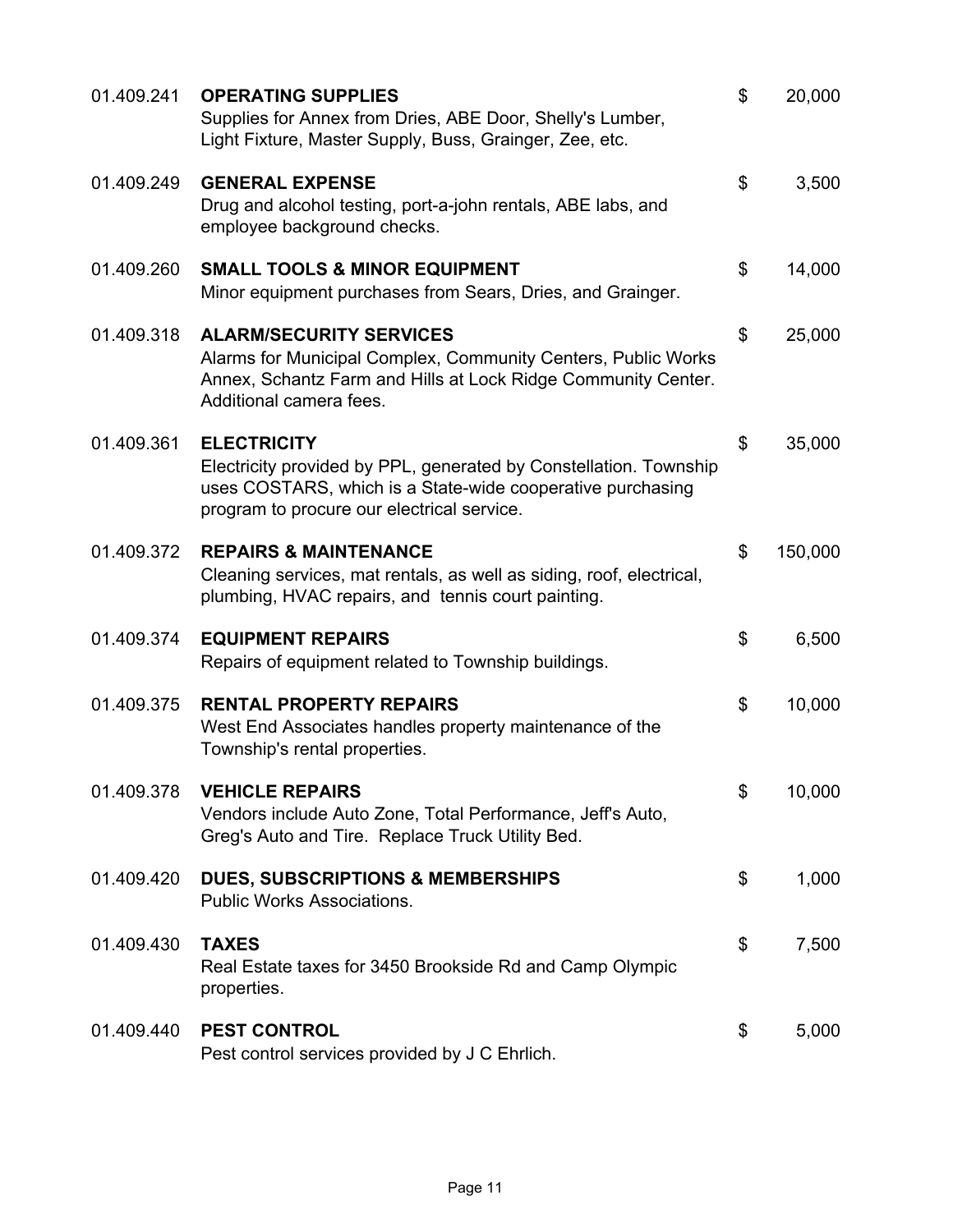| 01.409.449 | <b>ELEVATOR MAINTENANCE</b><br>Schindler Elevator Maintenance used for inspections and repairs.<br>Replace packing / hydraulic seals.                                                  | \$<br>5,000   |
|------------|----------------------------------------------------------------------------------------------------------------------------------------------------------------------------------------|---------------|
| 01.409.460 | <b>TRAINING &amp; CONFERENCES</b><br>Attendance at EPWPCOA conference by Public Works employees.                                                                                       | \$<br>2,500   |
|            | <b>PUBLIC SAFETY</b>                                                                                                                                                                   |               |
| 01.410.115 | <b>SALARIES - CROSSING GUARDS</b><br>Salaries for 14 Crossing Guards at Willow Lane School.                                                                                            | \$<br>70,000  |
| 01.410.191 | <b>UNIFORM &amp; SAFETY APPAREL</b><br>Uniform purchases for school crossing guards.                                                                                                   | \$<br>1,000   |
| 01.410.249 | <b>GENERAL EXPENSES</b><br>Background checks for school crossing guards.                                                                                                               | \$<br>500     |
|            | <b>FIRE</b>                                                                                                                                                                            |               |
| 01.411.115 | <b>SALARIES &amp; WAGES - PART TIME</b><br>Temporary help for traffic control at Township events.                                                                                      | \$<br>1,500   |
| 01.411.231 | <b>VEHICLE FUEL</b><br>Purchase of Vehicle fuel for Fire Trucks.                                                                                                                       | \$<br>9,500   |
| 01.411.363 | <b>HYDRANT RENTAL</b><br>Payments to Lehigh County Authority for 578 fire hydrants<br>plus system charges totaling about \$40,000 per quarter.                                         | \$<br>156,000 |
| 01.411.500 | <b>VOLUNTEER FIREMAN'S RELIEF CONTRIBUTION</b><br>Pass through to Volunteer Fire Departments of payments<br>received from the Commonwealth of PA used to purchase<br>safety equipment. | \$<br>210,000 |
| 01.411.501 | <b>LOWER MACUNGIE FIRE CO.</b><br>Contributions to Lower Macungie Fire Co.                                                                                                             | \$<br>110,000 |
| 01.411.503 | <b>LMT FIRE POLICE</b><br>Purchases for Fire Police and cellular phone service.                                                                                                        | \$<br>5,000   |
| 01.411.505 | <b>LOWER MACUNGIE FIRE INCENTIVE</b><br>Contribution for Lower Macungie Fire Dept.                                                                                                     | \$<br>50,000  |
| 01.411.506 | <b>ALBURTIS FIRE COMPANY</b><br>Contribution to Alburtis Fire Company.                                                                                                                 | \$<br>15,000  |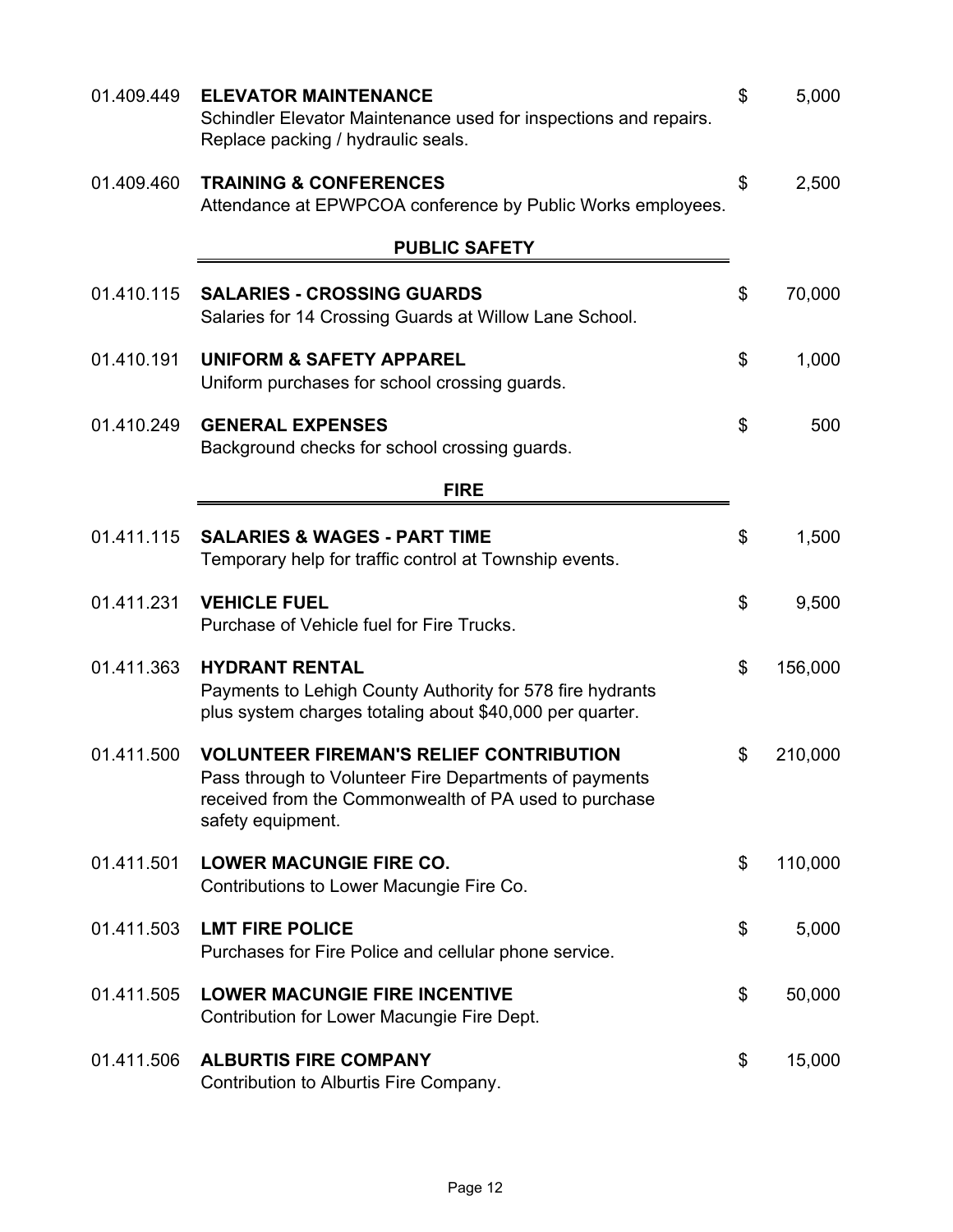| 01.411.507 | <b>MACUNGIE AMBULANCE</b><br>Contribution for Macungie Ambulance.                                                                                                                  | \$<br>35,000  |
|------------|------------------------------------------------------------------------------------------------------------------------------------------------------------------------------------|---------------|
| 01.411.508 | <b>EMMAUS AMBULANCE</b><br><b>Contribution for Emmaus Ambulance.</b>                                                                                                               | \$<br>1,500   |
| 01.411.510 | <b>BRANDYWINE FIRE STATION</b><br>Brandywine Station utility expenses and insurance.                                                                                               | \$<br>30,000  |
| 01.411.511 | <b>LMT FALSE ALARM</b><br>Remit fals fire alarm fines to Lower Macungie Fire Co.                                                                                                   | \$<br>3,600   |
|            | <b>PERMITS</b>                                                                                                                                                                     |               |
| 01.413.112 | <b>SALARIES &amp; WAGES - FULL TIME</b><br>Salaries for Deputy Director of Community Development, Permit<br>Clerk, Permit Coordinator, and Code/Building Inspector.                | \$<br>221,300 |
| 01.413.210 | <b>OFFICE SUPPLIES</b><br>Permit forms, pool inspection forms, electrical inspection forms.                                                                                        | \$<br>500     |
| 01.413.241 | <b>OPERATING SUPPLIES</b><br>International Code Council books, work boots for inspectors,<br>and printed forms.                                                                    | \$<br>1,500   |
| 01.413.249 | <b>GENERAL EXPENSE</b><br>General expense items for Permits Dept.                                                                                                                  | \$<br>500     |
| 01.413.260 | <b>SMALL TOOLS &amp; MINOR EQUIPMENT</b><br>Permit-n-Force software support, purchase of<br>copier/scanner/printer . GIS system.                                                   | \$<br>20,000  |
| 01.413.324 | <b>MOBILE PHONES</b><br>Cell phones for Building Inspector, SEO, and Code Enforcement<br>Officer.                                                                                  | \$<br>1,600   |
| 01.413.378 | <b>VEHICLE REPAIRS</b><br>Truck repairs for Building Inspector and SEO.                                                                                                            | \$<br>2,000   |
| 01.413.420 | <b>DUES, SUBSCRIPTIONS &amp; MEMBERSHIPS</b><br>Memberships for International Codes Council, PennBoc, ASLA,<br>National Fire Protection, and PA Construction Codes Academy.        | \$<br>1,300   |
| 01.413.460 | <b>TRAINING &amp; CONFERENCES</b><br>Attendance at conferences for BOCA, PennBoc, PASEO, PSAB,<br>and PA Constructions Codes Academy to meet continuing<br>education requirements. | \$<br>5,300   |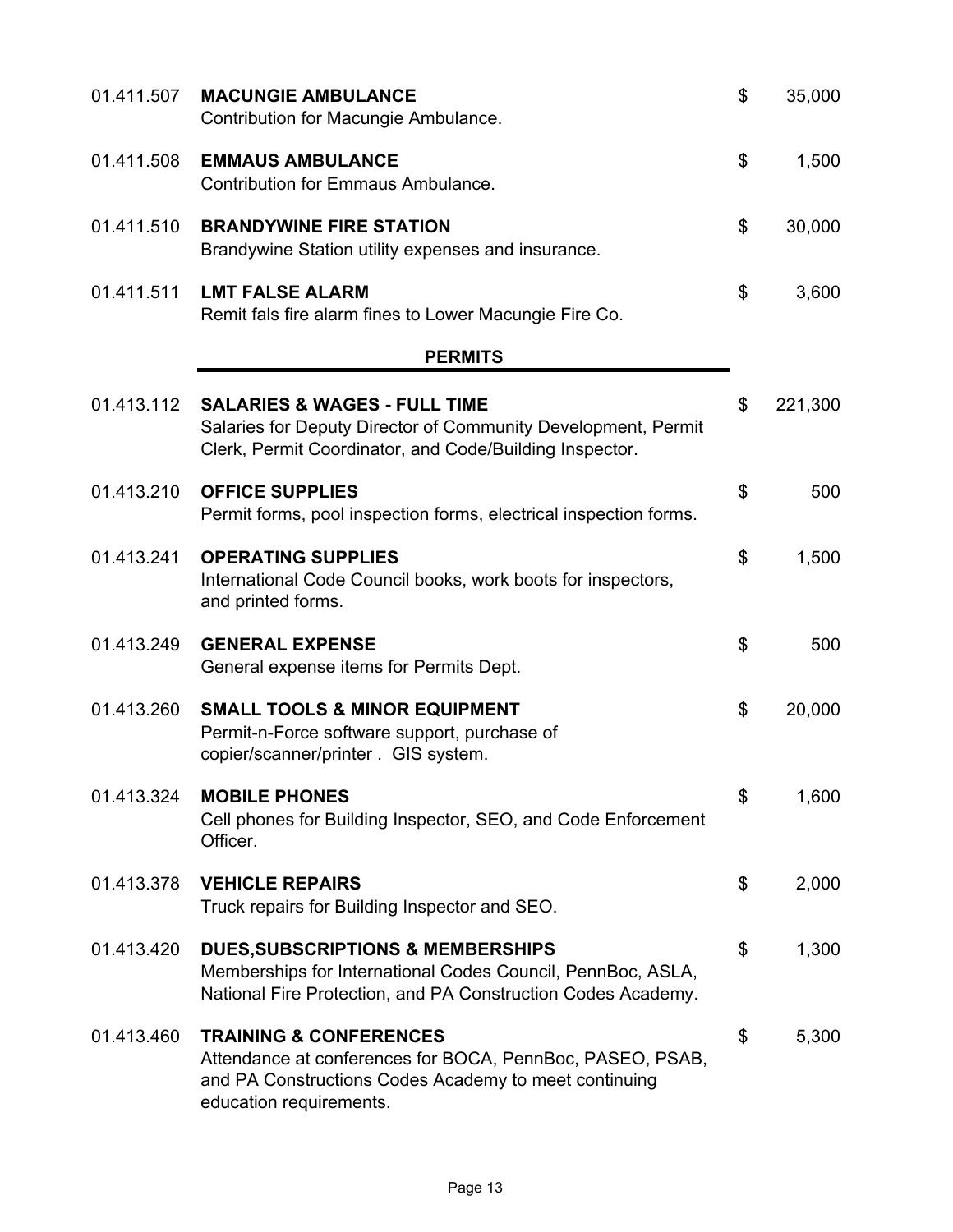| 01.413.471 | <b>ALTERNATE BUILDING INSPECTOR</b><br>Services provided by KeyCodes.                                                                                        | \$<br>20,000  |
|------------|--------------------------------------------------------------------------------------------------------------------------------------------------------------|---------------|
| 01.413.473 | <b>ALTERNATE COMMERCIAL INSPECTOR</b><br>Commercial building inspection services provided by KeyCodes<br>and fire inspection services.                       | \$<br>200,000 |
| 01.413.474 | <b>ALTERNATE COMMERCIAL PLAN REVIEW</b><br>Services provided by KeyCodes.                                                                                    | \$<br>28,000  |
|            | <b>PLANNING AND ZONING</b>                                                                                                                                   |               |
| 01.414.112 | <b>SALARIES &amp; WAGES - FULL TIME</b><br>Salaries for Director of Community Development, Zoning<br>Officer, and Planning Clerk.                            | \$<br>203,900 |
| 01.414.115 | <b>SALARIES &amp; WAGES - PART TIME</b><br>Salaries for Zoning Hearing Board and Planning Commission at<br>\$25 per meeting. Salaries for Interns.           | \$<br>8,000   |
| 01.414.210 | <b>OFFICE SUPPLIES</b><br>Office supplies for the Planning & Zoning Dept.                                                                                    | \$<br>1,500   |
| 01.414.260 | <b>SMALL TOOLS &amp; MINOR EQUIPMENT</b><br>Minor equipment items for the Planning & Zoning Dept., including<br>GIS software.                                | \$<br>500     |
| 01.414.305 | <b>ENVIRONMENTAL ADVISORY COUNCIL</b><br>Expenses for the Environmental Advisory Council (EAC).                                                              | \$<br>1,000   |
| 01.414.312 | <b>ENGINEERING - ON LOT GRADING/POOLS</b><br>Reviews by Township engineering firm.                                                                           | \$<br>8,000   |
| 01.414.313 | <b>ENGINEERING &amp; ARCHITECTURE</b><br>Zoning and Planning engineering services provided by Township<br>appointed engineers or alternate engineering firm. | \$<br>20,000  |
| 01.414.319 | <b>PLANNING STUDIES</b><br>Complete Zoning Ordinance graphics and design.                                                                                    | \$<br>25,000  |
| 01.414.420 | <b>DUES, MEMBERSHIPS &amp; SUBSCRIPTIONS</b><br>Membership in American Planning Assoc., American Society of<br>Landscape Architects.                         | \$<br>1,500   |
| 01.414.454 | <b>STENOGRAPHER</b><br>Stenographer expenses for the Zoning Hearing Board.<br>(Appellant pays 1/2 of cost billed.)                                           | \$<br>2,000   |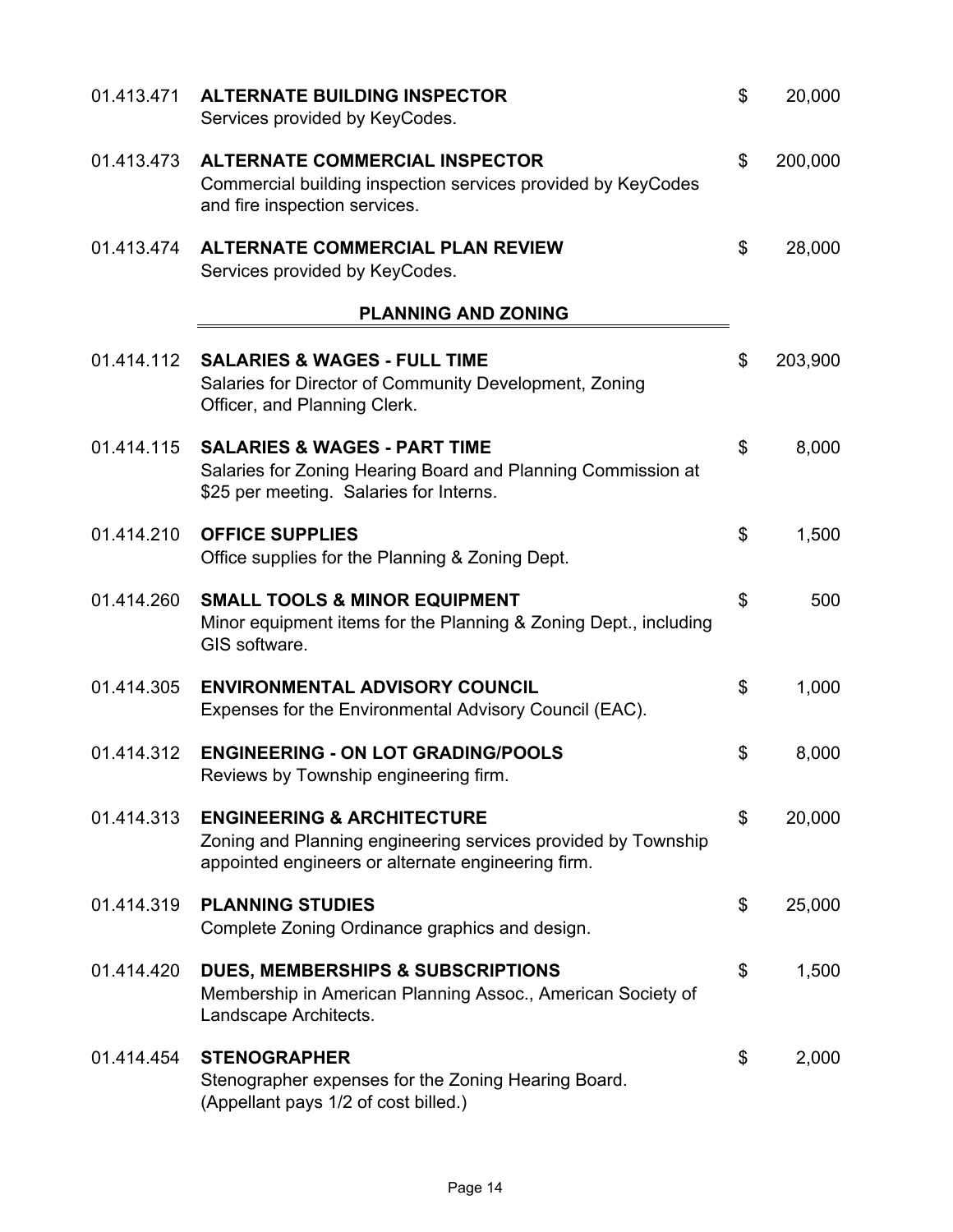| 01.414.460 | <b>TRAINING &amp; CONFERENCES</b><br>Attendance at meetings/conferences for APA, ASLA, Construction<br>Codes Academy, etc.       | \$<br>1,500  |
|------------|----------------------------------------------------------------------------------------------------------------------------------|--------------|
|            | <b>EMERGENCY MANAGEMENT</b>                                                                                                      |              |
| 01.415.260 | <b>SMALL TOOLS &amp; MINOR EQUIPMENT</b><br>Emergency Management purchases and cell phone service.                               | \$<br>5,000  |
| 01.415.320 | <b>AUTOMATIC NOTIFICATION SYSTEM</b><br>Reverse 911 Service.                                                                     | \$<br>10,000 |
|            | 01.415.324 WIRELESS EQUIPMENT                                                                                                    | \$<br>550    |
|            | <b>RECYCLING COLLECTION &amp; DISPOSAL</b>                                                                                       |              |
| 01.426.115 | <b>SALARIES &amp; WAGES - PART TIME</b><br>Salaries for part time yard waste employees.                                          | \$<br>36,600 |
| 01.426.241 | <b>OPERATING SUPPLIES</b><br>Supplies for the yard waste site.                                                                   | \$<br>750    |
| 01.426.249 | <b>GENERAL EXPENSE</b><br>Port-o-john rentals for the yard waste site.                                                           | \$<br>4,500  |
| 01.426.260 | <b>SMALL TOOLS &amp; MINOR EQUIPMENT</b><br>Minor equipment purchases for yard waste site.                                       | \$<br>3,500  |
| 01.426.310 | <b>RECYCLING CONSULTANT</b><br>Fees for Grant Consultant.                                                                        | \$<br>2,500  |
| 01.426.372 | <b>REPAIRS &amp; MAINTENANCE</b><br>Repairs for items related to yard waste.                                                     | \$<br>15,000 |
| 01.426.384 | <b>MACHINERY &amp; EQUIPMENT RENTALS</b><br>Machinery rentals related to yard waste. Joint effort with the<br>Borough of Emmaus. | \$<br>30,000 |
|            | <b>SOLID WASTE SERVICES</b>                                                                                                      |              |
| 01.427.112 | <b>SALARIES &amp; WAGES - FULL TIME</b><br>Utility Billing Admin. 50% - General Fund;<br>Remaining 50% in Sewer Fund 08.427.112. | \$<br>25,900 |
| 01.427.210 | <b>OFFICE SUPPLIES</b><br>Paper, envelopes, and other supplies for trash bills.                                                  | \$<br>15,000 |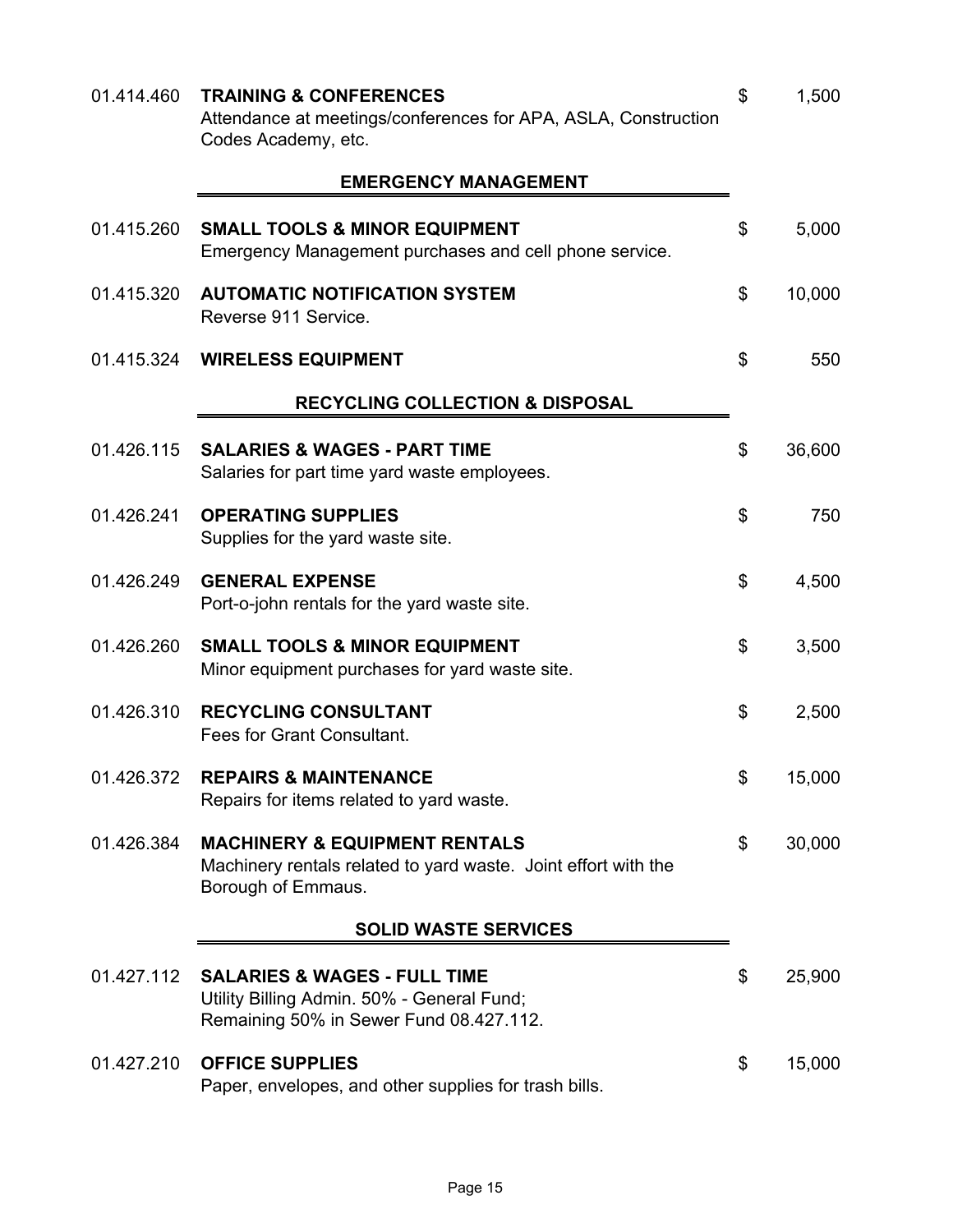| 01.427.215 | <b>POSTAGE</b><br>50% of postage for utility billing;<br>Remaining 50% in Sewer Fund 08.427.215.                                      | \$<br>250       |
|------------|---------------------------------------------------------------------------------------------------------------------------------------|-----------------|
| 01.427.244 | <b>RECYCLING CARTS</b>                                                                                                                | \$<br>17,000    |
| 01.427.367 | <b>SOLID WASTE COLLECTION</b><br>Payments to Waste Management for trash collection.<br>Contract expires August 31, 2024.              | \$<br>2,857,500 |
| 01.427.446 | <b>CONTRACTED LEAF COLLECTION</b><br>Payments to Estate Maintenance for leaf collection.<br>The five year contract is from 2016-2020. | \$<br>88,000    |
| 01.427.447 | <b>CURBSIDE YARD WASTE</b><br>Payments to Waste Management for yard waste collection.                                                 | \$<br>117,900   |
|            | <b>ROADS - GENERAL</b>                                                                                                                |                 |
| 01.430.112 | <b>SALARIES &amp; WAGES - FULL TIME</b><br>Salaries for 1 Crew Chief and 10 crew members.                                             | \$<br>823,000   |
| 01.430.115 | <b>SALARIES &amp; WAGES - PART TIME</b><br>Salaries for 1 part time and 1 seasonal employee.                                          | \$<br>25,900    |
| 01.430.191 | <b>UNIFORM &amp; SAFETY APPAREL</b><br>ACME Uniform rentals and work boots per union agreement.                                       | \$<br>7,500     |
| 01.430.231 | <b>VEHICLE FUEL</b><br>Purchase of vehicle fuel.                                                                                      | \$<br>90,000    |
| 01.430.241 | <b>OPERATING SUPPLIES</b><br>Purchase of supplies for Roads Dept.                                                                     | \$<br>25,000    |
| 01.430.249 | <b>GENERAL EXPENSE</b><br>CDL license fees, drug/lab testing, and PA One Call.                                                        | \$<br>4,500     |
| 01.430.260 | <b>SMALL TOOLS &amp; MINOR EQUIPMENT</b><br>Purchase of minor equipment items from Sears, Grainger,<br>Tractor Supply, etc.           | \$<br>30,000    |
| 01.430.371 | <b>STREET TREE MAINTENANCE</b><br>Tree trimming by Martin Harthcock Horticultural Services.                                           | \$<br>45,000    |
| 01.430.372 | <b>REPAIRS &amp; MAINTENANCE</b><br>Maintenance repairs for the Roads Dept.                                                           | \$<br>6,000     |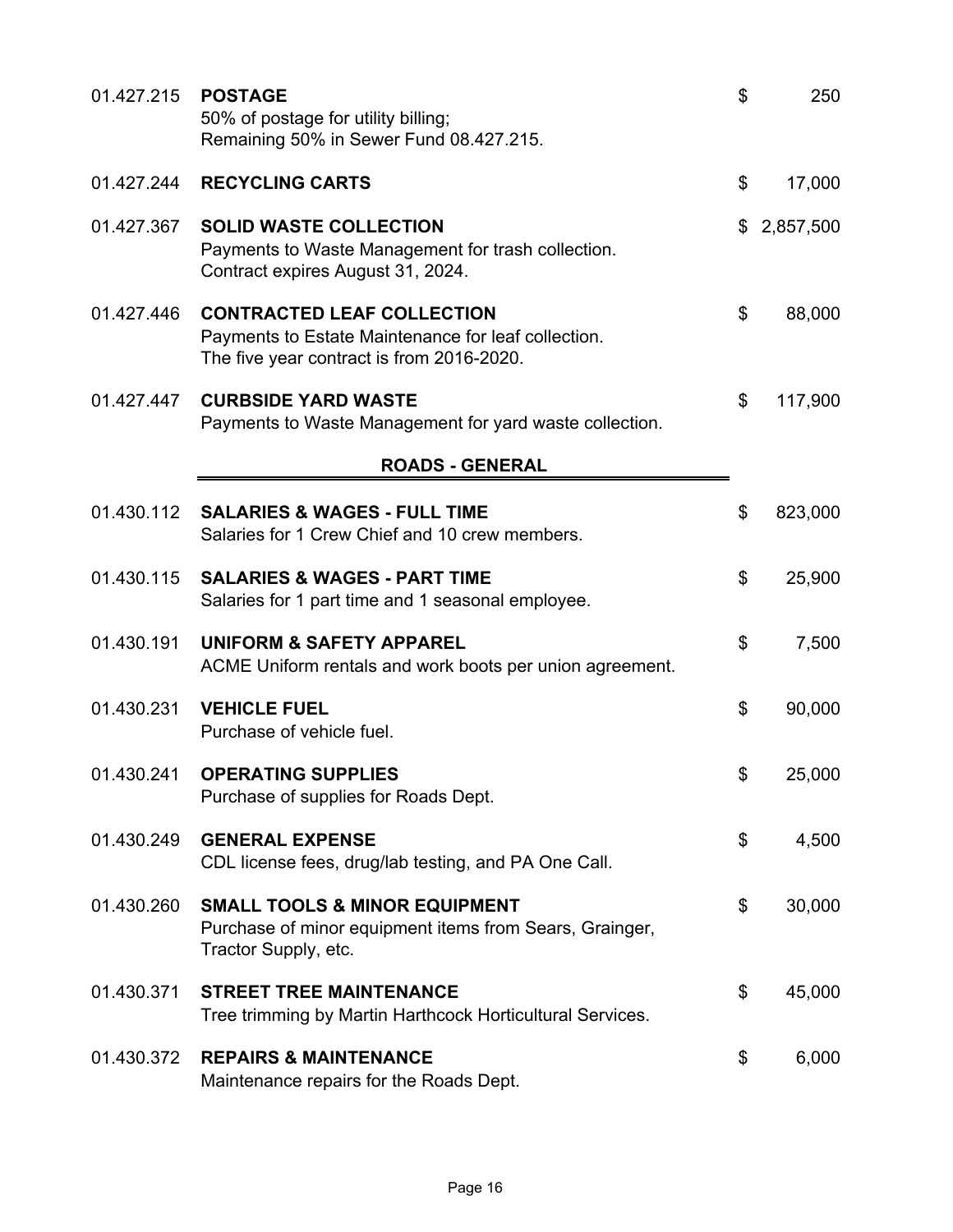| 01.430.374 | <b>EQUIPMENT REPAIRS</b><br>Repairs of Roads Dept. equipment.                                                                                                                                                                  | \$<br>67,500 |
|------------|--------------------------------------------------------------------------------------------------------------------------------------------------------------------------------------------------------------------------------|--------------|
| 01.430.378 | <b>VEHICLE REPAIRS</b><br>Repairs of vehicles used by Roads Dept.                                                                                                                                                              | \$<br>10,000 |
| 01.430.379 | <b>EMERGENCY REPAIRS</b><br>Emergency road repairs and depressions.                                                                                                                                                            | \$<br>20,000 |
| 01.430.384 | <b>MACHINERY &amp; EQUIPMENT RENTALS</b><br>Rentals from Plasterer Equipment.                                                                                                                                                  | \$<br>6,000  |
| 01.430.420 | <b>DUES, MEMBERSHIPS &amp; SUBSCRIPTIONS</b><br>Subscriptions for Roads Crew.                                                                                                                                                  | \$<br>200    |
| 01.430.460 | <b>TRAINING &amp; CONFERENCES</b><br>Conference attendance by Roads Crew.                                                                                                                                                      | \$<br>750    |
|            | <b>WINTER MAINTENANCE</b>                                                                                                                                                                                                      |              |
| 01.432.255 | <b>DAMAGE REPAIR &amp; REPLACEMENT</b><br>Mailbox repairs for damage during snow removal.                                                                                                                                      | \$<br>2,500  |
| 01.432.450 | <b>CONTRACTED SERVICES</b><br>Supplemental contracted snow removal services.                                                                                                                                                   | \$<br>5,000  |
|            | <b>TRAFFIC CONTROL DEVICES</b>                                                                                                                                                                                                 |              |
| 01.433.241 | <b>OPERATING SUPPLIES</b><br>Operating supplies for traffic signals.                                                                                                                                                           | \$<br>2,500  |
| 01.433.245 | <b>TRAFFIC &amp; STREET SIGNS</b><br>Purchase of signs from Reliable Signs & Striping, Express<br>Sign Outlet, Chemung Supply.                                                                                                 | \$<br>27,500 |
| 01.433.321 | <b>PHONE &amp; DATA</b><br>Data Connectivity for Traffic Control Signals.                                                                                                                                                      | \$<br>6,500  |
| 01.433.361 | <b>ELECTRICITY</b><br>Electricity for traffic lights provided by PPL.                                                                                                                                                          | \$<br>26,000 |
| 01.433.372 | <b>REPAIRS &amp; MAINTENANCE</b><br>Maintenance of traffic lights using Signal Service, A-1 Traffic<br>Products, and items purchased from Grainger. There are 28<br>traffic lights and 8 school flashing signals at 3 schools. | \$<br>8,000  |
| 01.433.374 | <b>EQUIPMENT REPAIRS</b><br>Traffic Light repairs by Signal Service.                                                                                                                                                           | \$<br>17,500 |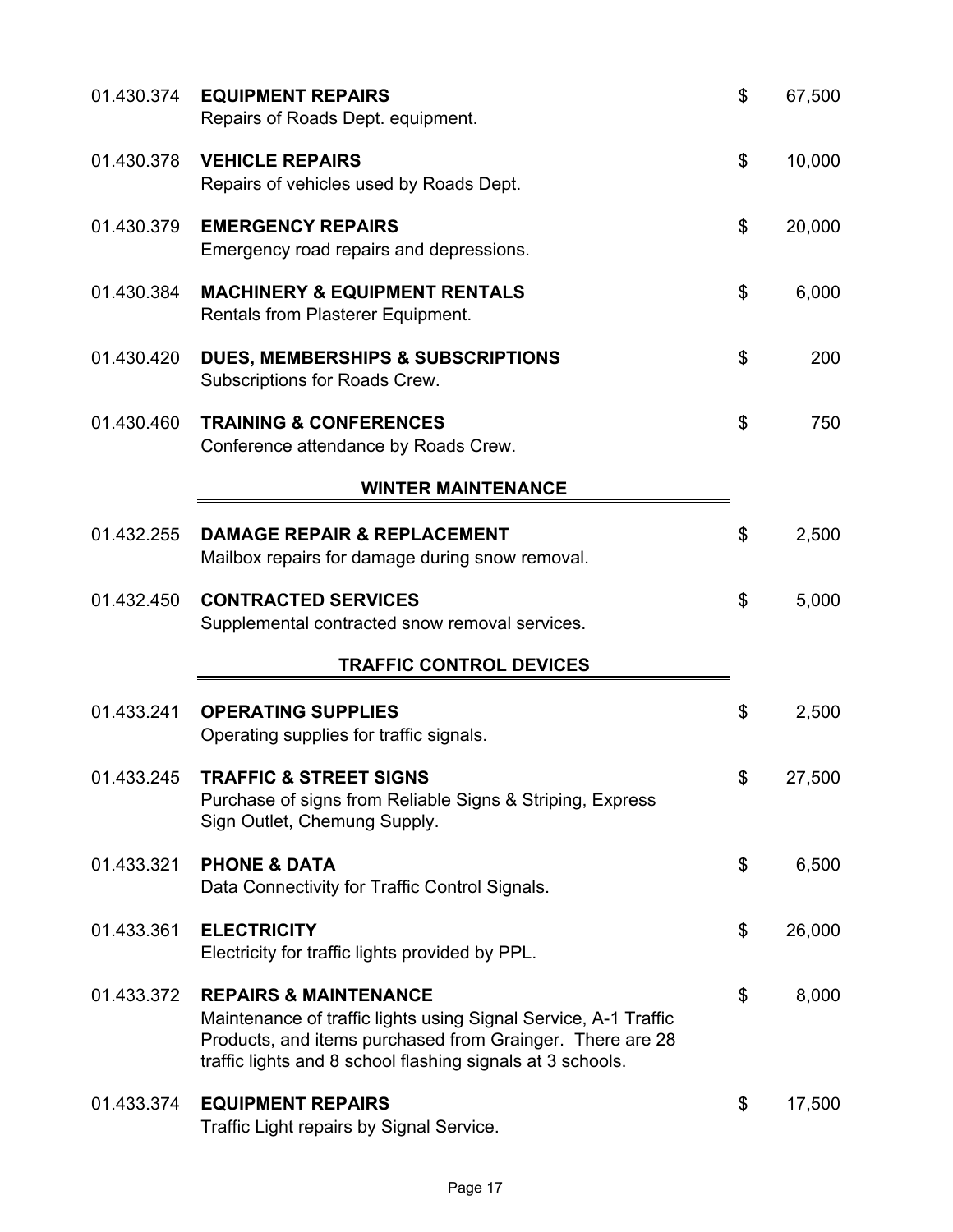| 01.433.450 | <b>CONTRACTED SERVICES</b><br>Services provided by Signal Service as an independent inspector<br>for the traffic lights.                                         | \$<br>16,000  |
|------------|------------------------------------------------------------------------------------------------------------------------------------------------------------------|---------------|
|            | <b>STREET LIGHTS</b>                                                                                                                                             |               |
| 01.434.361 | <b>ELECTRICITY</b><br>Electricity for subdivision streetlights. Electricity generation<br>provided by Direct Energy.                                             | \$<br>292,600 |
|            | <b>STORM WATER</b>                                                                                                                                               |               |
| 01.436.313 | <b>ENGINEERING</b><br>Engineering reviews for storm water.                                                                                                       | \$<br>24,000  |
| 01.436.372 | <b>REPAIRS &amp; MAINTENANCE</b><br>Repairs & maintenance for storm water.                                                                                       | \$<br>60,000  |
| 01.436.450 | <b>CONTRACTED SERVICES</b><br>EMI mowing services for storm water basins.                                                                                        | \$<br>65,000  |
|            | <b>ROADS &amp; BRIDGES - MAINTENANCE</b>                                                                                                                         |               |
| 01.438.241 | <b>OPERATING SUPPLIES</b><br>Paving supplies purchased from Eastern Industries.                                                                                  | \$<br>225,000 |
| 01.438.258 | <b>MATERIALS &amp; FREIGHT</b><br>Material and freight charges for road and bridge items.                                                                        | \$<br>2,000   |
| 01.438.376 | <b>GUIDE RAIL REPAIR &amp; MAINTENANCE</b><br>Repairs to guide rails.                                                                                            | \$<br>25,000  |
| 01.438.377 | <b>BRIDGES REPAIR &amp; MAINTENANCE</b><br>Repairs to bridges.                                                                                                   | \$<br>85,000  |
| 01.438.450 | <b>CONTRACTED SERVICES</b><br>Paving services done by Kuhns & Anthony Paving Co. as well as<br>other contractors. This includes milling, fog seal, and road MAT. | \$<br>25,000  |
|            | <b>PUBLIC WORKS ADMINISTRATION</b>                                                                                                                               |               |
| 01.440.112 | <b>SALARIES &amp; WAGES - FULL TIME</b><br>Salaries for the Director of Public Works, Administrative Asst.,<br>and Projects/Parks-Facilities Director.           | \$<br>217,100 |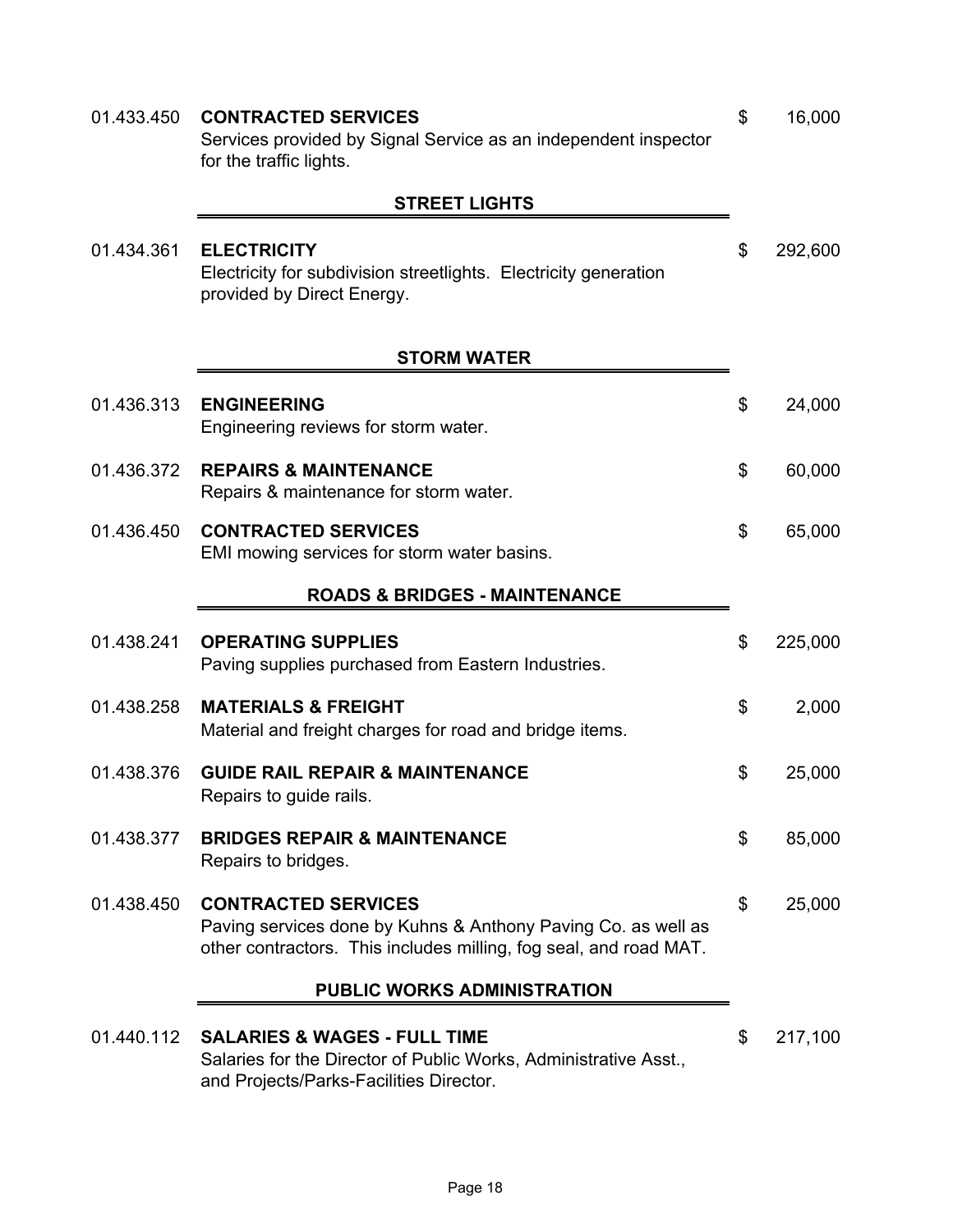| 01.440.241 | <b>OPERATING SUPPLIES</b><br>Operating supplies needed for Public Works Dept.                                                                                                          | \$<br>2,000   |
|------------|----------------------------------------------------------------------------------------------------------------------------------------------------------------------------------------|---------------|
| 01.440.249 | <b>GENERAL EXPENSE</b><br>General expense purchases by Public Works Dept.                                                                                                              | \$<br>5,000   |
| 01.440.260 | <b>SMALL TOOLS &amp; MINOR EQUIPMENT</b><br>Minor equipment purchases for Public Works Dept.                                                                                           | \$<br>3,750   |
| 01.440.324 | <b>WIRELESS EQUIPMENT</b><br>Cell phones PW Staff and Truck GPS Systems.                                                                                                               | \$<br>19,100  |
| 01.440.327 | <b>RADIO EQUIPMENT MAINTENANCE</b><br>Maintenance work done by ECCO Communications.                                                                                                    | \$<br>4,000   |
| 01.440.378 | <b>VEHICLE REPAIRS</b><br>Repairs to PW Director vehicle.                                                                                                                              | \$<br>1,000   |
| 01.440.420 | <b>DUES, SUBSCRIPTIONS &amp; MEMBERSHIPS</b><br>Membership for Public Works Administration personnel.                                                                                  | \$<br>500     |
| 01.440.450 | <b>CONTRACTED SERVICES</b><br>Maintenance of copy machine.                                                                                                                             | \$<br>500     |
| 01.440.460 | <b>TRAINING &amp; CONFERENCES</b><br>Conference attendance by Public Works Administration.                                                                                             | \$<br>1,500   |
|            | <b>COMMUNITY CENTER</b>                                                                                                                                                                |               |
| 01.451.112 | <b>SALARIES &amp; WAGES - FULL TIME</b><br>Salaries for Director of Recreation, 1 Recreation Asst., and 1<br><b>Recreation Attendant.</b>                                              | \$<br>147,800 |
|            | 01.451.115 SALARIES & WAGES - PART TIME<br>Salaries for 12 Community Center Attendants.                                                                                                | \$<br>119,000 |
| 01.451.215 | <b>POSTAGE</b><br>50% Postage for the newsletter and postage for the Troop Support<br>program where supplies are sent to troops stationed overseas.<br>Remaining 50% is in 01.406.215. | \$<br>9,000   |
| 01.451.241 | <b>OPERATING SUPPLIES</b><br>Paper products, soap, etc. purchased from Master Supply,<br>Staples, Dries, Sam's Club, Light Fixture, etc.                                               | \$<br>9,000   |
| 01.451.249 | <b>GENERAL EXPENSE</b><br>Mileage reimbursements for Community Center personnel.                                                                                                       | \$<br>2,000   |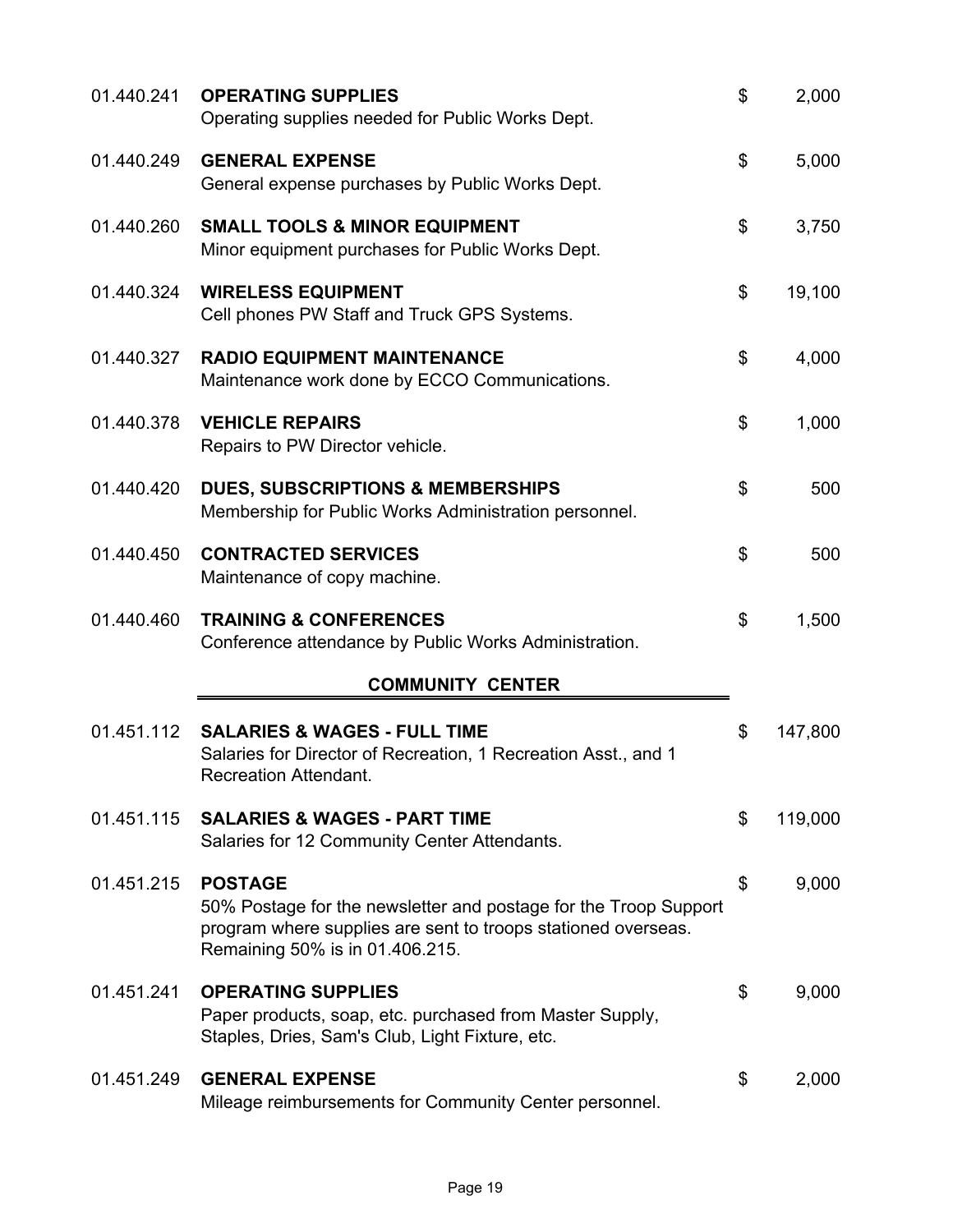| 01.451.260 | <b>SMALL TOOLS &amp; MINOR EQUIPMENT</b><br>Minor equipment purchases for the Community Center.                                                               | \$<br>7,400   |
|------------|---------------------------------------------------------------------------------------------------------------------------------------------------------------|---------------|
| 01.451.310 | <b>PROFESSIONAL SERVICES/PROGRAMS</b><br>Cultural/recreation programs offered at the Community Center.                                                        | \$<br>65,000  |
| 01.451.311 | <b>COMMUNITY DAYS</b><br><b>Annual Community Days event.</b>                                                                                                  | \$<br>13,000  |
| 01.451.318 | <b>ALARM/SECURITY SERVICES</b><br>Security Alarm Services. Security Guard Services.                                                                           | \$<br>25,000  |
| 01.451.324 | <b>MOBILE PHONES</b>                                                                                                                                          | \$<br>550     |
| 01.451.342 | <b>PRINTING</b><br>Printing of signs for events and brochures for Community Center<br>rentals.                                                                | \$<br>1,000   |
| 01.451.361 | <b>ELECTRICITY</b><br>Electricity provided by PPL.                                                                                                            | \$<br>60,000  |
| 01.451.362 | <b>GAS</b><br>Gas service provided by UGI.                                                                                                                    | \$<br>35,000  |
| 01.451.372 | <b>REPAIRS &amp; MAINTENANCE</b><br>Community Center repairs to HVAC system, gym floor, appliance<br>repairs, water testing, and other miscellaneous repairs. | \$<br>55,000  |
| 01.451.420 | <b>DUES, SUBSCRITIONS &amp; MEMBERSHIPS</b><br>Membership in the PA Recreation and Park Society.                                                              | \$<br>400     |
| 01.451.440 | <b>PEST CONTROL</b><br>Pest control services provided by JC Ehrlich.                                                                                          | \$<br>700     |
| 01.451.445 | <b>JANITORIAL</b><br>Services provided by Advanced Cleaning Solutions.                                                                                        | \$<br>48,000  |
| 01.451.460 | <b>TRAINING &amp; CONFERENCES</b><br>Conference attendance by Community Center personnel.                                                                     | \$<br>500     |
|            | <b>SWIMMING POOL</b>                                                                                                                                          |               |
| 01.452.115 | <b>SALARIES &amp; WAGES - PART TIME</b><br>Salaries for lifeguards, snack bar/admission attendants,<br>and 2 Part-time Pool Managers.                         | \$<br>140,000 |
| 01.452.229 | <b>SNACK FOODS</b><br>Purchases for the swimming pool snack bar.                                                                                              | \$<br>20,000  |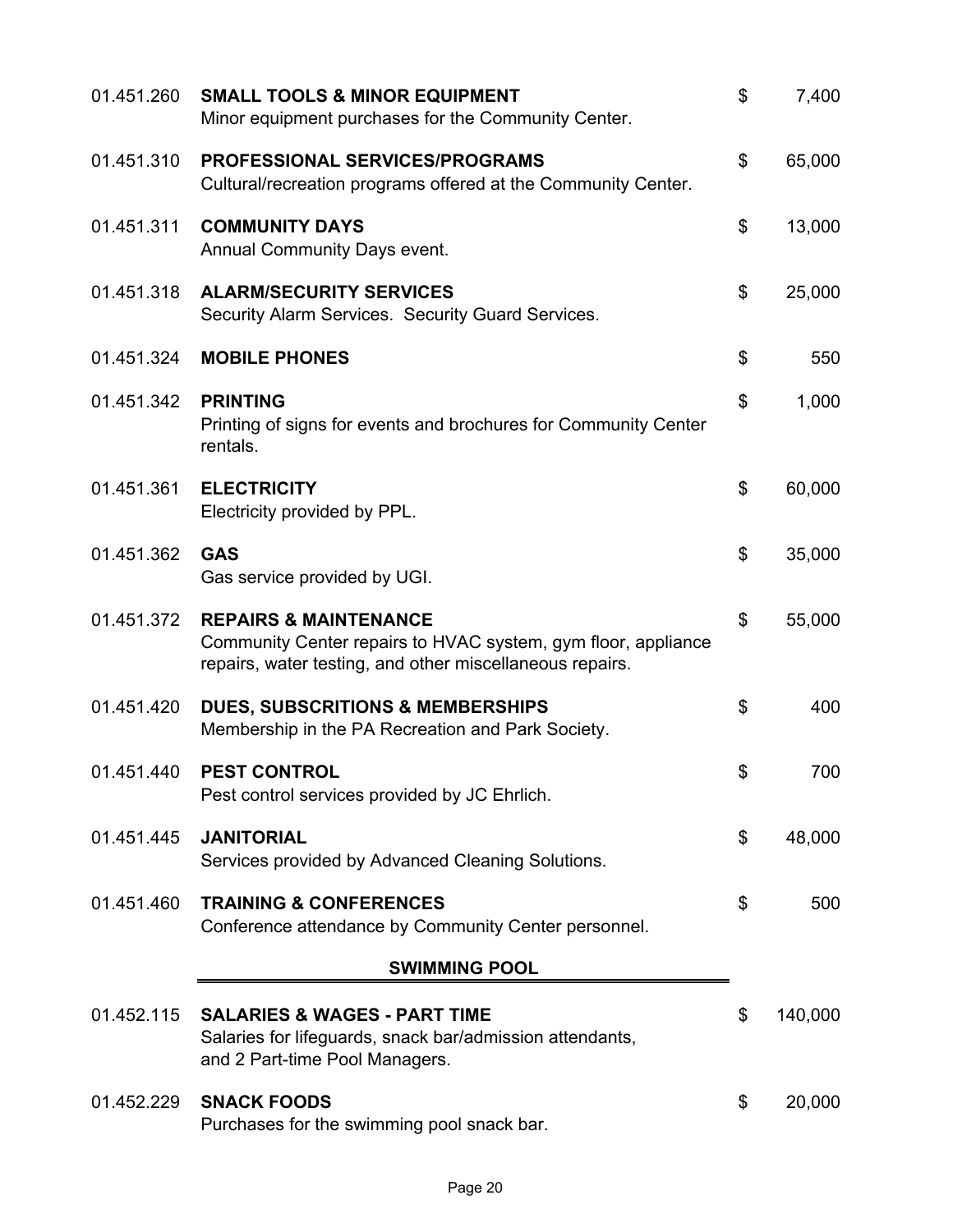| 01.452.241 | <b>OPERATING SUPPLIES</b><br>Pool chemicals from Main Line Commercial Pools.                                                                                                                                                                                           | \$<br>20,000  |
|------------|------------------------------------------------------------------------------------------------------------------------------------------------------------------------------------------------------------------------------------------------------------------------|---------------|
| 01.452.249 | <b>GENERAL EXPENSE</b><br>Employee background checks, reimbursements for lifeguard<br>certifications, summer cell phone, swimming apparel, first aid<br>supplies, and paper products/soap/cleaning supplies.<br>This also includes the purchase of pool lounge chairs. | \$<br>12,500  |
| 01.452.260 | <b>SMALL TOOLS &amp; MINOR EQUIPMENT</b><br>Minor equipment purchases for pool.                                                                                                                                                                                        | \$<br>4,000   |
| 01.452.324 | <b>MOBILE PHONES</b>                                                                                                                                                                                                                                                   | \$<br>650     |
| 01.452.372 | <b>REPAIRS &amp; MAINTENANCE</b><br>Pool cleaning, water testing, and other maintenance items.                                                                                                                                                                         | \$<br>18,000  |
| 01.452.430 | <b>TAXES</b><br>PA sales taxes for snack bar items sold.                                                                                                                                                                                                               | \$<br>2,000   |
| 01.452.440 | <b>PEST CONTROL</b><br>Pest control for pool house and snack bar by JC Ehrlich.                                                                                                                                                                                        | \$<br>750     |
|            | <b>SUMMER PROGRAMS</b>                                                                                                                                                                                                                                                 |               |
| 01.453.115 | <b>SALARIES &amp; WAGES - PART TIME</b><br>Salaries for 5 senior level and 42 playground employees at<br>5 playgrounds for the 7 week summer program.                                                                                                                  | \$<br>59,000  |
| 01.453.247 | <b>PLAYGROUND SUPPLIES</b><br>Art supplies, craft kits, first aid supplies from Medco Supply, and<br>counselor shirts from A & H Sporting Goods.                                                                                                                       | \$<br>12,000  |
| 01.453.249 | <b>GENERAL EXPENSE</b><br>Employee background checks. Electrical upgrade at HLR Band Shell.                                                                                                                                                                            | \$<br>4,000   |
| 01.453.310 | <b>PROFESSIONAL SERVICES/PROGRAMS</b><br>Roundup Day rentals, special demonstrations, park concerts, and<br>Dip 'N Dance at pool.                                                                                                                                      | \$<br>11,000  |
|            | <b>PARKS</b>                                                                                                                                                                                                                                                           |               |
| 01.454.112 | <b>SALARIES &amp; WAGES - FULL TIME</b><br>Salaries for 1 Crew Chief and 6 Crew Members.                                                                                                                                                                               | \$<br>513,300 |
| 01.454.115 | <b>SALARIES &amp; WAGES - PART TIME</b><br>Salaries for 14 Seasonal employees and 1 Part-time employee.                                                                                                                                                                | \$<br>108,500 |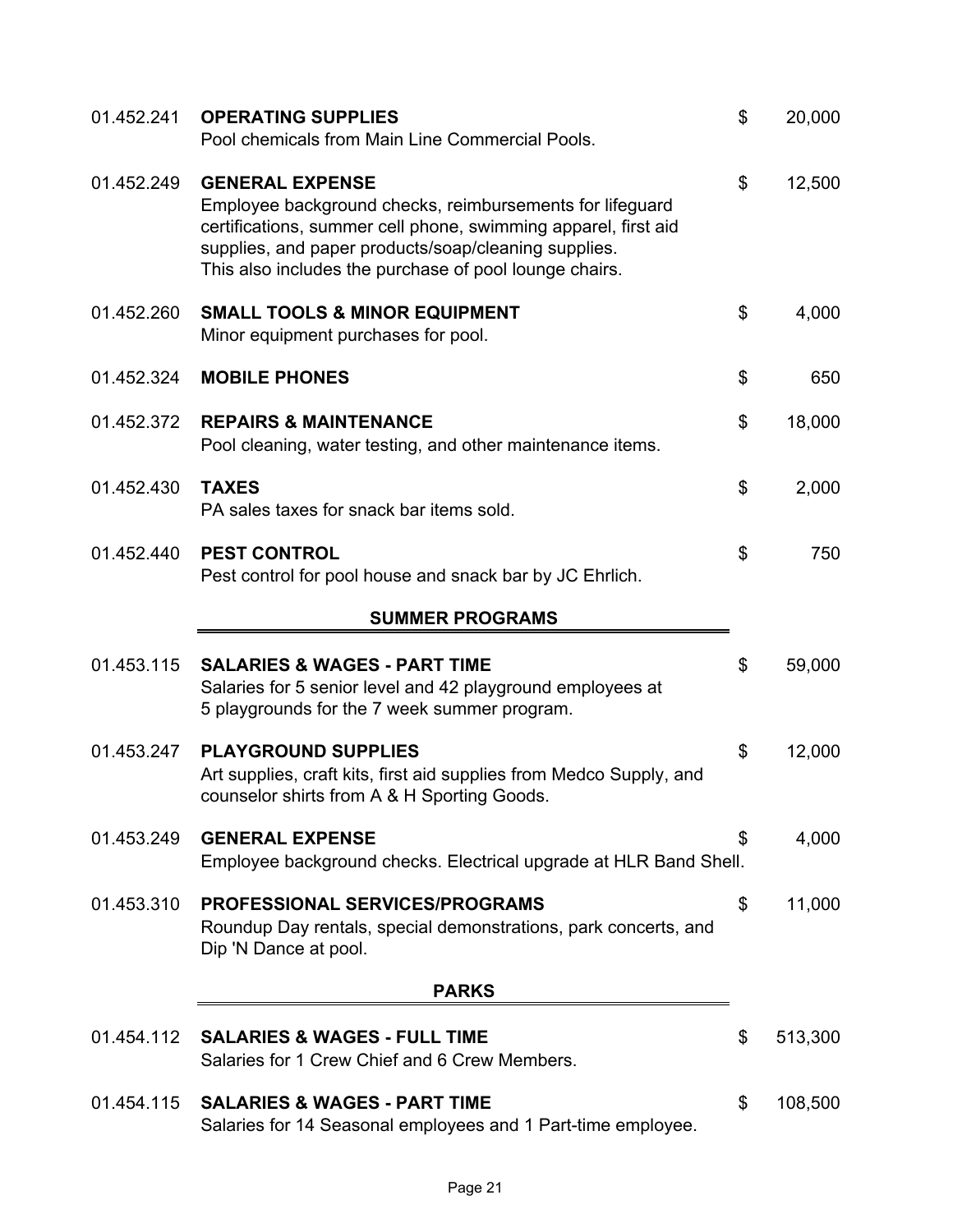| 01.454.191 | <b>UNIFORM &amp; SAFETY APPAREL</b><br>ACME Uniform rentals and work boots per union agreement.                          | \$<br>6,500  |
|------------|--------------------------------------------------------------------------------------------------------------------------|--------------|
| 01.454.221 | <b>MULCH</b><br>Type and amount of playground mulch determined by state<br>requirements.                                 | \$<br>25,000 |
| 01.454.230 | <b>HEATING FUEL</b><br>Heating fuel purchased from Lehigh Fuel and used for parks and<br>Wescosvile Rec. Hall.           | \$<br>7,000  |
| 01.454.241 | <b>OPERATING SUPPLIES</b><br>Supplies from Grainger, Dries, Tractor Supply, Herbein Garden<br>Center, and other vendors. | \$<br>25,000 |
| 01.454.249 | <b>GENERAL EXPENSE</b><br>Port-O-John rentals for the parks and employee background<br>checks.                           | \$<br>6,000  |
| 01.454.253 | <b>MACHINERY &amp; EQUIPMENT PARTS</b><br>Purchases for mowers.                                                          | \$<br>13,000 |
| 01.454.254 | <b>PARK REPLACEMENTS</b><br>Replacement items for playground and park equipment.                                         | \$<br>37,000 |
| 01.454.260 | <b>SMALL TOOLS &amp; MINOR EQUIPMENT</b><br>Minor equipment purchases for Township parks.                                | \$<br>12,000 |
| 01.454.361 | <b>ELECTRICITY</b><br>Service provided by PPL.                                                                           | \$<br>11,000 |
| 01.454.371 | <b>TOWNSHIP TREE MAINTENANCE</b><br>Township owned trees requiring maintenance.                                          | \$<br>75,000 |
| 01.454.372 | <b>REPAIRS &amp; MAINTENANCE</b><br>Water service from LCA, tennis court, pickel court, and<br>other maintenance.        | \$<br>50,000 |
| 01.454.374 | <b>EQUIPMENT REPAIRS</b><br>Repairs to equipment used to maintain the parks.                                             | \$<br>15,000 |
| 01.454.378 | <b>VEHICLE REPAIRS</b><br>Repairs to Parks Dept. vehicles.                                                               | \$<br>7,500  |
| 01.454.384 | <b>MACHINERY &amp; EQUIPMENT RENTALS</b><br>Roto-tiller, bobcat cylinder, and other equipment rentals.                   | \$<br>1,000  |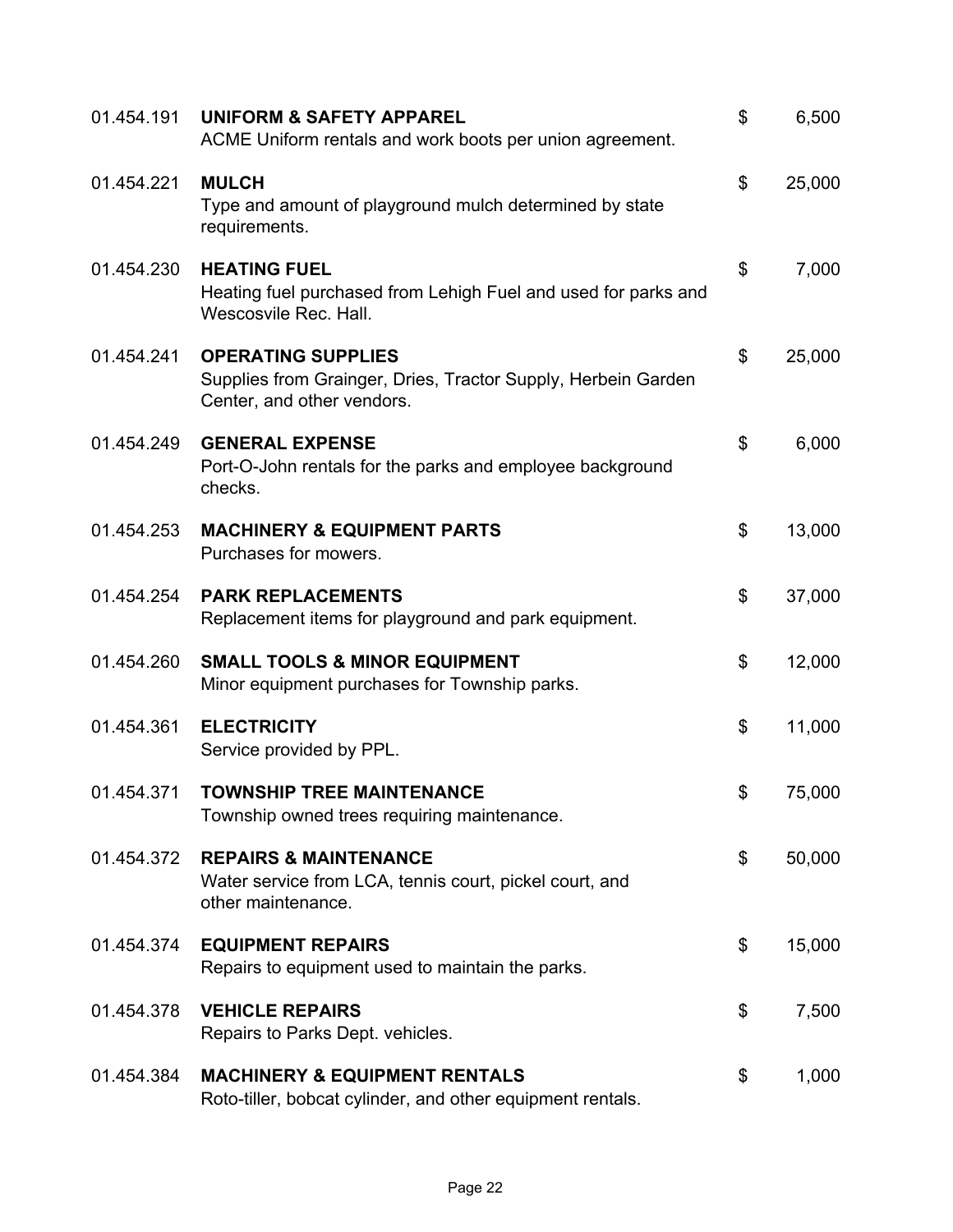| 01.454.420 | <b>DUES, SUBSCRIPTIONS &amp; MEMBERSHIPS</b><br>Memberships for Parks employees.                                             | \$<br>200     |
|------------|------------------------------------------------------------------------------------------------------------------------------|---------------|
| 01.454.450 | <b>CONTRACTED SERVICES</b><br>Estate Maintenance provides mowing services. The contract bid<br>was awarded for 2017-2021.    | \$<br>65,000  |
| 01.454.460 | <b>TRAINING &amp; CONFERENCES</b><br>Conference attendance by Parks employees.                                               | \$<br>300     |
|            | <b>LMT LIBRARY</b>                                                                                                           |               |
| 01.456.500 | <b>LIBRARY SUBSIDY</b><br>Remittance of library tax revenue less collection expenses.                                        | \$<br>584,000 |
|            | <b>GRANTS</b>                                                                                                                |               |
| 01.459.520 | <b>HISTORICAL SOCIETY</b><br>Contribution to Lower Macungie Historical Society.                                              | \$<br>5,920   |
| 01.459.521 | <b>CACLV</b><br>Annual contribution request.                                                                                 | \$<br>2,500   |
| 01.459.523 | <b>VOUNTEER PROJECTS</b><br>Contribution for Boy/Eagle Scouts and other volunteer projects.                                  | \$<br>2,000   |
| 01.459.524 | <b>ANIMAL CONTROL</b><br>Pick up of stray animals.                                                                           | \$<br>7,000   |
| 01.459.525 | <b>LEHIGH COUNTY SENIOR CENTER</b><br>Contribution to Lehigh County Senior Center.                                           | \$<br>4,000   |
| 01.459.526 | <b>LOWER MACUNGIE SENIOR CITIZENS</b><br>Contribution to Lower Macungie Seniors.<br>In addition Meeting Room Waiver applies. | \$<br>9,000   |
| 01.459.527 | YOUTH ASSOC.<br>Contribution to Lower Macungie Youth Assoc. (LMYA).<br>NO gym fee waivers in 2020.                           | \$<br>75,000  |
| 01.459.528 | <b>LMT LAZERS</b><br>Contribution to Lower Macungie Summer Swim Team.                                                        | \$<br>9,000   |
| 01.459.531 | <b>MEALS ON WHEELS</b><br>Contribution to Meals on Wheels which provides services for<br>homebound individuals.              | \$<br>6,500   |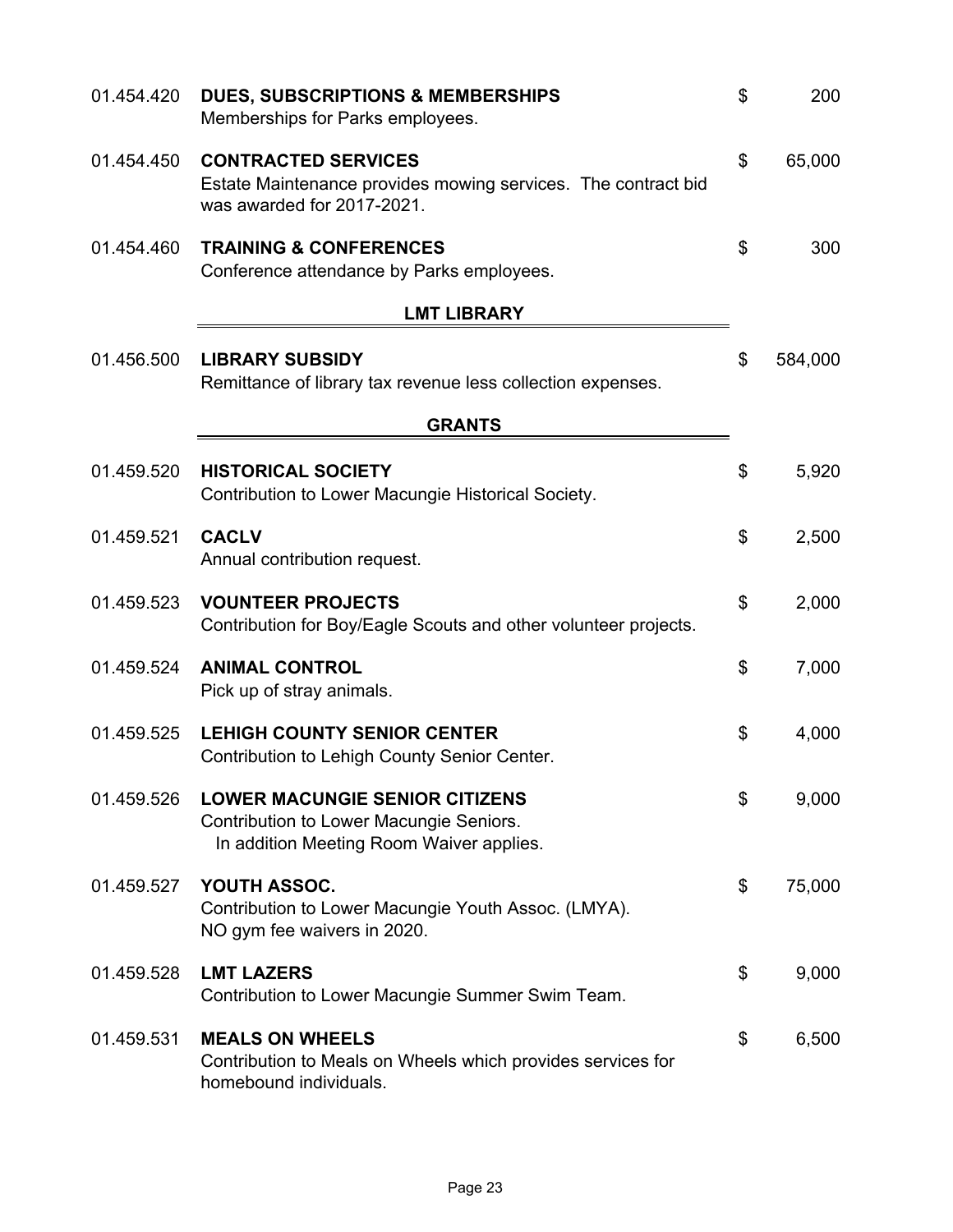| 01.459.532 | <b>GARDEN CLUB</b><br>Garden activities for Lower Macungie residents.<br>In addition Meeting Room Waiver applies.                                                                                                    | \$<br>2,500   |
|------------|----------------------------------------------------------------------------------------------------------------------------------------------------------------------------------------------------------------------|---------------|
| 01.459.534 | <b>LMT MUSTANGS</b><br><b>Contribution to Lower Macungie Mustangs Football</b><br>and Cheerleading                                                                                                                   | \$<br>8,000   |
|            | <b>EMPLOYER PAID BENEFITS</b>                                                                                                                                                                                        |               |
| 01.481.192 | <b>FICA - EMPLOYER PAID</b><br>Social security taxes at 6.2% of wages.                                                                                                                                               | \$<br>230,000 |
| 01.481.193 | <b>MEDICARE - EMPLOYER PAID</b><br>Medicare taxes at 1.45% of wages.                                                                                                                                                 | \$<br>55,000  |
| 01.481.194 | <b>UNEMPLOYMENT COMPENSATION</b><br>Unemployment benefit payments to PA UC Fund.                                                                                                                                     | \$<br>10,000  |
|            | <b>NON-UNIFORM PENSION</b>                                                                                                                                                                                           |               |
| 01.483.150 | <b>PENSION PLAN FEES</b><br>Plan administered through Fulton Financial Advisors.                                                                                                                                     | \$<br>33,000  |
| 01.483.151 | <b>457 PLAN CONTRIBUTIONS</b><br>Township contributes 2% to plan participants.                                                                                                                                       | \$<br>55,000  |
| 01.483.197 | <b>PENSION</b><br>Contribution to pension plan administered by Fulton Financial.                                                                                                                                     | \$<br>430,000 |
|            | <b>WORKERS' COMPENSATION</b>                                                                                                                                                                                         |               |
| 01.484.354 | <b>WORKERS' COMPENSATION</b><br>Stauffer Insurance Agency provides the statutorily required<br>insurance that compensates employees for occupational injuries<br>as outlined in the Workers' Compensation Act of PA. | \$<br>185,000 |
|            | <b>OTHER EMPLOYEE BENEFITS</b>                                                                                                                                                                                       |               |
| 01.485.301 | <b>CONTINUING EDUCATION/TUITION REIMBURSMENT</b><br>Township provides \$1200 per employee for tuition reimbursement.                                                                                                 | \$<br>2,500   |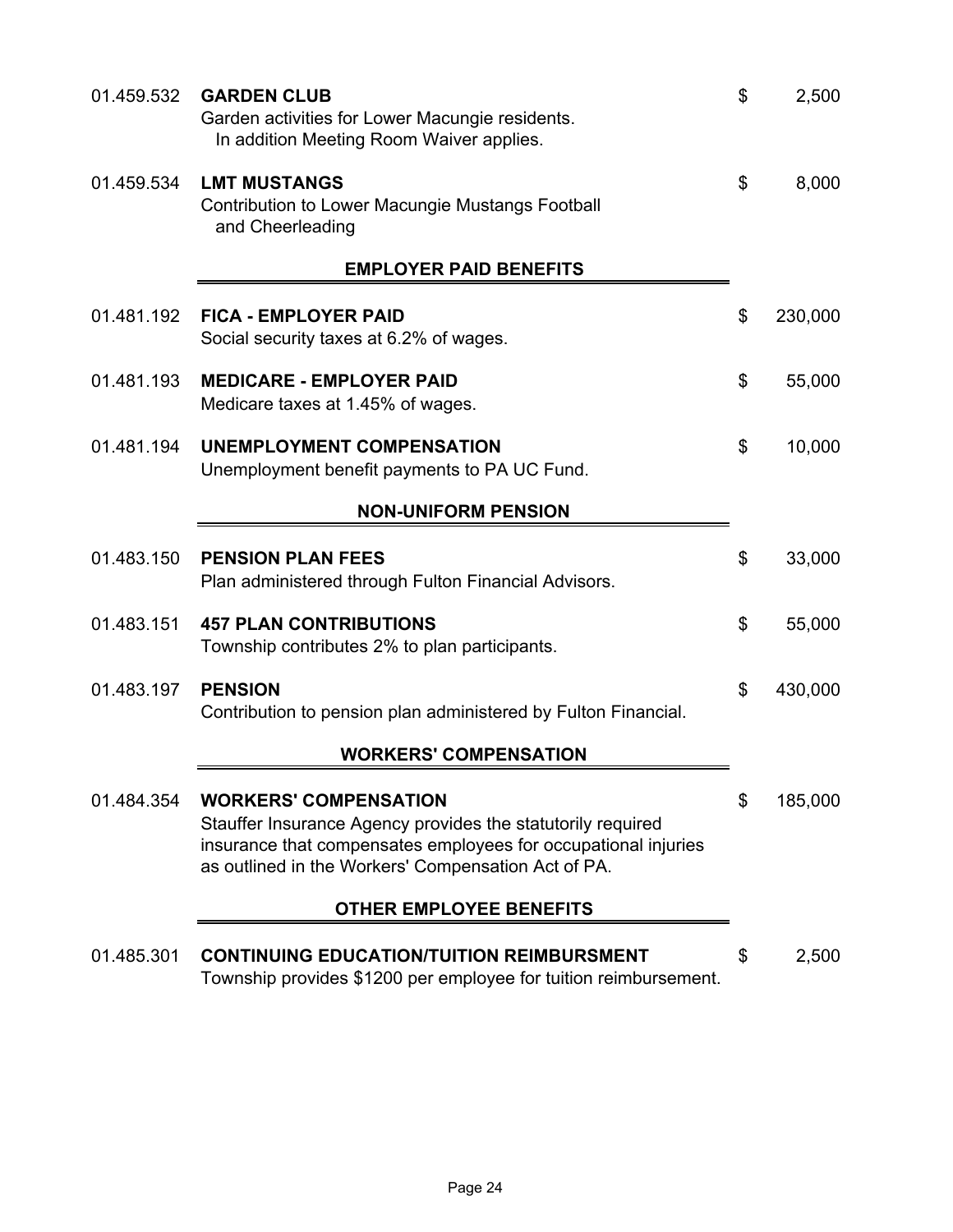## **INSURANCE**

Ĩ.

| 01.486.351 | <b>COMMERCIAL PROPERTY INSURANCE</b><br>Property Insurance through Stauffer Insurance Agency.<br>This is general liabilities coverage for injury/property damage, or<br>"All Risk" protection on bldgs./contents and Inland Marine/<br>Contractors' Equipment. | \$<br>48,000  |
|------------|----------------------------------------------------------------------------------------------------------------------------------------------------------------------------------------------------------------------------------------------------------------|---------------|
| 01.486.352 | <b>PUBLIC OFFICIALS LIABILITY INSURANCE</b><br>Liability Insurance through Stauffer Insurance Agency.                                                                                                                                                          | \$<br>12,000  |
| 01.486.353 | <b>GOV'T CRIME INSURANCE POLICY</b><br>Insurance through Stauffer Insurance Agency.                                                                                                                                                                            | \$<br>2,500   |
| 01.486.355 | <b>AUTO INSURANCE</b><br>Auto Insurance through Stauffer Insurance Agency.                                                                                                                                                                                     | \$<br>26,000  |
| 01.486.356 | <b>COMMERCIAL UMBRELLA POLICY</b><br>Supplemental general liability insurance coverage through<br>Stauffer Insurance Agency.                                                                                                                                   | \$<br>25,000  |
|            | <b>HEALTH INSURANCE</b>                                                                                                                                                                                                                                        |               |
| 01.487.160 | <b>DISABILITY INSURANCE</b><br>Short and long term disability provided by One America.                                                                                                                                                                         | \$<br>40,000  |
| 01.487.177 | <b>ACCRUED SICK TIME</b><br>Accumulated sick time.                                                                                                                                                                                                             | \$<br>40,000  |
| 01.487.196 | <b>HEALTH INSURANCE</b><br>Health Insurance provided by Township.                                                                                                                                                                                              | \$<br>835,000 |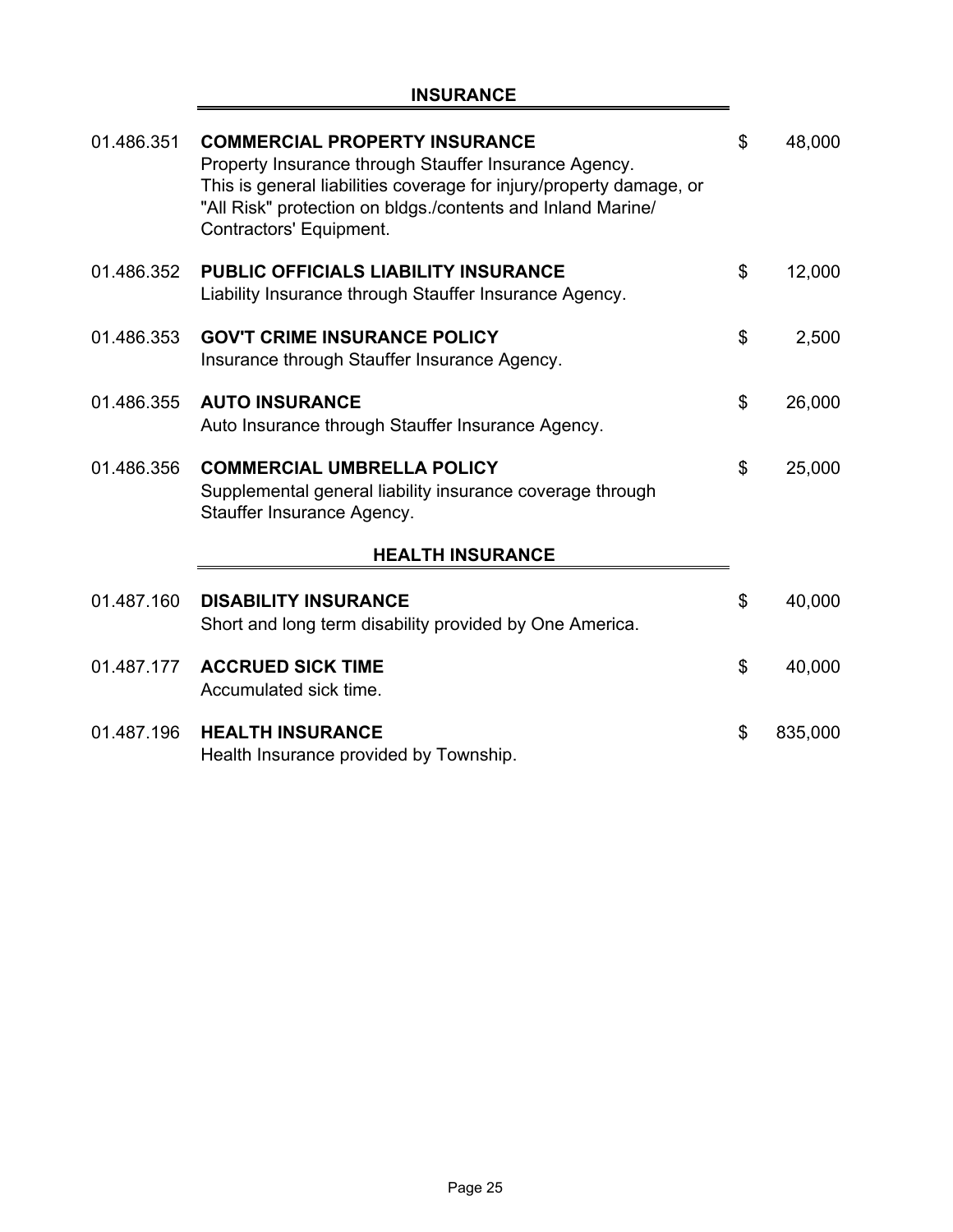# **LOWER MACUNGIE TOWNSHIP 2020 SEWER FUND (08)**

#### **REVENUES**

### **INTEREST EARNINGS**

| 08.341.000 | <b>INTEREST EARNINGS</b>                                                                                                        | \$<br>2,000     |
|------------|---------------------------------------------------------------------------------------------------------------------------------|-----------------|
|            | Interest rates on deposits and short term investments.                                                                          |                 |
|            | <b>SANITATION</b>                                                                                                               |                 |
| 08.364.110 | <b>SEWER CONNECTION PERMIT</b><br>Permit fee for connection to the Township sewer lines.                                        | \$<br>5,000     |
| 08.364.120 | <b>SEWER REGULAR CHARGES</b><br>Sewer fees paid to the Township by approximately<br>10,500 sewer customers.                     | \$<br>4,300,000 |
| 08.364.121 | <b>EXTRA STRENGTH CHARGE</b><br>Charges for commercial accounts, such as restaurants or<br>other businesses with heavier flows. | \$<br>21,000    |
| 08.364.125 | <b>PENALTIES ASSESSED</b><br>Late fee and interest penalties for sewer customers.                                               | \$<br>25,000    |
| 08.364.130 | <b>WASTEWATER ALLOCATION FEES</b><br>Tapping fee charged when a new sewer lateral is<br>connected to the Township sewer main.   | \$<br>25,000    |
| 08.364.140 | <b>SEWER CERTS</b><br>Fee to calculate final balances as part of closing costs for<br>properties that are sold.                 | \$<br>8,000     |
| 08.364.150 | <b>SEPTIC SYSTEM PERMITS</b><br>Permit fee of \$100 charged for septic systems.                                                 | \$<br>1,000     |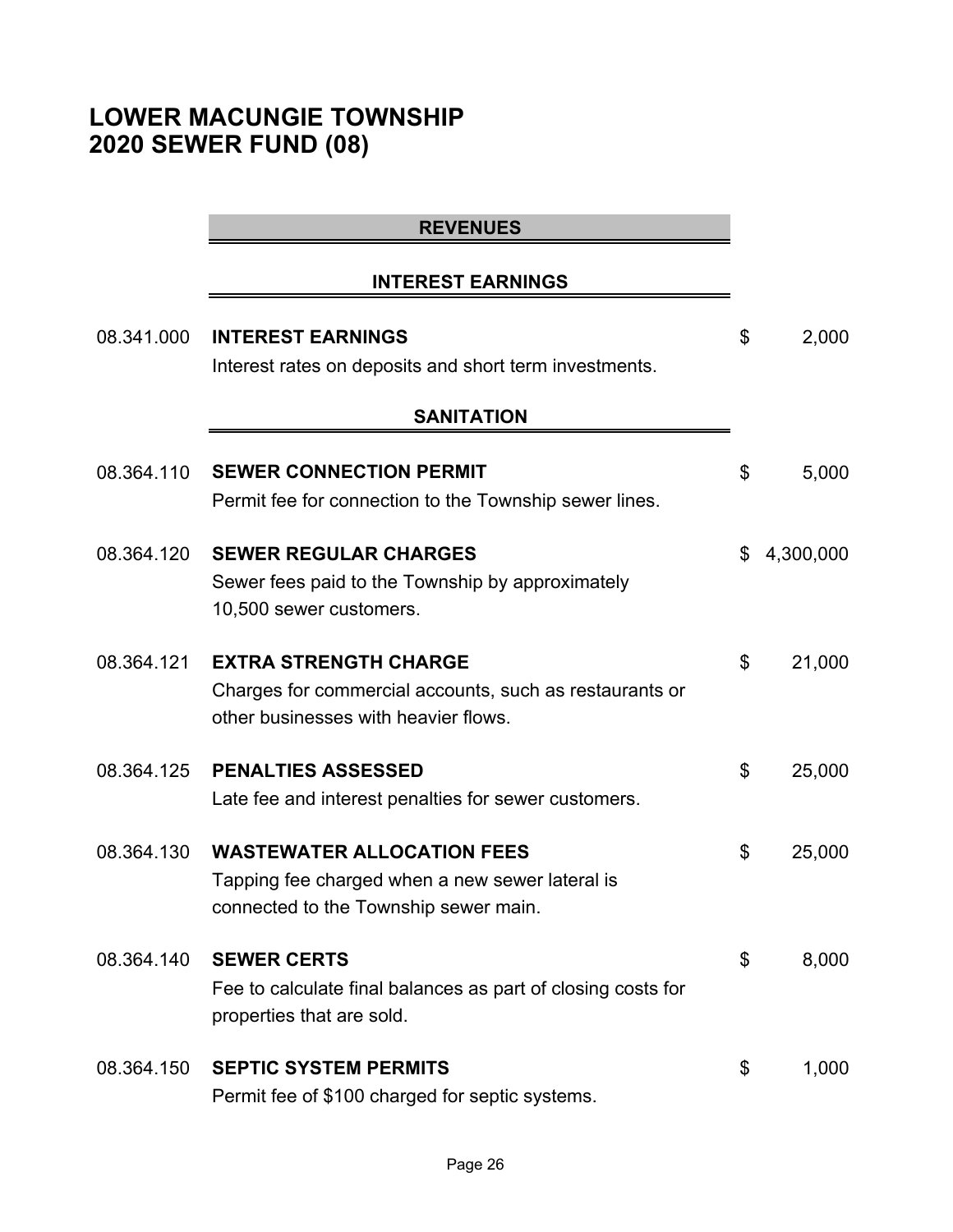## **REIMBURSEMENTS & REFUNDS**

| 08.380.300 | <b>MISCELLANEOUS REVENUE</b>                                                                                      | \$<br>2,000   |
|------------|-------------------------------------------------------------------------------------------------------------------|---------------|
| 08.380.900 | <b>REFUNDS FOR EXPENSES</b>                                                                                       | \$<br>500     |
|            | <b>RESERVE TRANSFERS</b>                                                                                          |               |
| 08.396.000 | <b>TRANSFER FROM RESERVES</b>                                                                                     | \$<br>940,600 |
|            | <b>EXPENSES</b>                                                                                                   |               |
|            | <b>FINANCIAL ADMINISTRATION</b>                                                                                   |               |
| 08.402.311 | <b>ACCOUNTING &amp; AUDITING SERVICES</b><br>A portion of the annual audit fee is allocated to the Sewer<br>Fund. | \$<br>10,000  |
| 08.402.317 | <b>PAYROLL PROCESSING</b><br>A portion of payroll processing done by JetPay<br>is allocated to the Sewer Fund.    | \$<br>2,000   |
| 08.402.390 | <b>BANK SERVICE CHARGES/FEES</b><br>Banking fees for returned checks.                                             | \$<br>1,000   |
| 08.402.391 | <b>CREDIT CARD PROCESSING FEES</b><br>Processing fees for online credit card payments.                            | \$<br>22,000  |
|            | <b>LEGAL SERVICES</b>                                                                                             |               |
| 08.404.401 | <b>SOLICITOR</b><br>Services provided by Township appointed law firm.                                             | \$<br>50,000  |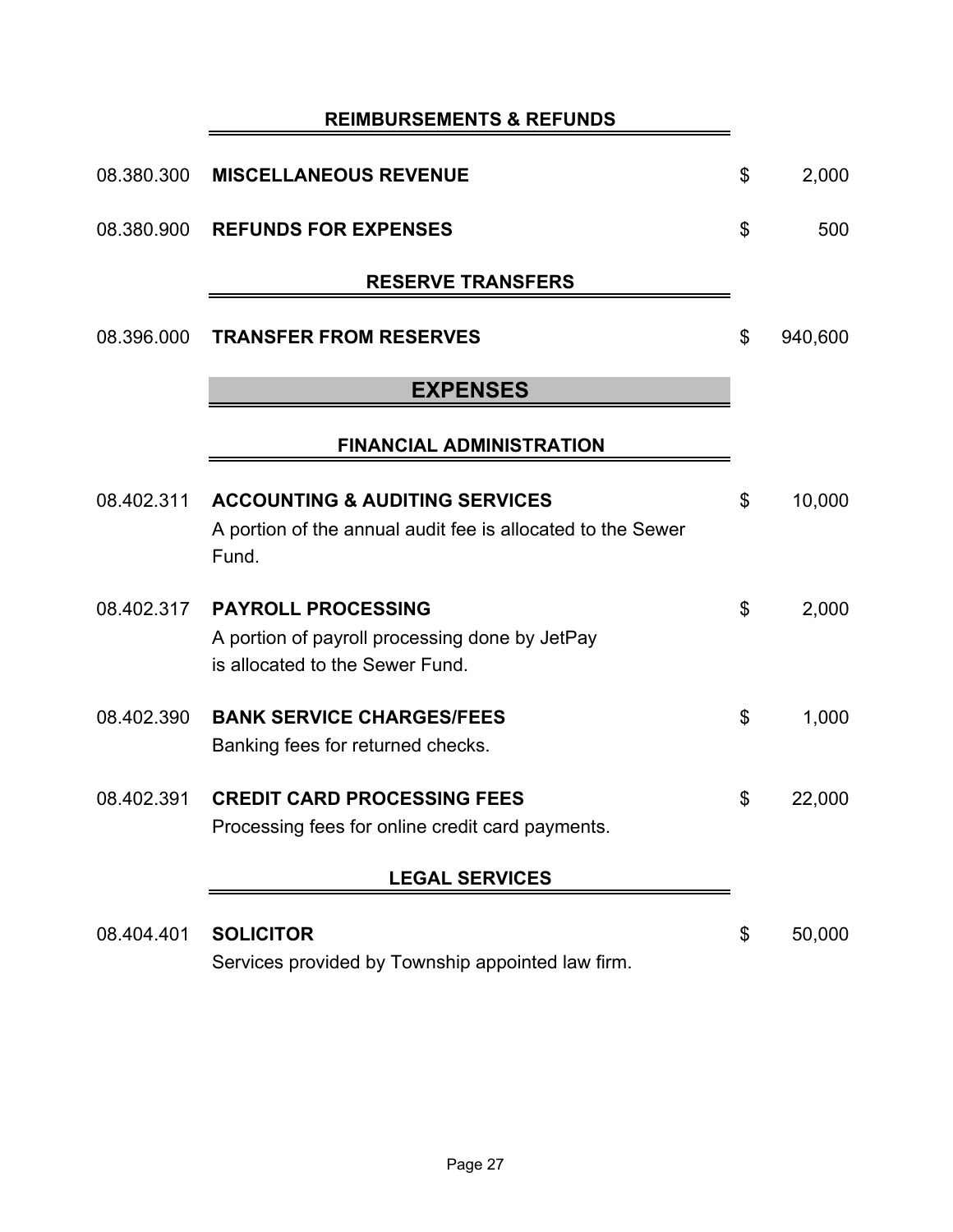## **SECRETARY**

|            | <b>SALARIES &amp; WAGES - FULL TIME</b><br>Utility Billing Admin. (50%) and Asst. Finance Director (50%),<br>The remaining 50% amounts are in 01.427.112 and<br>01.402.112, respectively. PW Admin Assistant (100%). | \$<br>104,000 |
|------------|----------------------------------------------------------------------------------------------------------------------------------------------------------------------------------------------------------------------|---------------|
| 08.405.210 | <b>OFFICE SUPPLIES</b><br>Paper, envelopes, and other supplies for sewer bills.                                                                                                                                      | \$<br>15,000  |
| 08.405.215 | <b>POSTAGE</b><br>Postage for sewer billings.                                                                                                                                                                        | \$<br>500     |
| 08.405.321 | <b>PHONE &amp; DATA</b><br>A portion of the phone and data network expenses are<br>allocated to this fund.                                                                                                           | \$<br>6,000   |
|            | <b>ENGINEERING</b>                                                                                                                                                                                                   |               |
| 08.408.313 | <b>ENGINEERING &amp; ARCHITECURE</b><br>Services provided by Township appointed engineering firm.                                                                                                                    | \$<br>150,900 |
|            |                                                                                                                                                                                                                      |               |
|            | <b>BUILDING &amp; FACILITIES</b>                                                                                                                                                                                     |               |
| 08.409.230 | <b>HEATING FUEL</b><br>A portion of the fuel expense is allocated to this fund.                                                                                                                                      | \$<br>15,000  |
| 08.409.361 | <b>ELECTRICITY</b><br>A portion of the electricity expenses is allocated to this fund.                                                                                                                               | \$<br>12,000  |
|            | <b>PERMITS</b>                                                                                                                                                                                                       |               |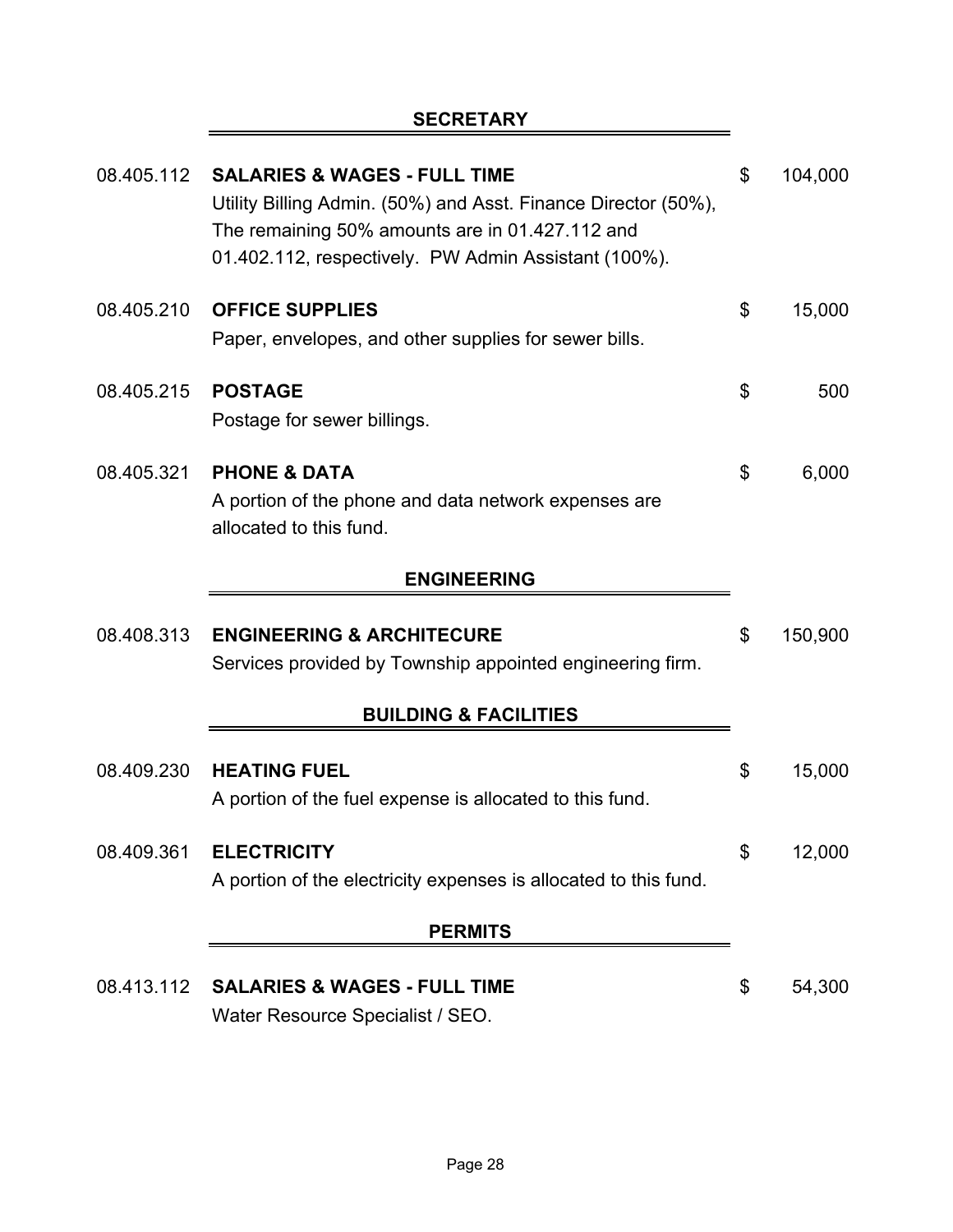## **WASTEWATER COLLECTION AND TREATMENT**

| 08.429.112 | <b>SALARIES &amp; WAGES - FULL TIME</b><br>Salary for Sewer Crew Chief, 4 Crew Members.                                                                                                           | \$<br>375,800   |
|------------|---------------------------------------------------------------------------------------------------------------------------------------------------------------------------------------------------|-----------------|
| 08.429.115 | <b>SALARIES &amp; WAGES - PART TIME</b><br>Salaries 1 seasonal employee in the Sewer Dept. for<br>GIS/Admin work.                                                                                 | \$<br>6,300     |
| 08.429.191 | <b>UNIFORM &amp; SAFETY APPAREL</b><br>Uniform rentals and work boots per union agreement.                                                                                                        | \$<br>5,400     |
| 08.429.231 | <b>VEHICLE FUEL</b><br>Purchase of vehicle fuel.                                                                                                                                                  | \$<br>18,000    |
| 08.429.241 | <b>OPERATING SUPPLIES</b><br>Purchase of supplies from Industrial Chemical Labs,<br>Grainger, etc.                                                                                                | \$<br>3,500     |
| 08.429.249 | <b>GENERAL EXPENSE</b><br>CDL license fees, drug/lab testing, and PA One Call.                                                                                                                    | \$<br>2,500     |
| 08.429.256 | <b>SEWER RISERS</b><br>Sewer risers purchased from Exeter Supply.                                                                                                                                 | \$<br>20,000    |
| 08.429.260 | <b>SMALL TOOLS &amp; MINOR EQUIPMENT</b><br>Purchase of minor equipment items from Dries, Grainger,<br>Teledyne, etc.                                                                             | \$<br>20,000    |
| 08.429.327 | <b>RADIO EQUIPMENT MAINTENANCE</b><br>Maintenance done by ECCO Communications.                                                                                                                    | \$<br>250       |
| 08.429.364 | <b>SEWER TREATMENT &amp; TRANSPORTATION</b><br>Sewer usage fees charged by South Whitehall, Emmaus,<br>Upper Macungie, Macungie, and LCA as well as<br>water testing done by Benchmark Analytics. | \$<br>2,812,500 |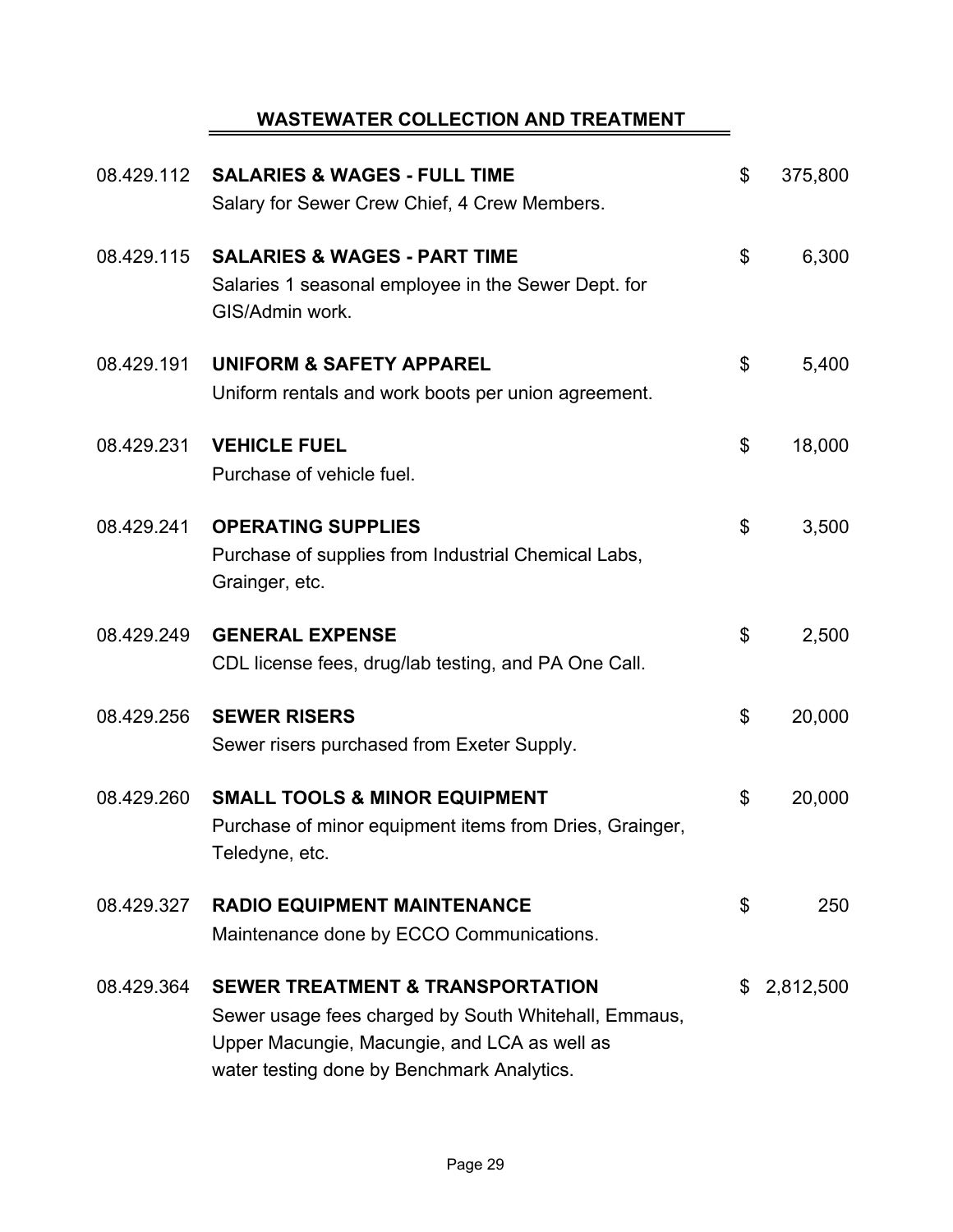| 08.429.372 | <b>REPAIRS &amp; MAINTENANCE</b><br>Repairs to sewer system.                                                         | \$<br>175,000 |
|------------|----------------------------------------------------------------------------------------------------------------------|---------------|
| 08.429.374 | <b>EQUIPMENT REPAIRS</b><br>Repairs to equipment used by Sewer Dept.                                                 | \$<br>7,500   |
| 08.429.378 | <b>VEHICLE REPAIRS</b><br>Repairs to vehicles used by Sewer Dept.                                                    | \$<br>3,000   |
| 08.429.379 | <b>EMERGENCY REPAIRS</b><br>Emergency repairs to the sewer system.                                                   | \$<br>25,000  |
| 08.429.420 | <b>DUES, SUBSCRIPTIONS &amp; MEMBERSHIPS</b><br>Subscription/memberships to PA Water Environment<br>Assoc., EPWPCOA. | \$<br>500     |
| 08.429.450 | <b>CONTRACTED SERVICES</b><br>Purchases from Municipal Sales.                                                        | \$<br>25,000  |
| 08.429.460 | <b>TRAINING &amp; CONFERENCES</b><br>Conference attendance for EPWPCOA.                                              | \$<br>500     |
|            | <b>EMPLOYER PAID BENEFITS</b>                                                                                        |               |
| 08.481.192 | <b>FICA - EMPLOYER PAID</b><br>Social security taxes at 6.2% of wages.                                               | \$<br>33,600  |
| 08.481.193 | <b>MEDICARE - EMPLOYER PAID</b><br>Medicare taxes at 1.45% of wages.                                                 | \$<br>7,900   |
| 08.481.194 | <b>UNEMPLOYMENT COMPENSATION</b><br>Unemployment benefit payments through PSATS.                                     | \$<br>500     |
|            | <b>NON-UNIFORM PENSION</b>                                                                                           |               |
| 08.483.150 | <b>PENSION PLAN FEES</b><br>Plan administered through Fulton Financial Advisors.                                     | \$<br>6,000   |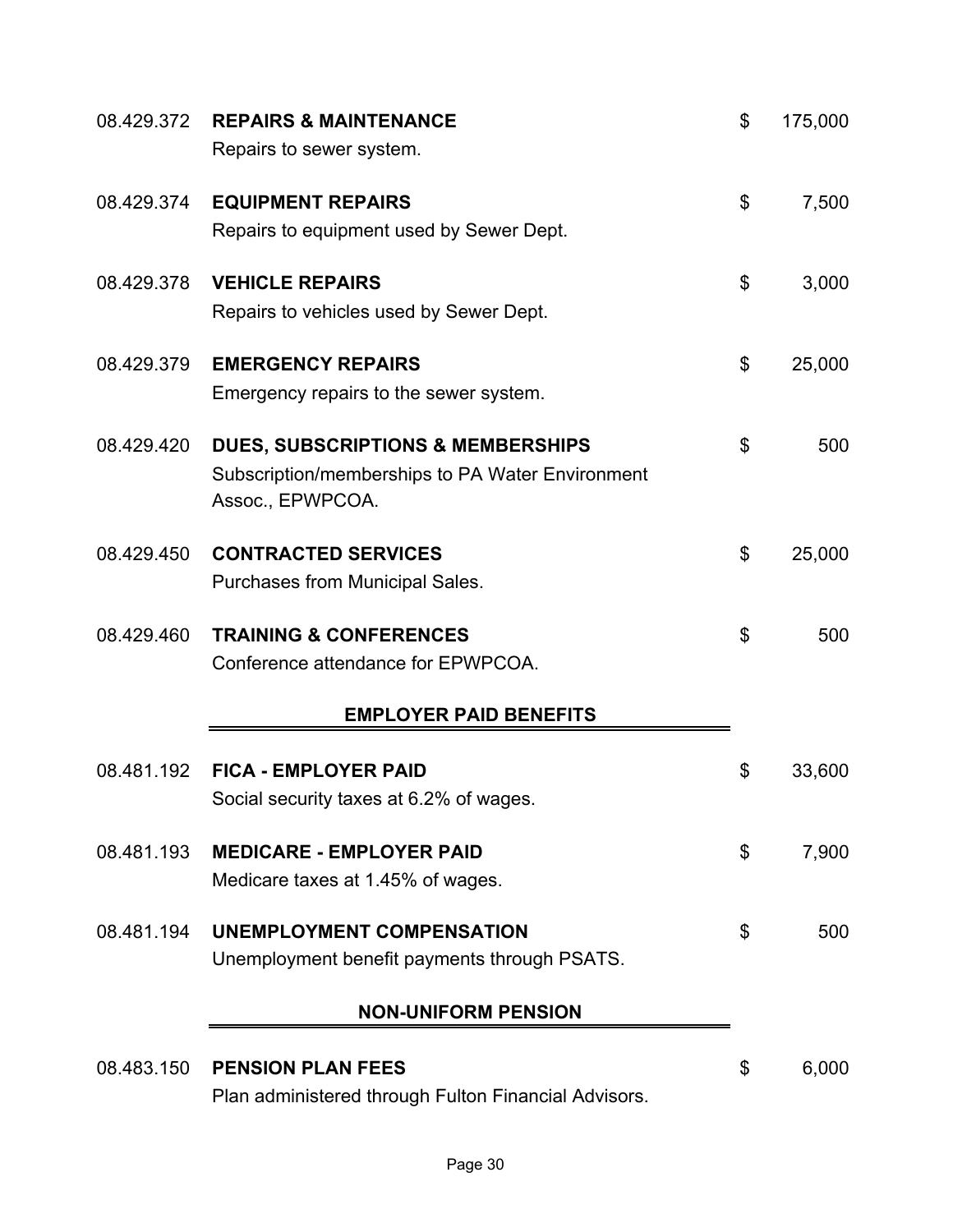| 08.483.151 | <b>457 PLAN CONTRIBUTIONS</b>                                                                         | \$<br>10,700  |
|------------|-------------------------------------------------------------------------------------------------------|---------------|
|            | Township contributes 2% to plan participants.                                                         |               |
| 08.483.197 | <b>PENSION</b>                                                                                        | \$<br>86,250  |
|            | Contribution to pension plan administered by Fulton Financial.                                        |               |
|            | <b>WORKERS' COMPENSATION</b>                                                                          |               |
| 08.484.354 | <b>WORKERS' COMPENSATION</b>                                                                          | \$<br>100,000 |
|            | Stauffer Insurance Agency provides the statutorily                                                    |               |
|            | required insurance that compensates employees for                                                     |               |
|            | occupational injuries as outlined in the Workers'                                                     |               |
|            | Compensation Act of PA.                                                                               |               |
|            | <b>OTHER EMPLOYEE BENEFITS</b>                                                                        |               |
|            |                                                                                                       |               |
| 08.485.301 | <b>CONTINUING EDUCATION/TUITION REIMBURSMENT</b><br>Township provides \$1200 per employee for tuition | \$<br>1,200   |
|            | reimbursement.                                                                                        |               |
|            | <b>INSURANCE</b>                                                                                      |               |
| 08.486.351 | <b>PROPERTY/AUTO INSURANCE</b>                                                                        | \$<br>27,000  |
|            | Property Insurance through Stauffer Insurance Agency.                                                 |               |
|            | This is general liabilities coverage for injury/property damage, or                                   |               |
|            | "All Risk" protection on bldgs./contents and Inland Marine/<br>Contractors' Equipment.                |               |
|            |                                                                                                       |               |
| 08.486.352 | PUBLIC OFFICIALS LIABILITY INSURANCE                                                                  | \$<br>6,500   |
|            | Liability Insurance through Stauffer Insurance Agency.                                                |               |
| 08.486.353 | <b>GOV'T. CRIME INSURANCE POLICY</b>                                                                  | \$<br>500     |
|            | Crime policy insurance coverage through Stauffer Insurance Agency.                                    |               |
| 08.486.355 | <b>AUTO INSURANCE</b>                                                                                 | \$<br>20,000  |
|            | Auto Insurance through Stauffer Insurance Agency.                                                     |               |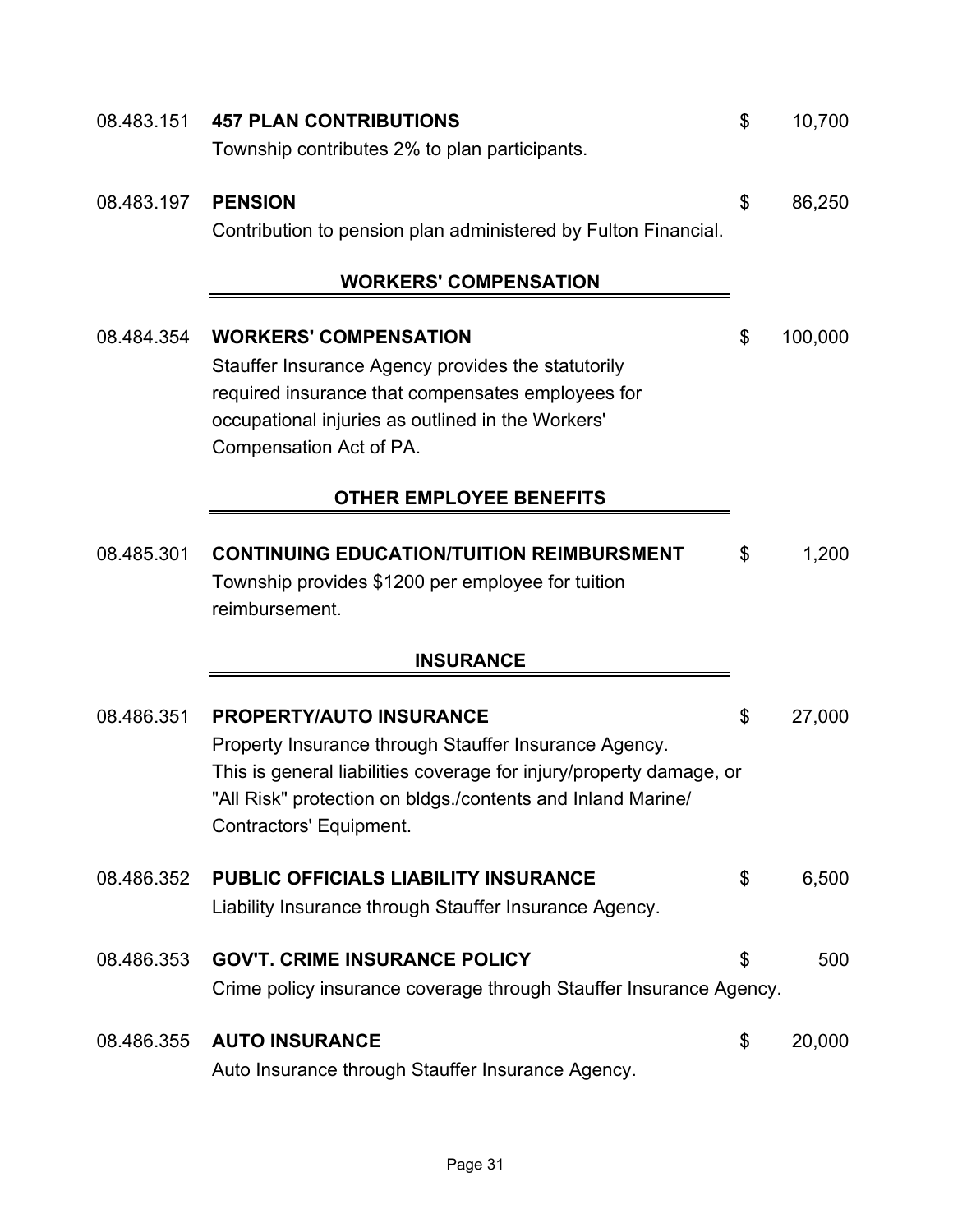| 08.486.356              | <b>COMMERCIAL UMBRELLA POLICY</b>                         | \$ | 10,000  |  |
|-------------------------|-----------------------------------------------------------|----|---------|--|
|                         | Supplemental general liability insurance coverage through |    |         |  |
|                         | Stauffer Insurance Agency.                                |    |         |  |
|                         | <b>HEALTH INSURANCE</b>                                   |    |         |  |
|                         |                                                           |    |         |  |
| 08.487.160              | <b>DISABILITY INSURANCE</b>                               | \$ | 6,500   |  |
|                         | Short and long term disability provided by One America.   |    |         |  |
| 08.487.177              | <b>ACCRUED SICK TIME</b>                                  | \$ | 20,000  |  |
|                         | Accumulated sick time.                                    |    |         |  |
| 08.487.196              | <b>HEALTH INSURANCE</b>                                   | \$ | 400,000 |  |
|                         | Health Insurance provided by Township.                    |    |         |  |
| <b>CAPITAL PROJECTS</b> |                                                           |    |         |  |
|                         |                                                           |    |         |  |
| 08.493.610              | <b>CAPITAL CONSTRUCTION</b>                               | \$ | 650,000 |  |
|                         | Sewer Infiltration & Inflow work.                         |    |         |  |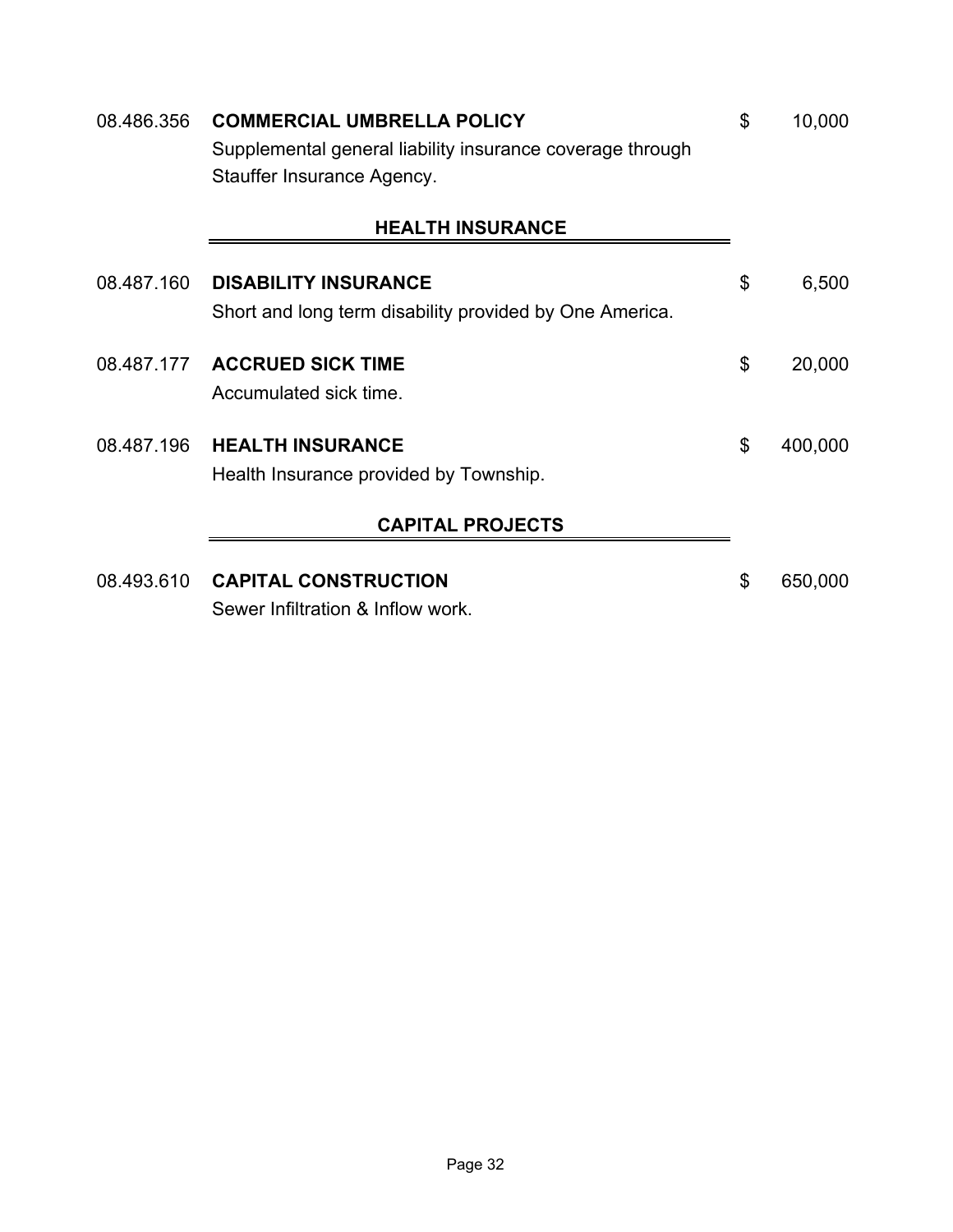# **LOWER MACUNGIE TOWNSHIP 2020 CAPITAL PROJECTS FUND (30)**

|            | <b>REVENUES</b>                                                                              |               |
|------------|----------------------------------------------------------------------------------------------|---------------|
|            | <b>REAL PROPERTY TAXES</b>                                                                   |               |
| 30.301.100 | <b>REAL ESTATE TAX</b><br>.50 millage Real Estate Property Tax & 50% Homestead Exclusion.    | \$1,210,000   |
| 30.301.200 | <b>REAL ESTATE TAX PRIOR YEARS</b><br>Real Estate Property Tax - prior years.                | \$<br>10,000  |
|            | <b>STATE GRANTS</b>                                                                          |               |
|            | 30.354.150 STATE RECYCLING GRANTS<br><b>Recycling Roll Cart</b>                              | \$<br>160,000 |
|            | <b>FIXED ASSETS DISPOSITION</b>                                                              |               |
|            | 30.391.100 SALE OF FIXED ASSETS<br>Easement sales Lichtenwalner \$807,200, Kratzer \$120,000 | \$<br>927,200 |
|            | <b>RESERVE TRANSFERS</b>                                                                     |               |
| 30.396.000 | <b>TRANSFER FROM RESERVES</b>                                                                | \$<br>670,800 |
|            | <b>EXPENSES</b>                                                                              |               |
|            | REAL ESTATE TAX COLLECTION                                                                   |               |
|            | 50% of Tax Collector salary.                                                                 | \$<br>5,000   |
|            | 30.403.210 TAX COLLECTION OFFICE SUPPLIES<br>Portion of Tax Office expenses.                 | \$<br>8,550   |
|            | 30.403.450 CONTRACTED SERVICES<br>50% of computer services and billing expenses.             | \$<br>8,450   |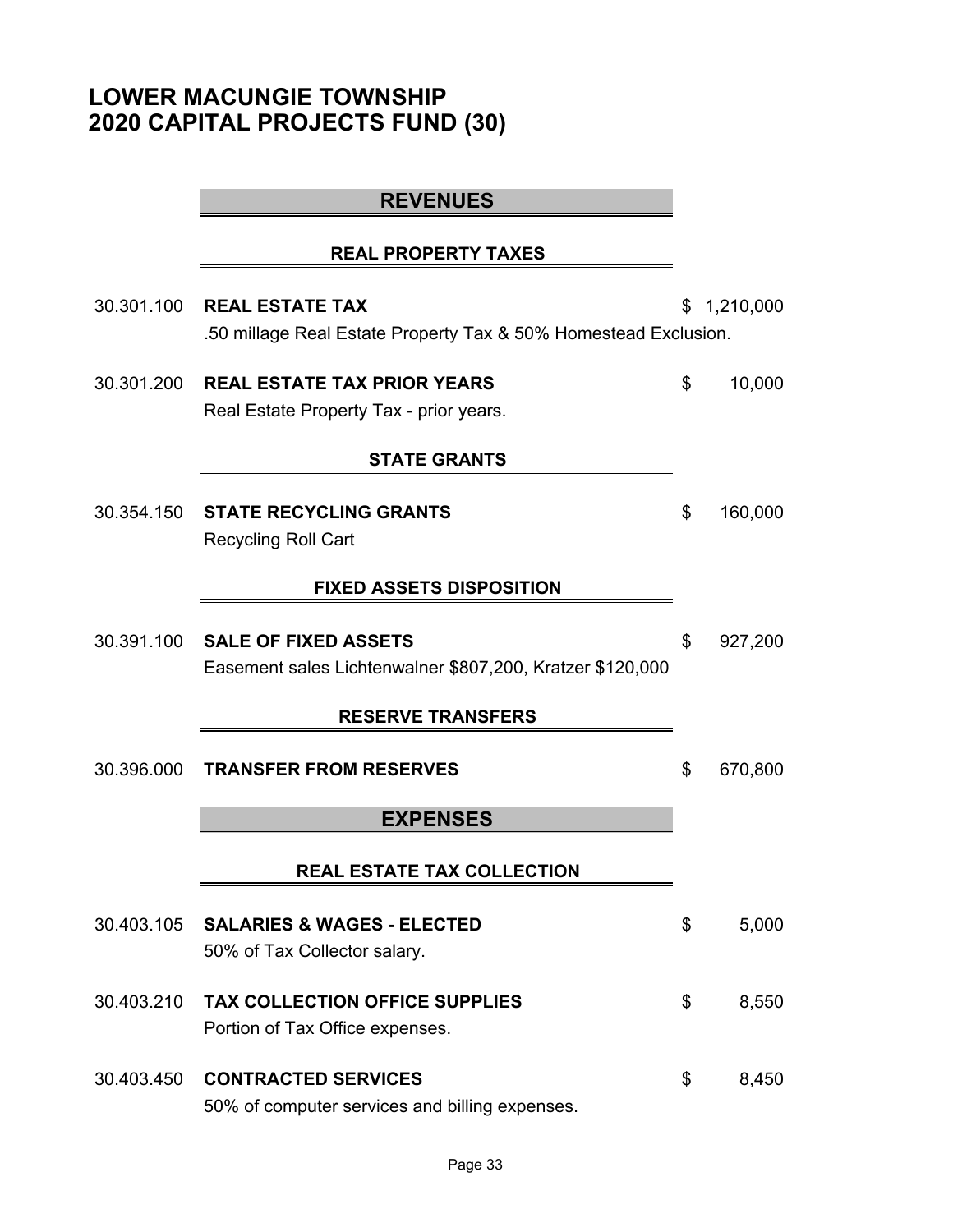|            | <b>DEBT PRINCIPAL</b>                                                                                                      |                 |
|------------|----------------------------------------------------------------------------------------------------------------------------|-----------------|
| 30.471.901 | <b>BOND/NOTE PRINCIPAL</b><br>Principal payments New Tripoli Bank Note.                                                    | \$<br>560,000   |
|            | <b>DEBT INTEREST</b>                                                                                                       |                 |
| 30.472.911 | <b>BOND/NOTE INTEREST</b><br>Interest payments New Tripoli Bank Note.                                                      | \$<br>175,000   |
|            | <b>CAPITAL PROJECTS</b>                                                                                                    |                 |
| 30.493.463 | <b>CONTRACTED PAVING</b><br>Major road surfacing projects.                                                                 | \$<br>175,000   |
| 30.493.620 | <b>LAND PURCHASES</b><br>Remittances to Lichtenwalner from easement sale \$808,000<br>and direct payment of \$653,000.     | \$<br>1,461,000 |
| 30.493.631 | <b>MOWERS &amp; BLOWERS</b><br>Replace mowers.                                                                             | \$<br>25,000    |
| 30.493.635 | <b>COMMUNITY CENTER IMPROVEMENTS</b><br>Expansion of Community Center / Library.                                           | \$<br>450,000   |
| 30.493.637 | <b>PARK SIGNAGE</b><br>Replacement and Open Space Trail signage.                                                           | \$<br>2,500     |
| 30.493.638 | <b>PARK IMPROVEMENTS</b><br>ADA ramps at Wild Cherry Park, Security Cameras for<br>Farmington, Church Lane Ballfield Fance | \$<br>45,000    |
| 30.493.647 | <b>GROUNDS IMPROV-SIDEWALK/PARKING LOT</b><br><b>Spring Creek Sidewalk</b>                                                 | \$<br>35,000    |
| 30.493.658 | <b>STORM WATER</b><br>Storm water basin fencing: Brookside Farms, Beaumont<br>at Brookside, and Winding Brook              | \$<br>27,500    |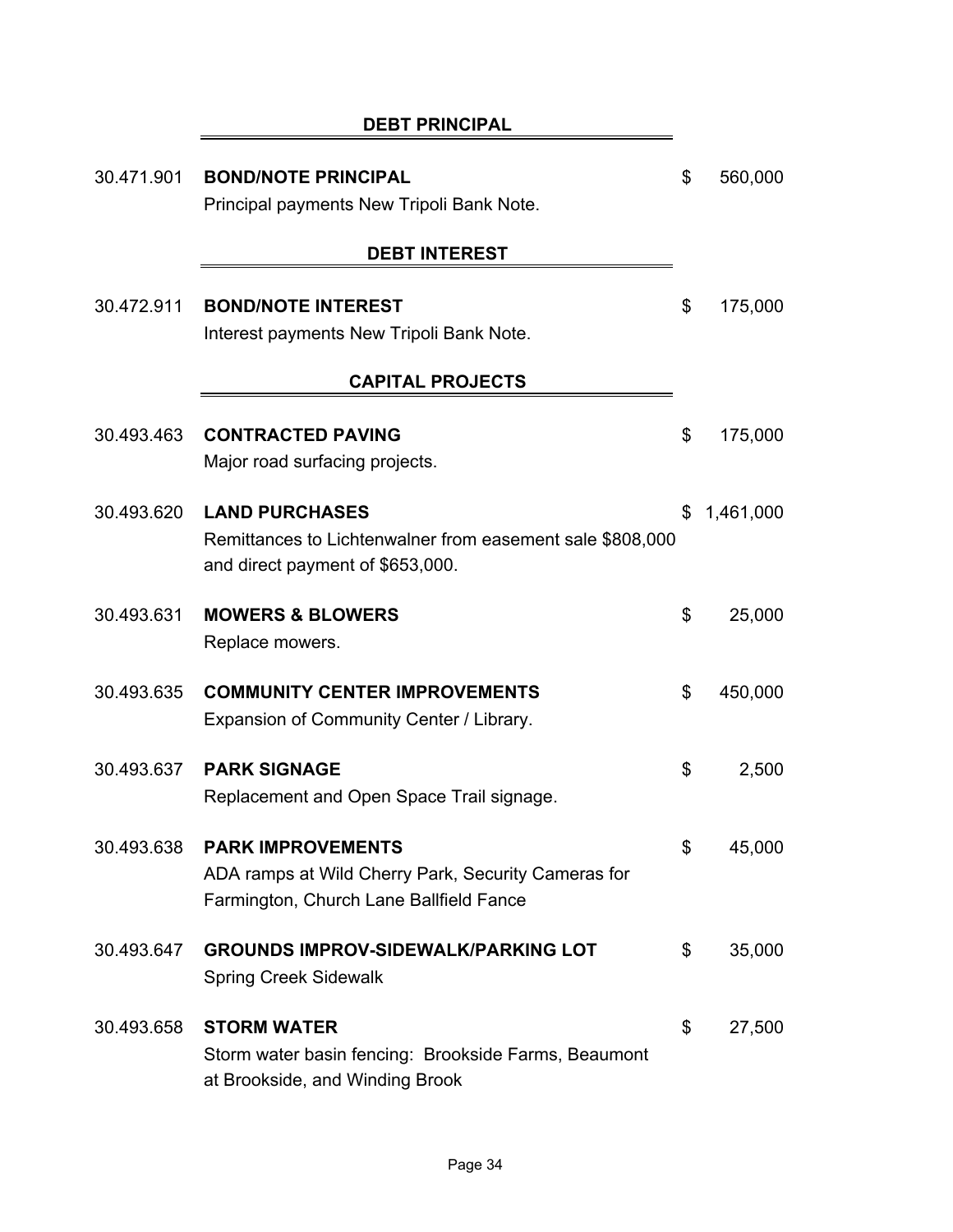# **LOWER MACUNGIE TOWNSHIP 2020 LIQUID FUELS FUND (35)**

|            | <b>REVENUES</b>                                                                                                                                                                                                                         |                 |
|------------|-----------------------------------------------------------------------------------------------------------------------------------------------------------------------------------------------------------------------------------------|-----------------|
|            | <b>INTEREST EARNINGS</b>                                                                                                                                                                                                                |                 |
| 35.341.000 | <b>INTEREST EARNINGS</b><br>Interest from deposits and short term investments.                                                                                                                                                          | \$<br>10,000    |
|            | <b>STATE SHARED REVENUE</b>                                                                                                                                                                                                             |                 |
| 35.355.020 | <b>LIQUID FUELS ALLOCATION (Act 655)</b><br>The amount is based on 131 miles of Township owned roads<br>and a population of 30,633 as of the 2010 census.                                                                               | \$<br>985,750   |
|            | <b>RESERVE TRANSFERS</b>                                                                                                                                                                                                                |                 |
| 35.396.000 | <b>TRANSFER FROM RESERVES</b>                                                                                                                                                                                                           | \$1,195,950     |
|            | <b>EXPENSES</b>                                                                                                                                                                                                                         |                 |
|            | <b>WINTER MAINTENANCE</b>                                                                                                                                                                                                               |                 |
| 35.432.281 | <b>SALT</b><br>Road salt purchased from COSTARS state contract.                                                                                                                                                                         | \$<br>150,000   |
| 35.432.282 | <b>ANTI-SKID</b><br>Anti-skid purchased from Eastern Industries.                                                                                                                                                                        | \$<br>16,700    |
|            | <b>HIGHWAYS &amp; STREETS</b>                                                                                                                                                                                                           |                 |
| 35.439.283 | <b>ROAD RESURFACING</b><br>Microsurfacing, Nova Chip, Chip Seal \$580,000<br>Line Striping \$75,000, Crack Seal \$95,000<br>Maulfare Drive Repair \$250,000, Quary Compost site<br>Road \$500,000, Sauerkraut extension basin \$400,000 | \$<br>1,900,000 |